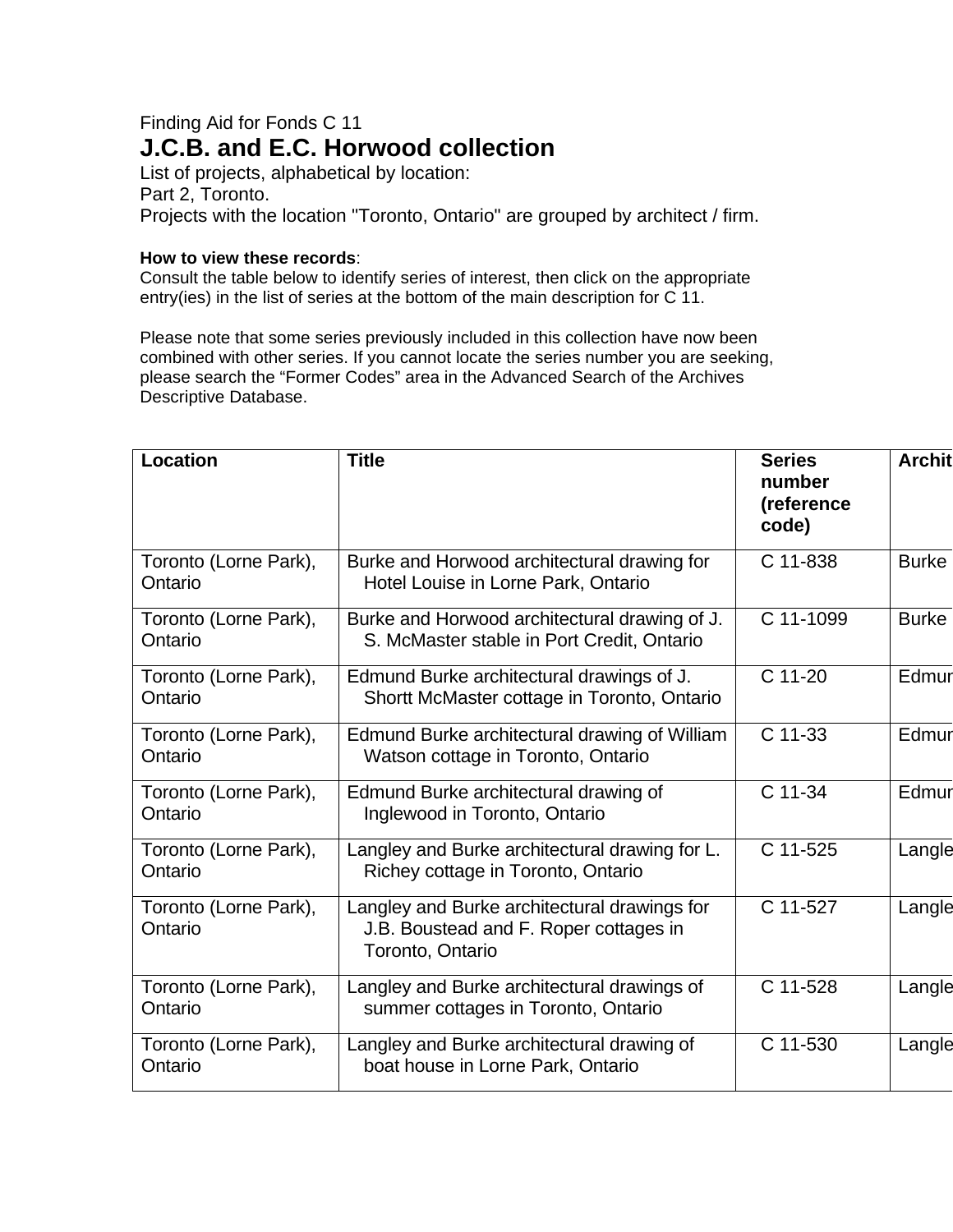| Toronto (Lorne Park),<br>Ontario | Langley and Burke architectural drawings for<br>Paul Campbell cottage in Toronto, Ontario              | C 11-535 | Langle |
|----------------------------------|--------------------------------------------------------------------------------------------------------|----------|--------|
| Toronto (Lorne Park),<br>Ontario | Langley and Burke architectural drawings for<br>Mrs. Evans cottage in Toronto, Ontario                 | C 11-539 | Langle |
| Toronto (Lorne Park),<br>Ontario | Langley and Burke architectural drawing for<br>W.H. Lailey summer cottage in Toronto,<br>Ontario       | C 11-540 | Langle |
| Toronto (Lorne Park),<br>Ontario | Langley and Burke architectural drawing for<br>John M. Martin cottage in Toronto, Ontario              | C 11-541 | Langle |
| Toronto (Lorne Park),<br>Ontario | Langley and Burke architectural drawing of<br>Alderman A.H. Gilbert cottage in Toronto,<br>Ontario     | C 11-542 | Langle |
| Toronto (Lorne Park),<br>Ontario | Langley and Burke architectural drawing for<br>W.R. Henderson cottage in Lorne Parke,<br>Ontario       | C 11-543 | Langle |
| Toronto (Lorne Park),<br>Ontario | Langley and Burke architectural drawings for<br>Mr. and Mrs. F. Roper cottage in Toronto,<br>Ontario   | C 11-547 | Langle |
| Toronto (Lorne Park),<br>Ontario | Langley and Burke architectural drawings for<br>Mr. and Mrs. John Sloan cottage in Toronto,<br>Ontario | C 11-551 | Langle |
| Toronto (Lorne Park),<br>Ontario | Langley and Burke architectural drawing for<br>A.R. Clark cottage in Toronto, Ontario                  | C 11-553 | Langle |
| Toronto (Lorne Park),<br>Ontario | Langley and Burke architectural drawing for<br>Edmund Burke cottage in Toronto, Ontario                | C 11-554 | Langle |
| Toronto (Lorne Park),<br>Ontario | Langley and Burke architectural drawing for<br>Mrs. John W. Murton cottage in Toronto,<br>Ontario      | C 11-558 | Langle |
| Toronto (Lorne Park),<br>Ontario | Langley and Burke architectural drawing for<br>John Graydon cottage in Toronto, Ontario                | C 11-569 | Langle |
| Toronto (Lorne Park),<br>Ontario | Langley and Burke architectural drawings for<br>Lorne Park Hotel in Toronto, Ontario                   | C 11-570 | Langle |
| Toronto (Lorne Park),<br>Ontario | Langley and Burke architectural drawings for<br>Robert McCausland cottage in Toronto,<br>Ontario       | C 11-590 | Langle |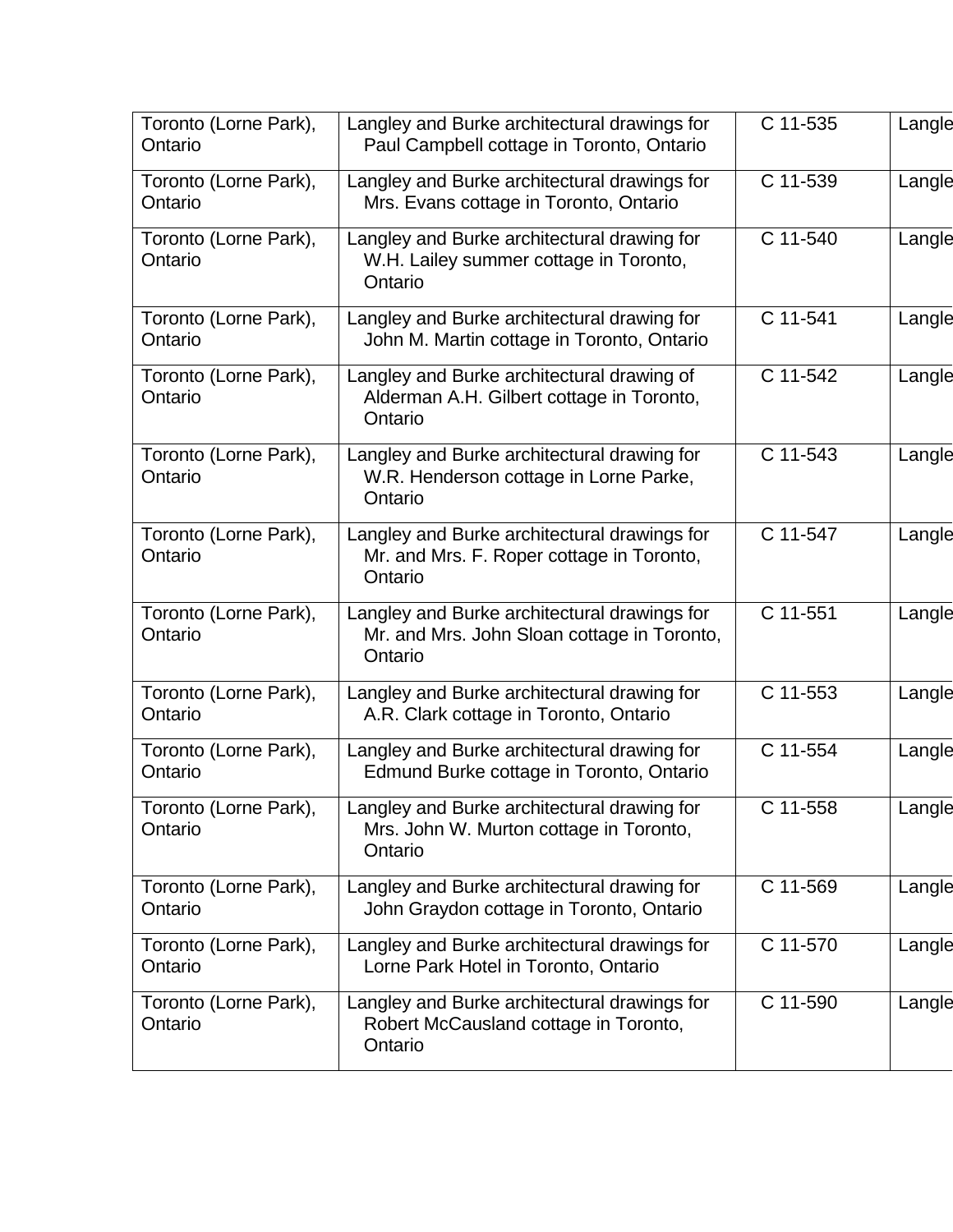| Toronto (Lorne Park),<br>Ontario                   | Langley and Burke architectural drawing for<br>Rev. Hugh Johnston cottage in Toronto,<br>Ontario  | C 11-591   | Langle       |
|----------------------------------------------------|---------------------------------------------------------------------------------------------------|------------|--------------|
| Toronto (Lorne Park),<br>Ontario                   | Langley and Burke advertisement for Lorne<br>Park summer cottages in Toronto, Ontario             | C 11-593   | Langle       |
| Toronto (Lorne Park),<br>Ontario                   | Langley and Burke architectural drawing for<br>railway station in Toronto, Ontario                | C 11-596   | Langle       |
| Toronto (Lorne Park),<br>Ontario                   | Langley and Burke architectural drawing for a<br>bridge in Toronto, Ontario                       | C 11-597   | Langle       |
| Toronto (Lorne Park),<br>Ontario                   | Langley and Burke architectural drawing of<br>bathing house in Toronto, Ontario                   | C 11-606   | Langle       |
| Toronto (Lorne Park),<br>Ontario                   | Langley and Burke architectural drawing of<br>wharf in Toronto, Ontario                           | C 11-607   | Langle       |
| Toronto (Parkdale),<br>Ontario                     | D.B. Dick architectural drawing of the George<br>Long store in Toronto, Ontario                   | C 11-171   | D. B. D      |
| Toronto (Parkdale),<br>Ontario                     | D.B. Dick architectural drawings of the W. P.<br>Atkinson residence in Toronto, Ontario           | $C$ 11-173 | D. B. D      |
| Toronto (Parkdale),<br>Ontario                     | D.B. Dick architectural drawing of the Bank of<br>Commerce in Toronto, Ontario                    | C 11-263   | D. B. D      |
| Toronto (Parkdale),<br>Ontario                     | D.B. Dick architectural drawings of the<br>Masonic Hall in Toronto, Ontario                       | $C$ 11-177 | D. B. D      |
| <b>Toronto (West Toronto</b><br>Junction), Ontario | Langley and Burke architectural drawings for<br>Hoover and Jackson cottage in Toronto,<br>Ontario | C 11-580   | Langle       |
| Toronto (York<br>Township), Ontario                | Frederic W. Cumberland survey of the York<br>Township lots in Toronto, Ontario                    | $C$ 11-53  | Freder       |
| Toronto Island, Ontario                            | Burke and Horwood architectural drawings of<br>John Muldrew cottage on Toronto Island,<br>Ontario | C 11-1070  | <b>Burke</b> |
| Toronto Island, Ontario                            | Burke and Horwood architectural drawings of<br>Harry Ryrie cottage, Toronto Island, Ontario       | C 11-1090  | <b>Burke</b> |
| Toronto, Ontario                                   | Unidentified creator specifications for Rothsay<br>Castle in England                              | C 11-892   | [Cumb        |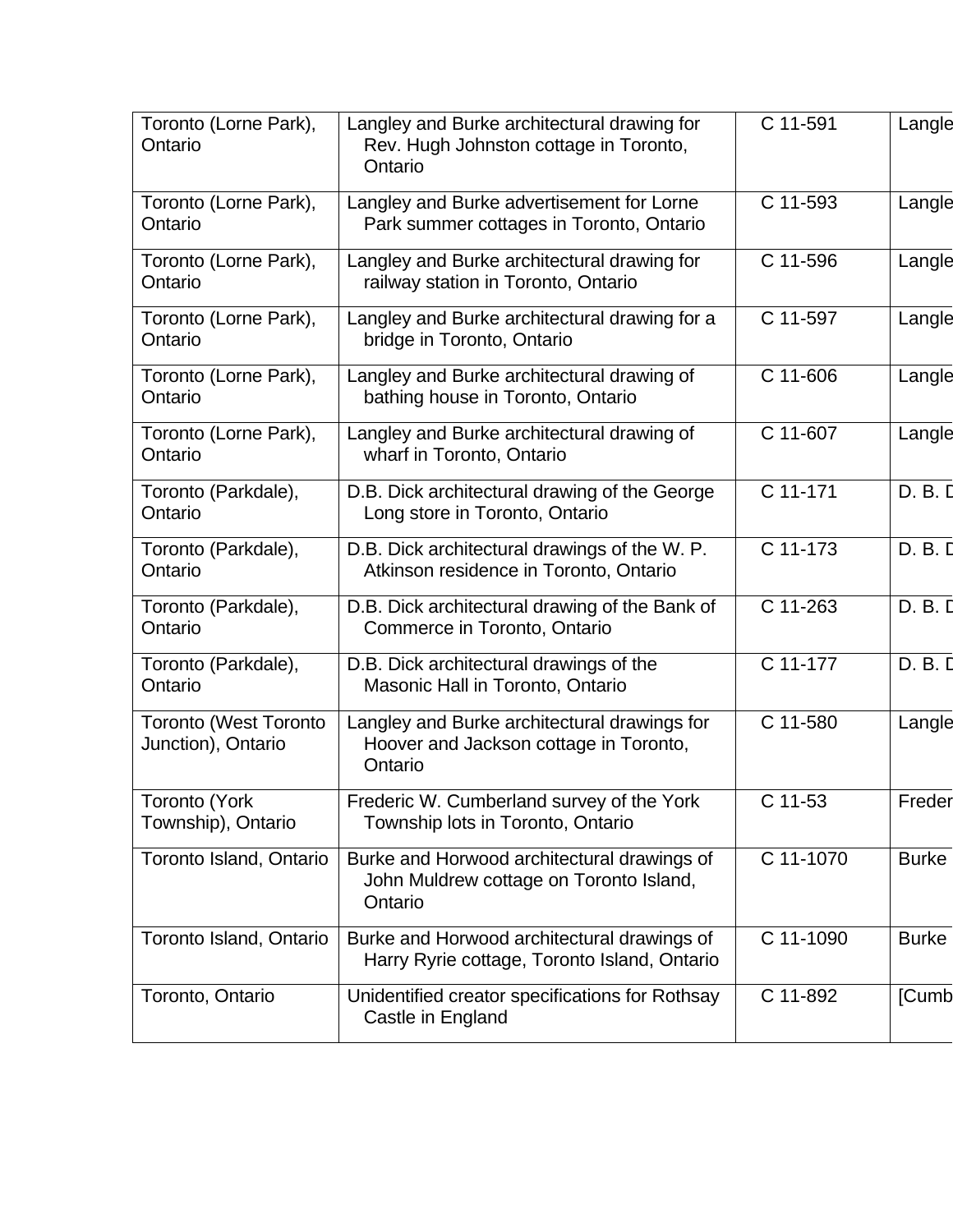| Toronto, Ontario | Unattributed architectural drawing for the<br>Parliament Street Baptist Church in Toronto,<br>Ontario                     | C 11-1164 | [Horwo       |
|------------------|---------------------------------------------------------------------------------------------------------------------------|-----------|--------------|
| Toronto, Ontario | Arthur Richard Denison architectural drawings<br>of Cawthra Warehouse in Toronto, Ontario                                 | C 11-126  | Arthur       |
| Toronto, Ontario | Beaumont Jarvis architectural drawings of<br>Edgar Jarvis residence in Toronto, Ontario                                   | C 11-487  | <b>Beaun</b> |
| Toronto, Ontario | Bond and Smith architectural drawings of<br>Duncan MacDonald residence in Toronto,<br>Ontario                             | C 11-433  | Bond a       |
| Toronto, Ontario | Burke and Horwood architectural records<br>related to Osgoode Hall in Toronto, Ontario                                    | C 11-22   | <b>Burke</b> |
| Toronto, Ontario | Burke and Horwood architectural drawings for<br>the J.D. Matheson residence in Toronto,<br>Ontario                        | C 11-594  | <b>Burke</b> |
| Toronto, Ontario | Burke and Horwood architectural drawings for<br>the Church of the Redeemer in Toronto,<br>Ontario                         | C 11-660  | <b>Burke</b> |
| Toronto, Ontario | Burke and Horwood architectural drawings for<br>a private office for H.H. Williams in Toronto,<br>Ontario                 | C 11-719  | <b>Burke</b> |
| Toronto, Ontario | Burke and Horwood architectural drawings for<br>the Saturday Night building in Toronto,<br>Ontario                        | C 11-812  | <b>Burke</b> |
| Toronto, Ontario | Burke and Horwood architectural records<br>related to Robert Simpson Company<br>department store in Toronto, Ontario      | C 11-813  | <b>Burke</b> |
| Toronto, Ontario | Burke and Horwood architectural drawings for<br>the Alex Millard premises in Toronto, Ontario                             | C 11-814  | <b>Burke</b> |
| Toronto, Ontario | Burke and Horwood architectural drawings for<br>the Globe Building in Toronto, Ontario                                    | C 11-815  | <b>Burke</b> |
| Toronto, Ontario | Burke and Horwood architectural drawings for<br>the H.H. Fudger residence at 279<br>Sherbourne Street in Toronto, Ontario | C 11-816  | <b>Burke</b> |
| Toronto, Ontario | Burke and Horwood architectural drawings for<br>the Dominion Cold Storage Company<br>building in Toronto, Ontario         | C 11-819  | <b>Burke</b> |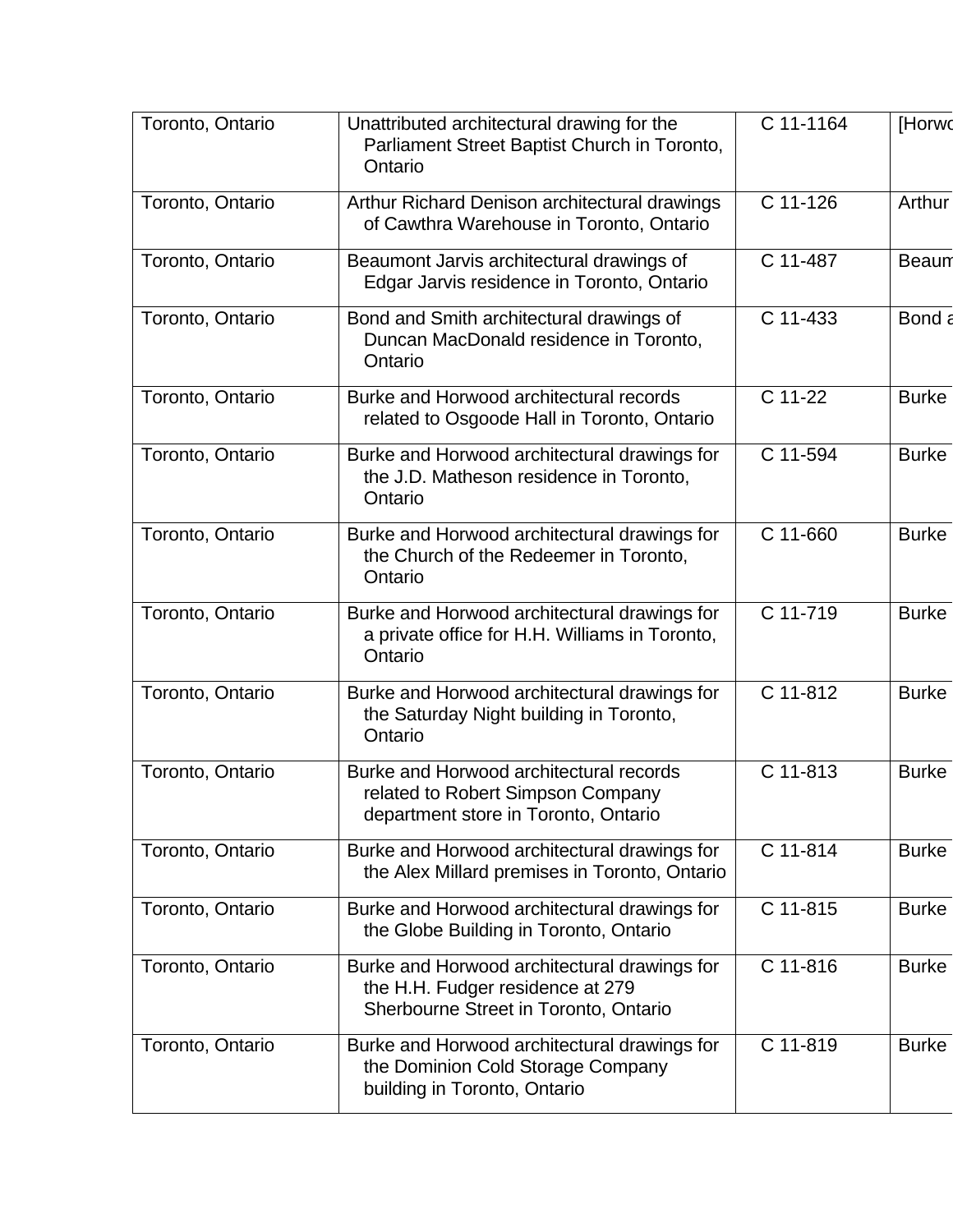| Toronto, Ontario | Burke and Horwood architectural drawings for<br>the Allen Manufacturing Company factory in<br>Toronto, Ontario | C 11-821 | <b>Burke</b> |
|------------------|----------------------------------------------------------------------------------------------------------------|----------|--------------|
| Toronto, Ontario | Burke and Horwood technical drawing for the<br>C.H. Hubbard premises in Toronto, Ontario                       | C 11-822 | <b>Burke</b> |
| Toronto, Ontario | Burke and Horwood architectural drawings for<br>a residence for Dr. J.B. How in Toronto,<br>Ontario            | C 11-823 | <b>Burke</b> |
| Toronto, Ontario | Burke and Horwood architectural drawings for<br><b>Bathurst Street Methodist Church in</b><br>Toronto, Ontario | C 11-833 | <b>Burke</b> |
| Toronto, Ontario | Burke and Horwood architectural drawings for<br>Miss J. Greenshields' residence in Toronto,<br>Ontario         | C 11-834 | <b>Burke</b> |
| Toronto, Ontario | Burke and Horwood architectural drawings for<br>Edward Dawe's store in Toronto, Ontario                        | C 11-835 | <b>Burke</b> |
| Toronto, Ontario | Burke and Horwood architectural drawings of<br>Augustus S. Vogt residence in Toronto,<br>Ontario               | C 11-836 | <b>Burke</b> |
| Toronto, Ontario | Burke and Horwood architectural drawings for<br>J.L. Blaikie premises in Toronto, Ontario                      | C 11-837 | <b>Burke</b> |
| Toronto, Ontario | Burke and Horwood architectural drawings for<br>Mrs. Robert Jaffray premises in Toronto,<br>Ontario            | C 11-840 | <b>Burke</b> |
| Toronto, Ontario | Burke and Horwood architectural drawings for<br>the Central Methodist Church in Toronto,<br>Ontario            | C 11-841 | <b>Burke</b> |
| Toronto, Ontario | Burke and Horwood architectural drawings for<br>Mrs. H.E. McMaster residence in Toronto,<br>Ontario            | C 11-842 | <b>Burke</b> |
| Toronto, Ontario | Burke and Horwood architectural records<br>related to the Bible Training School in<br>Toronto, Ontario         | C 11-843 | <b>Burke</b> |
| Toronto, Ontario | Burke and Horwood architectural drawings for<br>W.A. Martin residence in Toronto, Ontario                      | C 11-845 | <b>Burke</b> |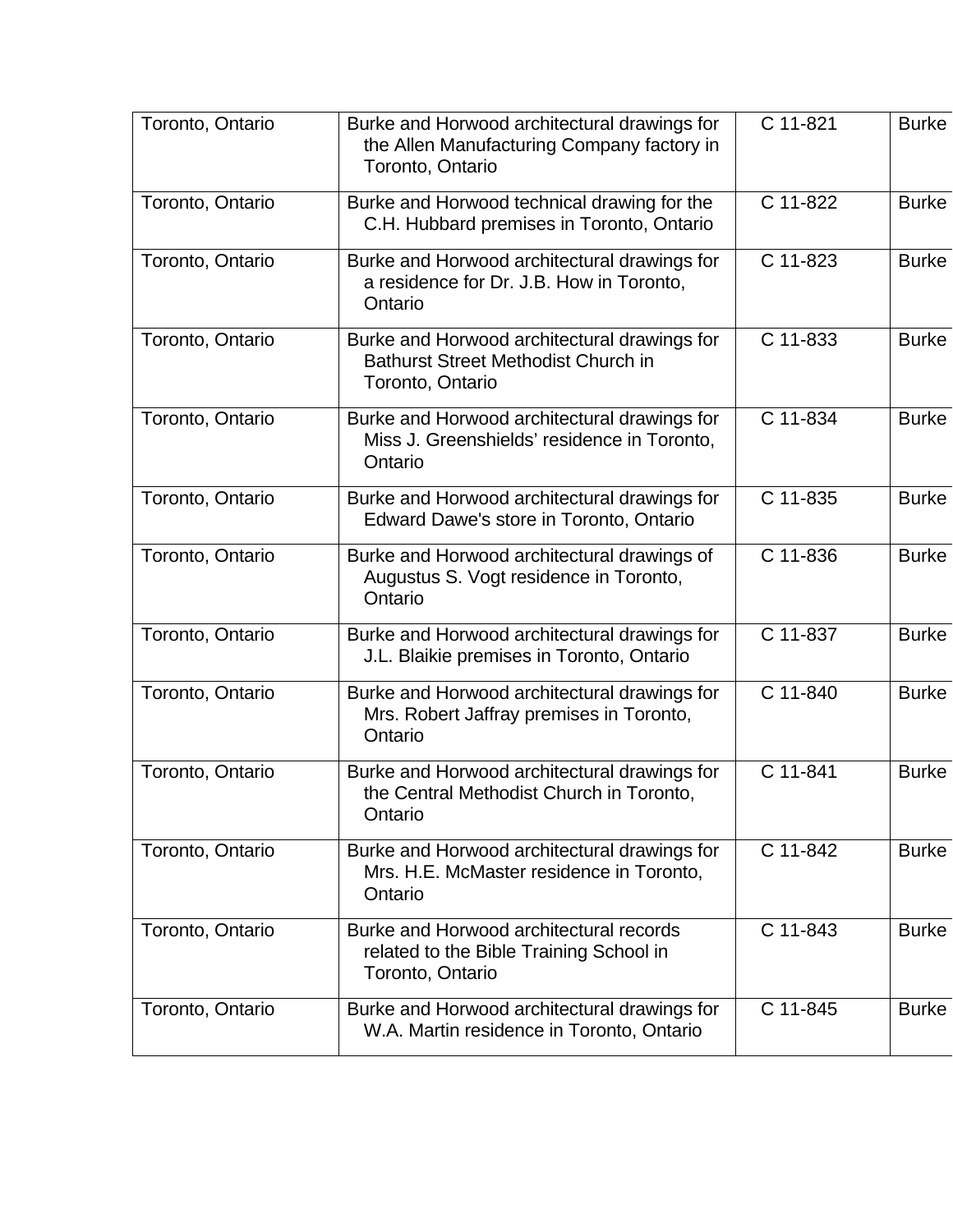| Toronto, Ontario | Burke and Horwood architectural drawings for<br>Dr. Edward Fisher residence in Toronto,<br>Ontario                                                | C 11-847  | <b>Burke</b> |
|------------------|---------------------------------------------------------------------------------------------------------------------------------------------------|-----------|--------------|
| Toronto, Ontario | Burke and Horwood architectural drawings of<br>Rev. Edward T. Fox residence in Toronto,<br>Ontario                                                | C 11-848  | <b>Burke</b> |
| Toronto, Ontario | Burke and Horwood architectural drawings of<br>Mrs. T.M. Harris residence in Toronto,<br>Ontario                                                  | C 11-849  | <b>Burke</b> |
| Toronto, Ontario | Burke and Horwood architectural drawings for<br>Harry Ryrie residence in Toronto, Ontario                                                         | C 11-850  | <b>Burke</b> |
| Toronto, Ontario | Burke and Horwood architectural drawings for<br>James Ryrie residence in Toronto, Ontario                                                         | C 11-851  | <b>Burke</b> |
| Toronto, Ontario | Burke and Horwood architectural drawings for<br>the Toronto Conservatory of Music in<br>Toronto, Ontario                                          | C 11-852  | <b>Burke</b> |
| Toronto, Ontario | Burke, Horwood and White architectural<br>drawings of the Ryrie Brothers building<br>located at Yonge and Adelaide Streets in<br>Toronto, Ontario | C 11-854  | <b>Burke</b> |
| Toronto, Ontario | Burke and Horwood architectural drawings for<br>the Memorial Baptist Church in Toronto,<br>Ontario                                                | C 11-857  | <b>Burke</b> |
| Toronto, Ontario | Burke and Horwood architectural drawings for<br>the Independent Order of Foresters building<br>in Toronto, Ontario                                | C 11-859  | <b>Burke</b> |
| Toronto, Ontario | Burke and Horwood architectural drawings for<br>H.S. Mara residence in Toronto, Ontario                                                           | C 11-860  | <b>Burke</b> |
| Toronto, Ontario | Burke and Horwood architectural drawings for<br>J.H. McKinnon residence in Toronto, Ontario                                                       | C 11-861  | <b>Burke</b> |
| Toronto, Ontario | Burke and Horwood architectural drawings for<br>S.S. Martin residence in Toronto, Ontario                                                         | C 11-871  | <b>Burke</b> |
| Toronto, Ontario | Burke and Horwood architectural drawings of<br>Toronto Carpet Manufacturing Company in<br>Toronto, Ontario                                        | C 11-1044 | <b>Burke</b> |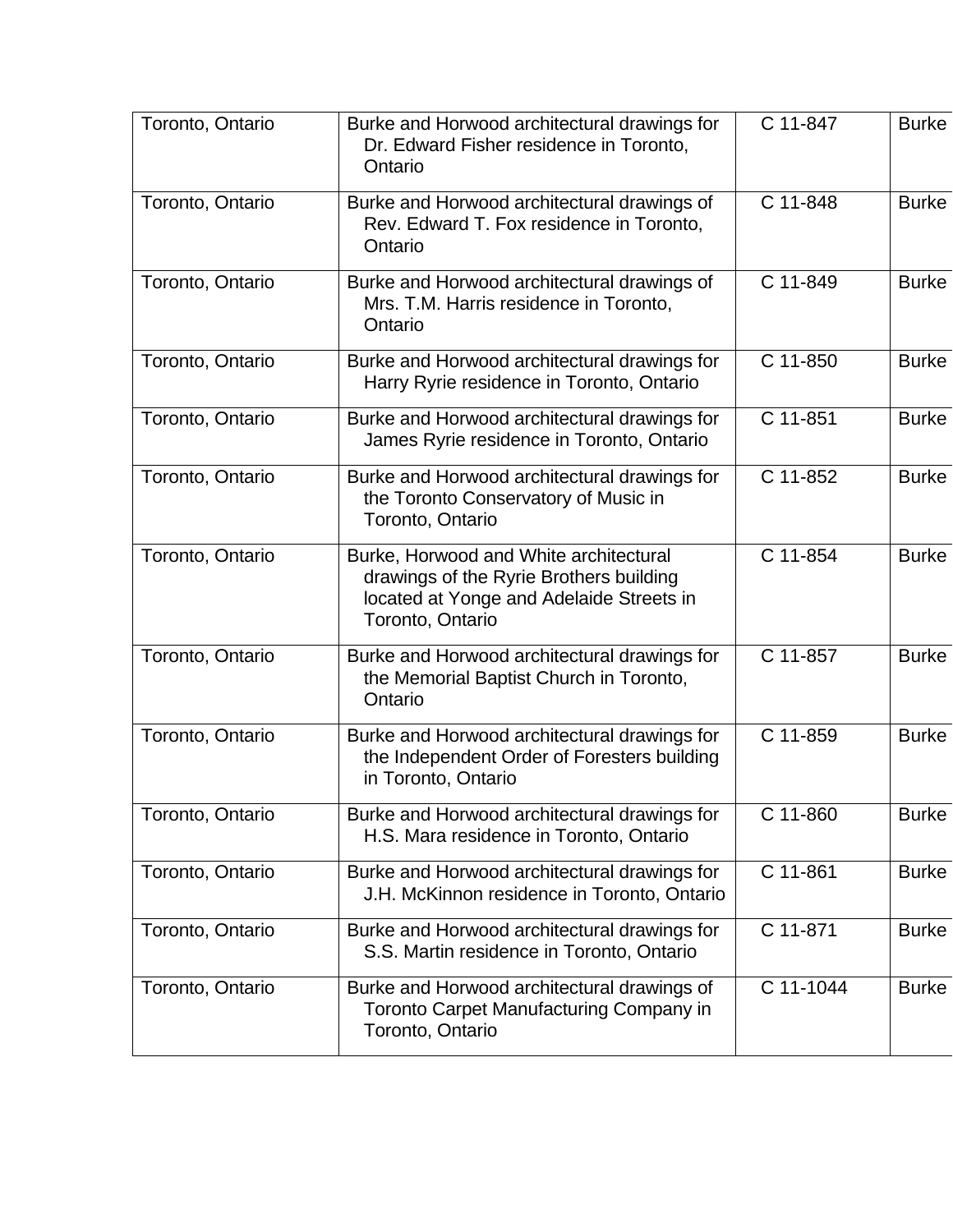| Toronto, Ontario | Burke and Horwood architectural drawings of<br>Alexander Cameron residence in Toronto,<br>Ontario              | C 11-1045 | <b>Burke</b> |
|------------------|----------------------------------------------------------------------------------------------------------------|-----------|--------------|
| Toronto, Ontario | Burke and Horwood architectural drawings of<br>Charles Catto residence in Toronto, Ontario                     | C 11-1047 | <b>Burke</b> |
| Toronto, Ontario | Burke and Horwood architectural drawings of<br>Charles Jones residence in Toronto, Ontario                     | C 11-1048 | <b>Burke</b> |
| Toronto, Ontario | Burke and Horwood architectural drawings of<br>J. G. Greey residence in Toronto, Ontario                       | C 11-1049 | <b>Burke</b> |
| Toronto, Ontario | Burke and Horwood architectural drawings for<br>the Jackson estate in Toronto, Ontario                         | C 11-1050 | <b>Burke</b> |
| Toronto, Ontario | Burke and Horwood architectural drawings of<br>John Ingleson residence in Toronto, Ontario                     | C 11-1051 | <b>Burke</b> |
| Toronto, Ontario | Burke and Horwood architectural drawings of<br>John Northway and Sons warehouse in<br>Toronto, Ontario         | C 11-1052 | <b>Burke</b> |
| Toronto, Ontario | Burke and Horwood architectural drawings of<br>Methodist Book Room and Publishing<br>House in Toronto, Ontario | C 11-1053 | <b>Burke</b> |
| Toronto, Ontario | Burke and Horwood architectural drawings of<br>Rev. Elmore Harris residence in Toronto,<br>Ontario             | C 11-1054 | <b>Burke</b> |
| Toronto, Ontario | Burke and Horwood architectural drawings of<br>McMaster University in Toronto, Ontario                         | C 11-1055 | <b>Burke</b> |
| Toronto, Ontario | Burke and Horwood architectural drawings of<br>John Morison residence in Toronto, Ontario                      | C 11-1058 | <b>Burke</b> |
| Toronto, Ontario | Burke and Horwood architectural drawing of<br>Mrs. Robert Jaffray premises in Toronto,<br>Ontario              | C 11-1060 | <b>Burke</b> |
| Toronto, Ontario | Burke and Horwood architectural drawings of<br>W. A. Kemp residence in Toronto, Ontario                        | C 11-1062 | <b>Burke</b> |
| Toronto, Ontario | Burke and Horwood architectural drawings of<br>the William Davies Company store in<br>Toronto, Ontario         | C 11-1063 | <b>Burke</b> |
| Toronto, Ontario | Burke and Horwood architectural drawings of<br>A. E. Kemp residence in Toronto, Ontario                        | C 11-1064 | <b>Burke</b> |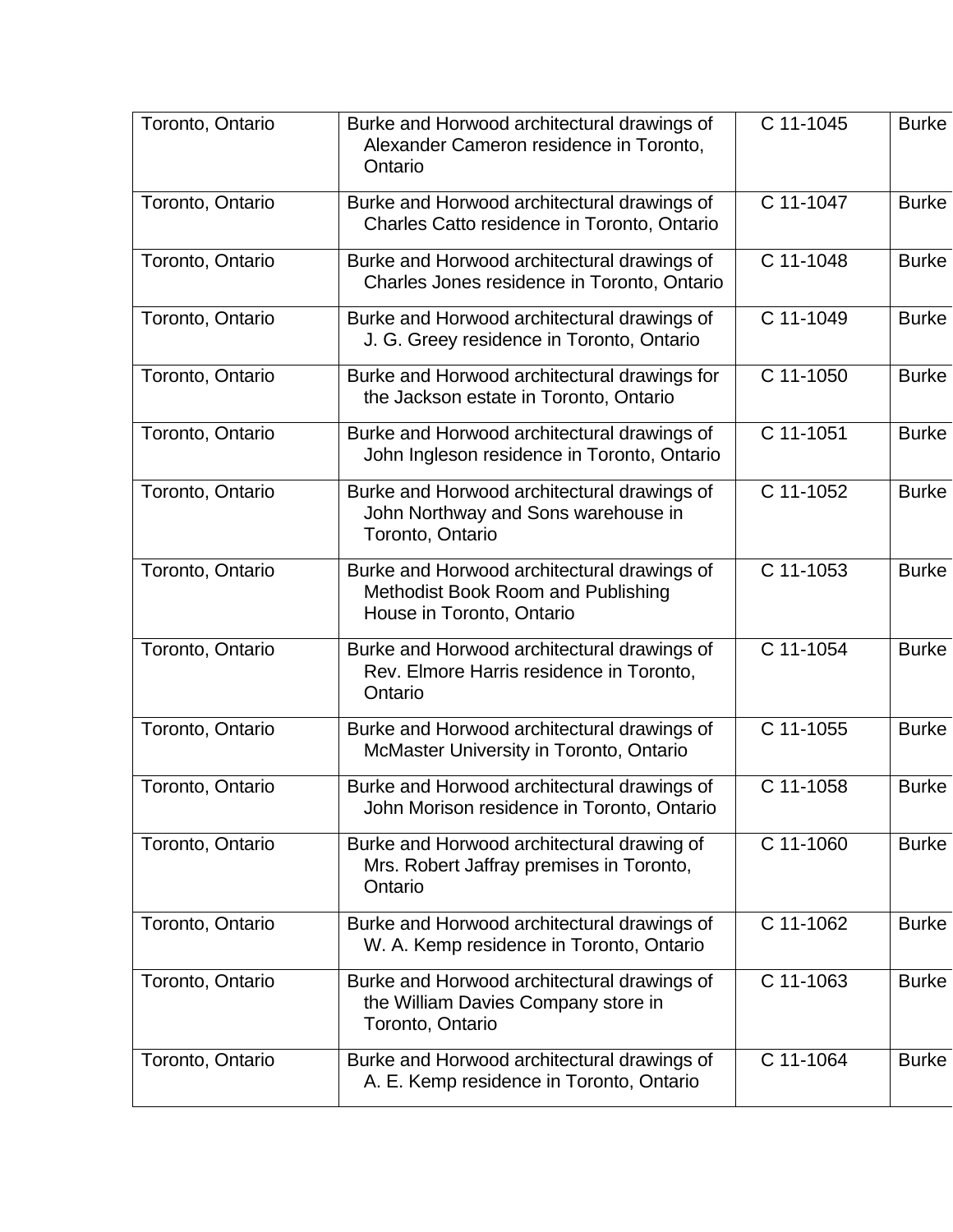| Toronto, Ontario | Burke and Horwood architectural records<br>relating to the Walmer Road Baptist Church<br>in Toronto, Ontario     | C 11-1065   | <b>Burke</b> |
|------------------|------------------------------------------------------------------------------------------------------------------|-------------|--------------|
| Toronto, Ontario | Burke and Horwood architectural drawings of<br>Burke and Horwood offices in Toronto,<br>Ontario                  | C 11-1066   | <b>Burke</b> |
| Toronto, Ontario | Burke and Horwood architectural drawings of<br>Dominion Express Company building in<br>Toronto, Ontario          | C 11-1067   | <b>Burke</b> |
| Toronto, Ontario | Burke and Horwood architectural drawings of<br>Edward Drew residence in Toronto, Ontario                         | C 11-1068   | <b>Burke</b> |
| Toronto, Ontario | Burke and Horwood architectural drawings of<br>M. C. Ellis residence in Toronto, Ontario                         | C 11-1071   | <b>Burke</b> |
| Toronto, Ontario | Burke and Horwood architectural drawings of<br>Parkdale Methodist Church in Toronto,<br>Ontario                  | $C$ 11-1072 | <b>Burke</b> |
| Toronto, Ontario | Burke and Horwood architectural drawing of<br>Rev. S. A. Dyke monument in Toronto,<br>Ontario                    | C 11-1073   | <b>Burke</b> |
| Toronto, Ontario | Burke and Horwood architectural drawings of<br>T. B. Lee residence in Toronto, Ontario                           | C 11-1074   | <b>Burke</b> |
| Toronto, Ontario | Burke and Horwood architectural drawings of<br>Toronto Mortgage Company in Toronto,<br>Ontario                   | C 11-1075   | <b>Burke</b> |
| Toronto, Ontario | Burke and Horwood architectural project for<br>King Street East Methodist Church in<br>Toronto, Ontario          | C 11-1076   | <b>Burke</b> |
| Toronto, Ontario | Burke and Horwood architectural drawings for<br>H. H. Fudger residence at 40 Maple Avenue<br>in Toronto, Ontario | C 11-1078   | <b>Burke</b> |
| Toronto, Ontario | Burke and Horwood architectural drawings of<br>C. H. Mortimer residence in Toronto, Ontario                      | C 11-1079   | <b>Burke</b> |
| Toronto, Ontario | Burke and Horwood architectural drawings of<br>Mrs. John Gowan residence in Toronto,<br>Ontario                  | C 11-1080   | <b>Burke</b> |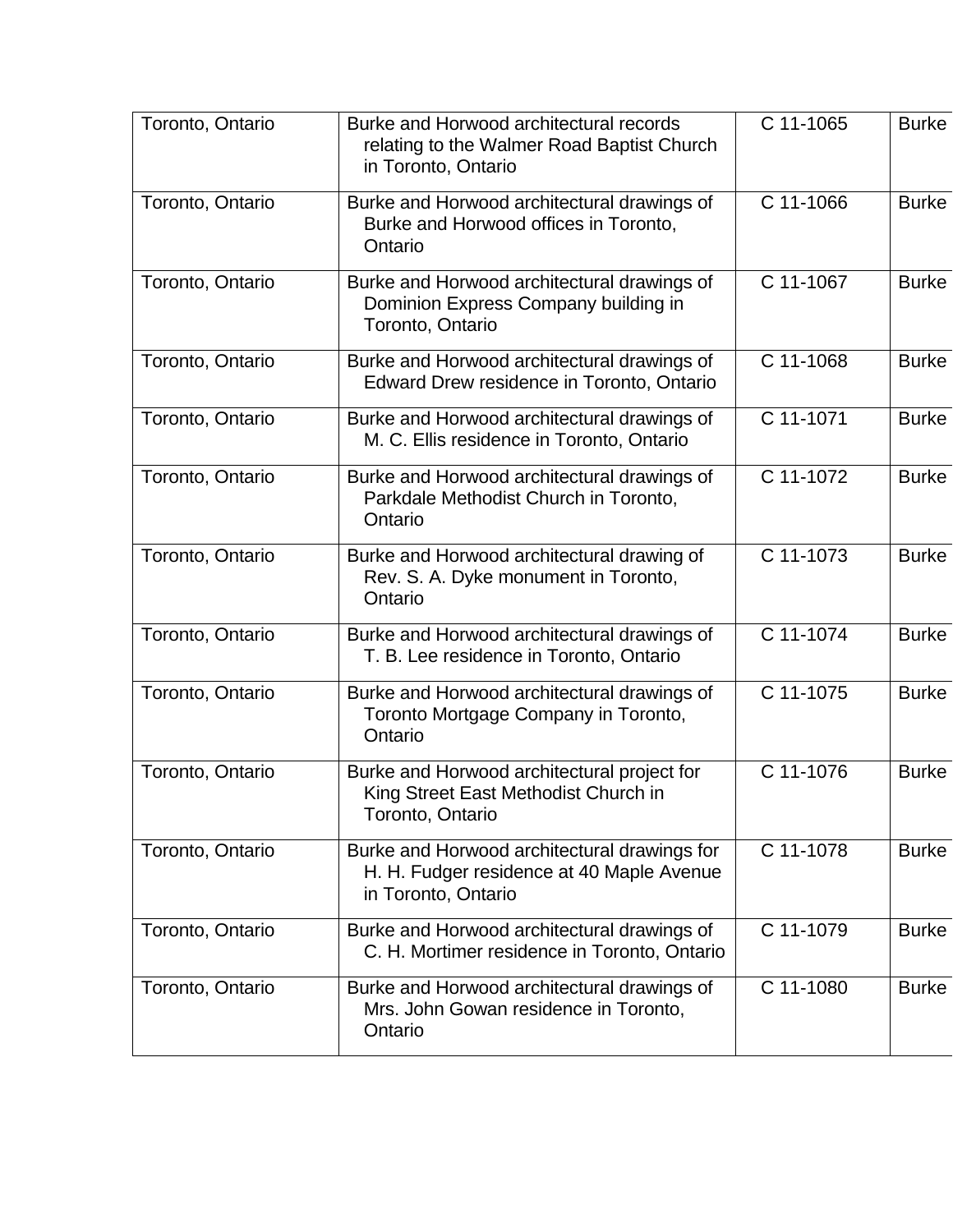| Toronto, Ontario | Burke and Horwood architectural drawings of<br>Mrs. John Hallam residence in Toronto,<br>Ontario             | C 11-1081 | <b>Burke</b> |
|------------------|--------------------------------------------------------------------------------------------------------------|-----------|--------------|
| Toronto, Ontario | Burke and Horwood architectural drawings of<br>P. Leadley residence in Toronto, Ontario                      | C 11-1082 | <b>Burke</b> |
| Toronto, Ontario | Burke and Horwood architectural drawings of<br>Bank of British North America in Toronto,<br>Ontario          | C 11-1084 | <b>Burke</b> |
| Toronto, Ontario | Burke and Horwood architectural drawings of<br>Jarvis Street Baptist Church in Toronto,<br>Ontario           | C 11-1088 | <b>Burke</b> |
| Toronto, Ontario | Burke and Horwood architectural drawings of<br>Pilkington Brothers building in Toronto,<br>Ontario           | C 11-1089 | <b>Burke</b> |
| Toronto, Ontario | Burke and Horwood architectural drawings of<br>Casimir S. Gzowski residence in Toronto,<br>Ontario           | C 11-1094 | <b>Burke</b> |
| Toronto, Ontario | Burke and Horwood architectural drawings of<br>Davis and Henderson warehouse in<br>Toronto, Ontario          | C 11-1096 | <b>Burke</b> |
| Toronto, Ontario | Burke and Horwood architectural drawings of<br>Edward Lawrence store and dwelling in<br>Toronto, Ontario     | C 11-1097 | <b>Burke</b> |
| Toronto, Ontario | Burke and Horwood architectural drawings of<br>J. W. Lawrence residence in Toronto,<br>Ontario               | C 11-1100 | <b>Burke</b> |
| Toronto, Ontario | Burke and Horwood architectural drawings of<br>John Morison residence in Toronto, Ontario                    | C 11-1101 | <b>Burke</b> |
| Toronto, Ontario | Burke and Horwood architectural drawings of<br>Kilgour Brothers warehouse and factory in<br>Toronto, Ontario | C 11-1102 | <b>Burke</b> |
| Toronto, Ontario | Burke and Horwood architectural drawings of<br>the Robert Simpson Company warehouse in<br>Toronto, Ontario   | C 11-1104 | <b>Burke</b> |
| Toronto, Ontario | Burke and Horwood architectural drawings of<br>J. W. Mickleborough residence in Toronto,<br>Ontario          | C 11-1106 | <b>Burke</b> |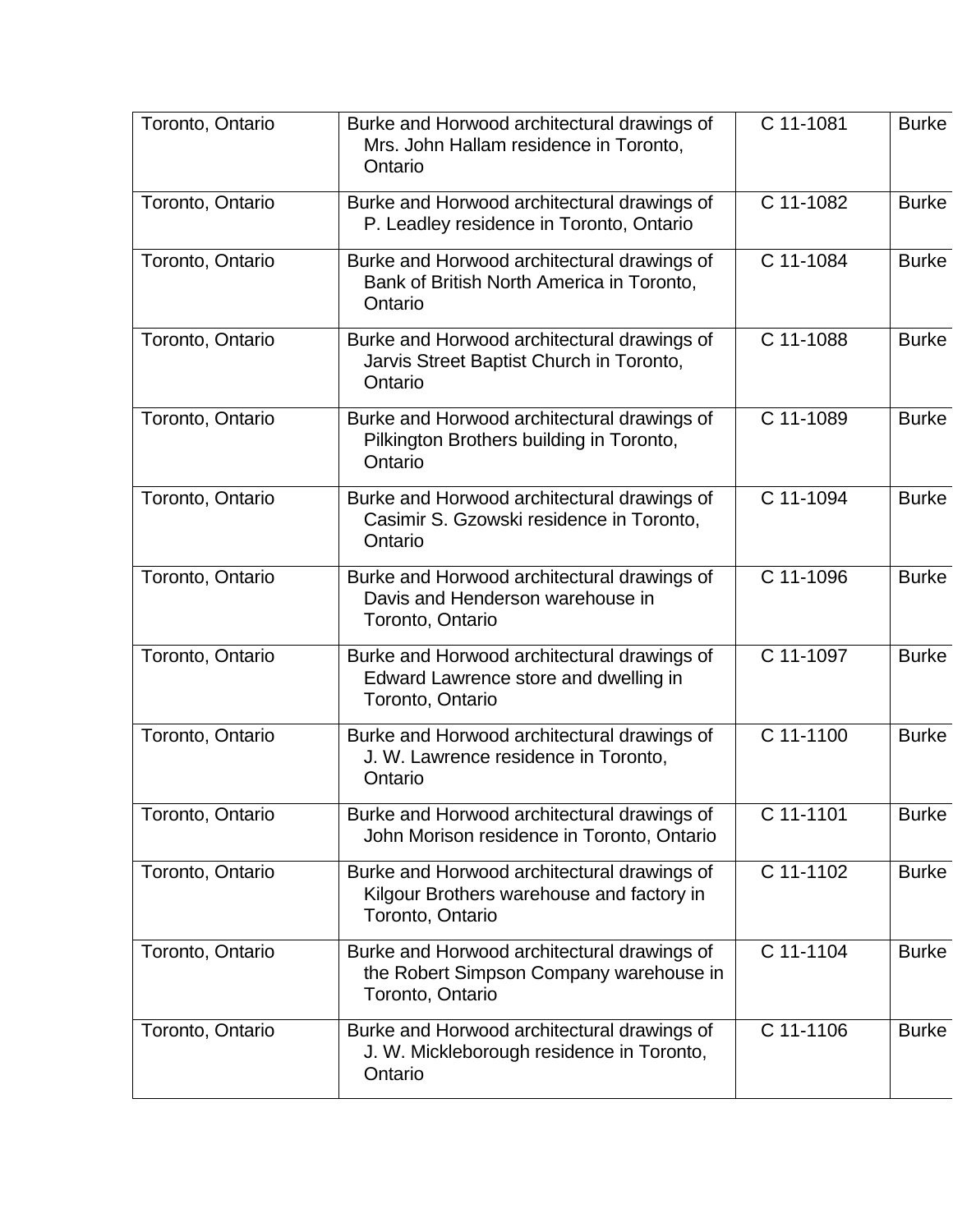| Toronto, Ontario | Burke and Horwood architectural drawings of<br>Brereton and Manning Office building and<br>warehouse in Toronto, Ontario | C 11-1107   | <b>Burke</b> |
|------------------|--------------------------------------------------------------------------------------------------------------------------|-------------|--------------|
| Toronto, Ontario | Burke and Horwood architectural drawings of<br>Dr. H. E. Eaton residence in Toronto,<br>Ontario                          | C 11-1108   | <b>Burke</b> |
| Toronto, Ontario | Burke and Horwood architectural drawing of<br>the George Compton residence in Toronto,<br>Ontario                        | C 11-1109   | <b>Burke</b> |
| Toronto, Ontario | Burke and Horwood architectural drawing of<br>Goldsmith's Stock Company building in<br>Toronto, Ontario                  | C 11-1110   | <b>Burke</b> |
| Toronto, Ontario | Burke and Horwood architectural project for<br>Dr. A. Roberts residence in Toronto, Ontario                              | C 11-1111   | <b>Burke</b> |
| Toronto, Ontario | Burke and Horwood architectural drawings of<br>J. C. Scott Company building in Toronto,<br>Ontario                       | $C$ 11-1112 | <b>Burke</b> |
| Toronto, Ontario | Burke and Horwood architectural drawings of<br>James Ryrie residence in Toronto, Ontario                                 | C 11-1114   | <b>Burke</b> |
| Toronto, Ontario | Burke and Horwood architectural drawings for<br>Major John A. Carlaw residence in Toronto,<br>Ontario                    | C 11-1115   | <b>Burke</b> |
| Toronto, Ontario | Burke and Horwood daily time record -<br><b>Draftsmen</b>                                                                | C 11-1118   | <b>Burke</b> |
| Toronto, Ontario | Burke and Horwood architectural drawing for<br>the Peleg Howland residence in Toronto,<br>Ontario                        | C 11-1120   | <b>Burke</b> |
| Toronto, Ontario | Burke and Horwood architectural drawings of<br>R. F. Davey store and dwelling in Toronto,<br>Ontario                     | C 11-1121   | <b>Burke</b> |
| Toronto, Ontario | Burke and Horwood architectural records<br>relating to the Robert Mitchell residence in<br>Toronto, Ontario              | C 11-1122   | <b>Burke</b> |
| Toronto, Ontario | Burke and Horwood architectural drawings of<br>William Davidson residence in Toronto,<br>Ontario                         | C 11-1123   | <b>Burke</b> |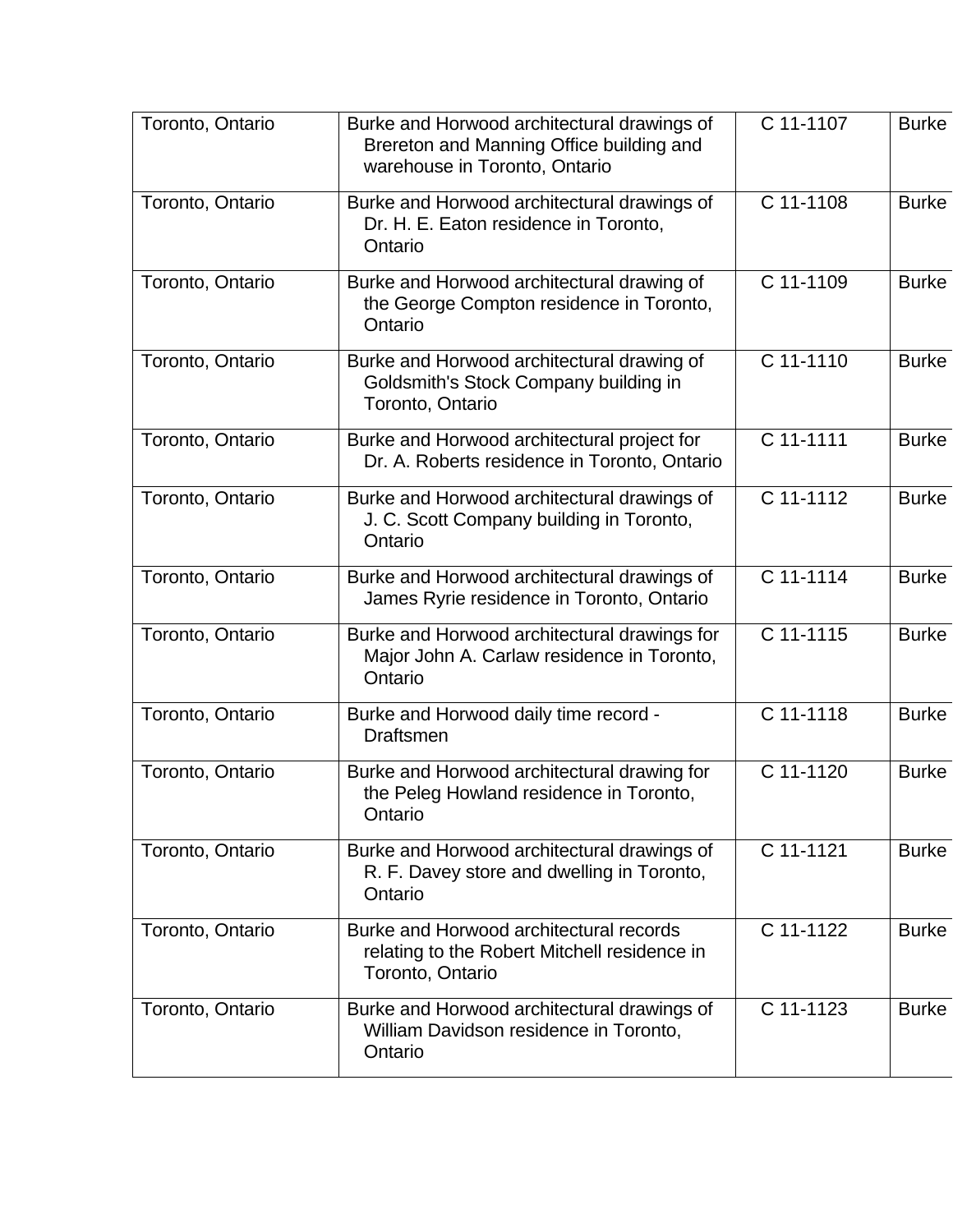| Toronto, Ontario | Burke and Horwood architectural drawing of S.<br>S. Martin residence in Toronto, Ontario                                                       | C 11-1127   | <b>Burke</b> |
|------------------|------------------------------------------------------------------------------------------------------------------------------------------------|-------------|--------------|
| Toronto, Ontario | Burke and Horwood architectural drawings of<br>Centennial Methodist Church in Toronto,<br>Ontario                                              | C 11-1131   | <b>Burke</b> |
| Toronto, Ontario | Burke and Horwood architectural drawings for<br>the Clarendon building in Toronto, Ontario                                                     | C 11-1132   | <b>Burke</b> |
| Toronto, Ontario | Burke and Horwood architectural drawings for<br>Dr. H. J. Hamilton residence in Toronto,<br>Ontario                                            | C 11-1133   | <b>Burke</b> |
| Toronto, Ontario | Burke and Horwood architectural records<br>relating to the George A. Harper residence<br>in Toronto, Ontario                                   | C 11-1135   | <b>Burke</b> |
| Toronto, Ontario | Burke and Horwood architectural drawings for<br>John Dixon residence in Toronto, Ontario                                                       | C 11-1136   | <b>Burke</b> |
| Toronto, Ontario | Burke and Horwood architectural drawings for<br>Simpson Avenue Methodist Church in<br>Toronto, Ontario                                         | C 11-1138   | <b>Burke</b> |
| Toronto, Ontario | Burke and Horwood architectural drawings for<br>McMaster University science building in<br>Toronto, Ontario                                    | C 11-1142   | <b>Burke</b> |
| Toronto, Ontario | Burke and Horwood architectural drawings for<br>Methodist Church book room and publishing<br>house on Temperance Street in Toronto,<br>Ontario | C 11-1143   | <b>Burke</b> |
| Toronto, Ontario | Burke and Horwood architectural drawings for<br>Mount Pleasant Cemetery in Toronto,<br>Ontario                                                 | C 11-1144   | <b>Burke</b> |
| Toronto, Ontario | Burke and Horwood architectural drawing for<br>the A. E. Kemp residence in Toronto,<br>Ontario                                                 | C 11-1146   | <b>Burke</b> |
| Toronto, Ontario | Burke and Horwood architectural drawings for<br>C. N. Candee residence garbage shelter in<br>Toronto, Ontario                                  | C 11-1147   | <b>Burke</b> |
| Toronto, Ontario | Burke and Horwood architectural drawings of<br>a cottage in Toronto, Ontario                                                                   | $C$ 11-1148 | <b>Burke</b> |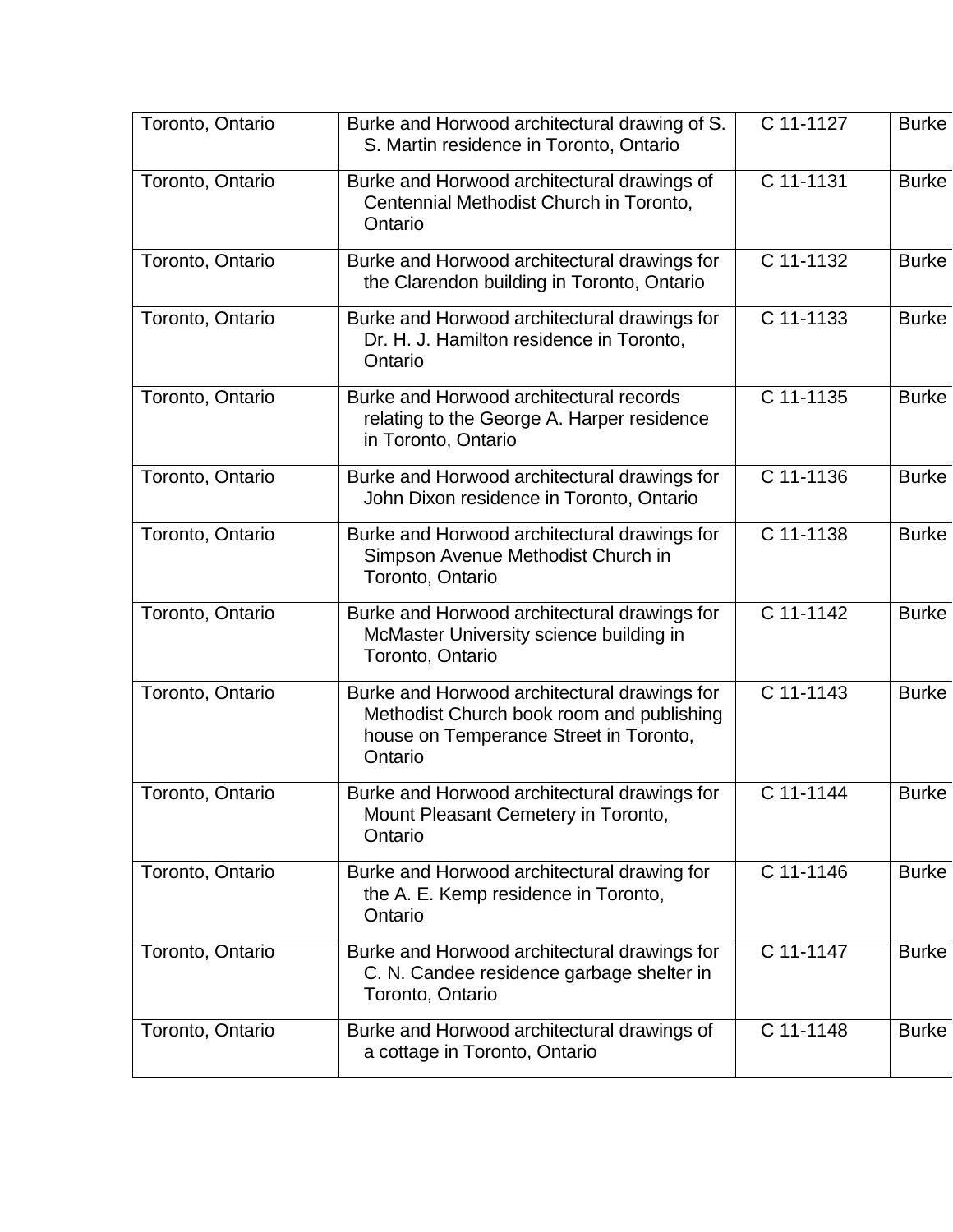| Toronto, Ontario | Burke and Horwood architectural drawings for<br>the Great North Western Telephone<br>Company in Toronto, Ontario   | C 11-1150   | <b>Burke</b> |
|------------------|--------------------------------------------------------------------------------------------------------------------|-------------|--------------|
| Toronto, Ontario | Burke and Horwood architectural drawing for<br>the H. Moyle residence in Toronto, Ontario                          | C 11-1151   | <b>Burke</b> |
| Toronto, Ontario | Burke and Horwood architectural drawing for<br>the National Sanatorium Association<br>building in Toronto, Ontario | C 11-1153   | <b>Burke</b> |
| Toronto, Ontario | Burke and Horwood architectural drawings for<br>Saint Anne's Church in Toronto, Ontario                            | C 11-1155   | <b>Burke</b> |
| Toronto, Ontario | Burke and Horwood architectual drawings for<br>the William Davies stable in Toronto, Ontario                       | C 11-1156   | <b>Burke</b> |
| Toronto, Ontario | Burke and Horwood architectural records<br>relating to the Thomas Ogilvie and Sons<br>building in Toronto, Ontario | C 11-1157   | <b>Burke</b> |
| Toronto, Ontario | Burke and Horwood architectural drawings for<br>the Victoria University library in Toronto,<br>Ontario             | C 11-1158   | <b>Burke</b> |
| Toronto, Ontario | Burke and Horwood architectural drawings for<br>a residence for Albert Smith in Toronto,<br>Ontario                | C 11-1159   | <b>Burke</b> |
| Toronto, Ontario | Burke and Horwood architectural drawing for a<br>Baptist Church in Toronto, Ontario                                | C 11-1160   | <b>Burke</b> |
| Toronto, Ontario | Burke and Horwood technical drawings for<br>various machinery                                                      | $C$ 11-1161 | <b>Burke</b> |
| Toronto, Ontario | Burke and Horwood records relating to the<br><b>Ontario Association of Architects</b>                              | C 11-1162   | <b>Burke</b> |
| Toronto, Ontario | Burke and Horwood architectural drawing for a<br>Baptist Church in Toronto, Ontario                                | C 11-1163   | <b>Burke</b> |
| Toronto, Ontario | Burke, Horwood and White architectural<br>drawing for an apartment house for John<br>Stone in Toronto, Ontario     | C 11-937    | Burke,       |
| Toronto, Ontario | Burke, Horwood and White architectural<br>drawings for the H. Peacock residence in<br>Toronto, Ontario             | C 11-997    | Burke,       |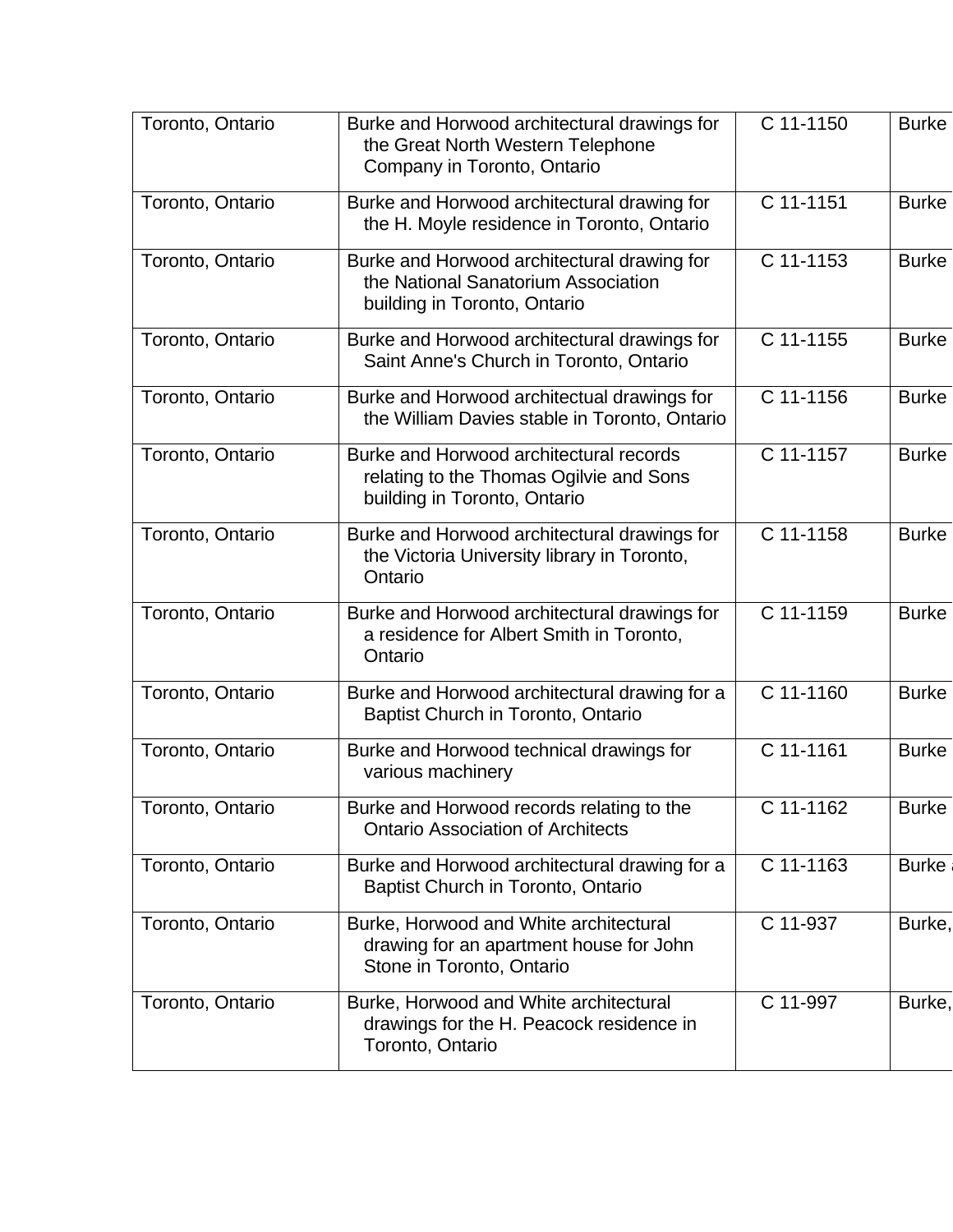| Toronto, Ontario | Burke, Horwood and White architectural<br>drawings for the J. E. Lowney spartment<br>Building, most likely in Toronto, Ontario | C 11-1014 | Burke, |
|------------------|--------------------------------------------------------------------------------------------------------------------------------|-----------|--------|
| Toronto, Ontario | Burke, Horwood and White architectural<br>drawings for the R. W. Davies residence in<br>Toronto, Ontario                       | C 11-1035 | Burke, |
| Toronto, Ontario | Burke, Horwood and White Sketch plans of<br>two apartment buildings                                                            | C 11-1037 | Burke, |
| Toronto, Ontario | Burke, Horwood and White architectural<br>drawings for the Robert Jaffray premises in<br>Toronto, Ontario                      | C 11-120  | Burke, |
| Toronto, Ontario | Burke, Horwood and White architectural<br>drawings for the Canada Foundry Company<br>iron plant in Toronto, Ontario            | C 11-146  | Burke, |
| Toronto, Ontario | Burke, Horwood and White architectural<br>records relating to the Globe building in<br>Toronto, Ontario                        | C 11-156  | Burke, |
| Toronto, Ontario | Burke, Horwood and White architectural<br>drawings for the Norwich Union Fire<br>Insurance Company in Toronto, Ontario         | C 11-165  | Burke, |
| Toronto, Ontario | Burke, Horwood and White architectural<br>drawings for the Toronto Observatory in<br>Toronto, Ontario                          | C 11-166  | Burke, |
| Toronto, Ontario | Burke, Horwood and White architectural<br>drawings for the Miss Gormley residence in<br>Toronto, Ontario                       | C 11-181  | Burke, |
| Toronto, Ontario | Burke, Horwood and White architectural<br>drawings for the Dr. Harold Clark residence<br>in Toronto, Ontario                   | C 11-194  | Burke, |
| Toronto, Ontario | Burke, Horwood and White records relating to<br>the Charles E. Goad residence in Toronto,<br>Ontario                           | C 11-200  | Burke, |
| Toronto, Ontario | Burke, Horwood and White architectural<br>drawings of the Robert Simpson Company<br>warehouse in Toronto, Ontario              | C 11-217  | Burke, |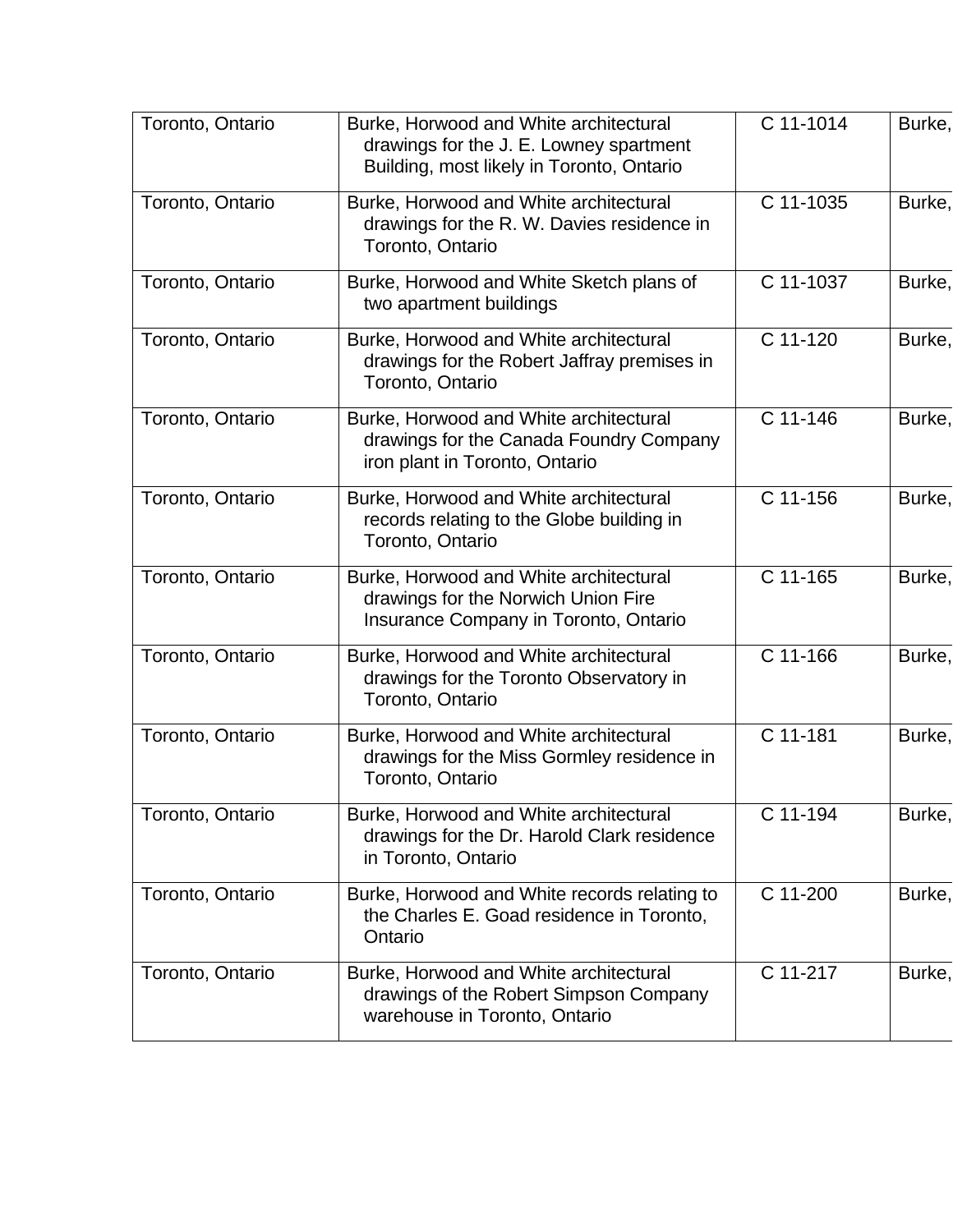| Toronto, Ontario | Burke, Horwood and White architectural<br>drawings for Robert Simpson Company<br>department store, Yonge and Queen Street<br>in Toronto, Ontario | C 11-227 | Burke, |
|------------------|--------------------------------------------------------------------------------------------------------------------------------------------------|----------|--------|
| Toronto, Ontario | Burke, Horwood and White architectural<br>records relating to the George Castle<br>residence in Toronto, Ontario                                 | C 11-242 | Burke, |
| Toronto, Ontario | Burke, Horwood and White architectural<br>drawings for the John Northway residence in<br>Toronto, Ontario                                        | C 11-259 | Burke, |
| Toronto, Ontario | Burke, Horwood and White architectural<br>drawings for the Queen City Oil Company in<br>Toronto, Ontario                                         | C 11-260 | Burke, |
| Toronto, Ontario | Burke, Horwood and White architectural<br>drawings for the Reverend George Jackson<br>residence in Toronto, Ontario                              | C 11-264 | Burke, |
| Toronto, Ontario | Burke, Horwood and White architectural<br>drawings for the Royal College of Dental<br>Surgeons Building in Toronto, Ontario                      | C 11-266 | Burke, |
| Toronto, Ontario | Burke, Horwood and White architectural<br>drawings of the Ryrie Brothers and Webster<br>building in Toronto, Ontario                             | C 11-268 | Burke, |
| Toronto, Ontario | Burke, Horwood and White architectural<br>drawings for the Reverend Elmore Harris<br>residence in Toronto, Ontario                               | C 11-274 | Burke, |
| Toronto, Ontario | Burke, Horwood and White architectural<br>drawings for the W.A. Hewitt residence in<br>Toronto, Ontario                                          | C 11-291 | Burke, |
| Toronto, Ontario | Burke, Horwood and White architectural<br>drawings for the Dr. H. Clark residence in<br>Toronto, Ontario                                         | C 11-304 | Burke, |
| Toronto, Ontario | Burke, Horwood and White architectural<br>drawings for the John Northway and Sons<br>store on Yonge Street in Toronto, Ontario                   | C 11-305 | Burke, |
| Toronto, Ontario | Burke, Horwood and White architectural<br>drawings for the Samuel Benjamin and<br>Company warehouse in Toronto, Ontario                          | C 11-313 | Burke, |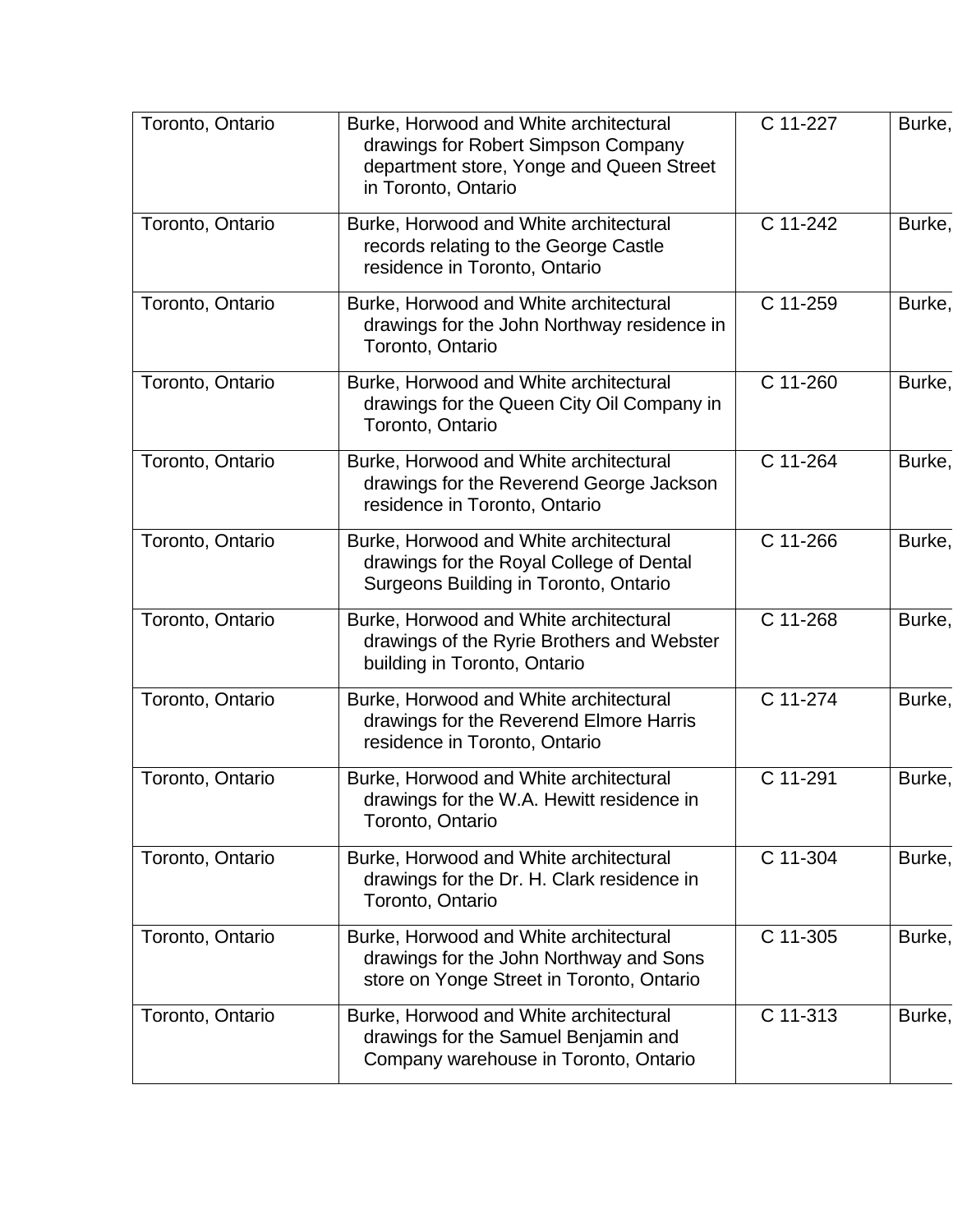| Toronto, Ontario | Burke, Horwood and White architectural<br>drawings for the J.B. Laidlaw building at<br>Grenville Street in Toronto, Ontario  | C 11-315 | Burke, |
|------------------|------------------------------------------------------------------------------------------------------------------------------|----------|--------|
| Toronto, Ontario | Burke, Horwood and White architectural<br>drawings for the Dominion Textile Company<br>building in Toronto, Ontario          | C 11-320 | Burke, |
| Toronto, Ontario | Burke, Horwood and White architectural<br>drawings for the Dr. W.C. Dumble residence<br>in Toronto, Ontario                  | C 11-325 | Burke, |
| Toronto, Ontario | Burke, Horwood and White architectural<br>drawings for an apartment building in<br>Toronto, Ontario                          | C 11-359 | Burke, |
| Toronto, Ontario | Burke, Horwood and White architectural<br>drawings for the J.H. McKinnon residence in<br>Toronto, Ontario                    | C 11-366 | Burke, |
| Toronto, Ontario | Burke, Horwood and White architectural<br>drawings for the Trinity Methodist Church<br>and Sunday School in Toronto, Ontario | C 11-373 | Burke, |
| Toronto, Ontario | Burke, Horwood and White architectural<br>drawings for Mount Pleasant Cemetery in<br>Toronto, Ontario                        | C 11-382 | Burke, |
| Toronto, Ontario | Burke, Horwood and White architectural<br>drawing for the W.G. Eakins residence in<br>Toronto, Ontario                       | C 11-393 | Burke, |
| Toronto, Ontario | Burke, Horwood and White architectural<br>records relating to the Western Baptist<br>Church in Toronto, Ontario              | C 11-394 | Burke, |
| Toronto, Ontario | Burke, Horwood and White architectural<br>drawings for the William Davies residence in<br>Toronto, Ontario                   | C 11-407 | Burke, |
| Toronto, Ontario | Burke, Horwood and White architectural<br>drawings for a residence for Dr. W.J.<br>McCollum in Toronto, Ontario              | C 11-411 | Burke, |
| Toronto, Ontario | Burke, Horwood and White architectural<br>drawings for an apartment building in<br>Toronto, Ontario                          | C 11-417 | Burke, |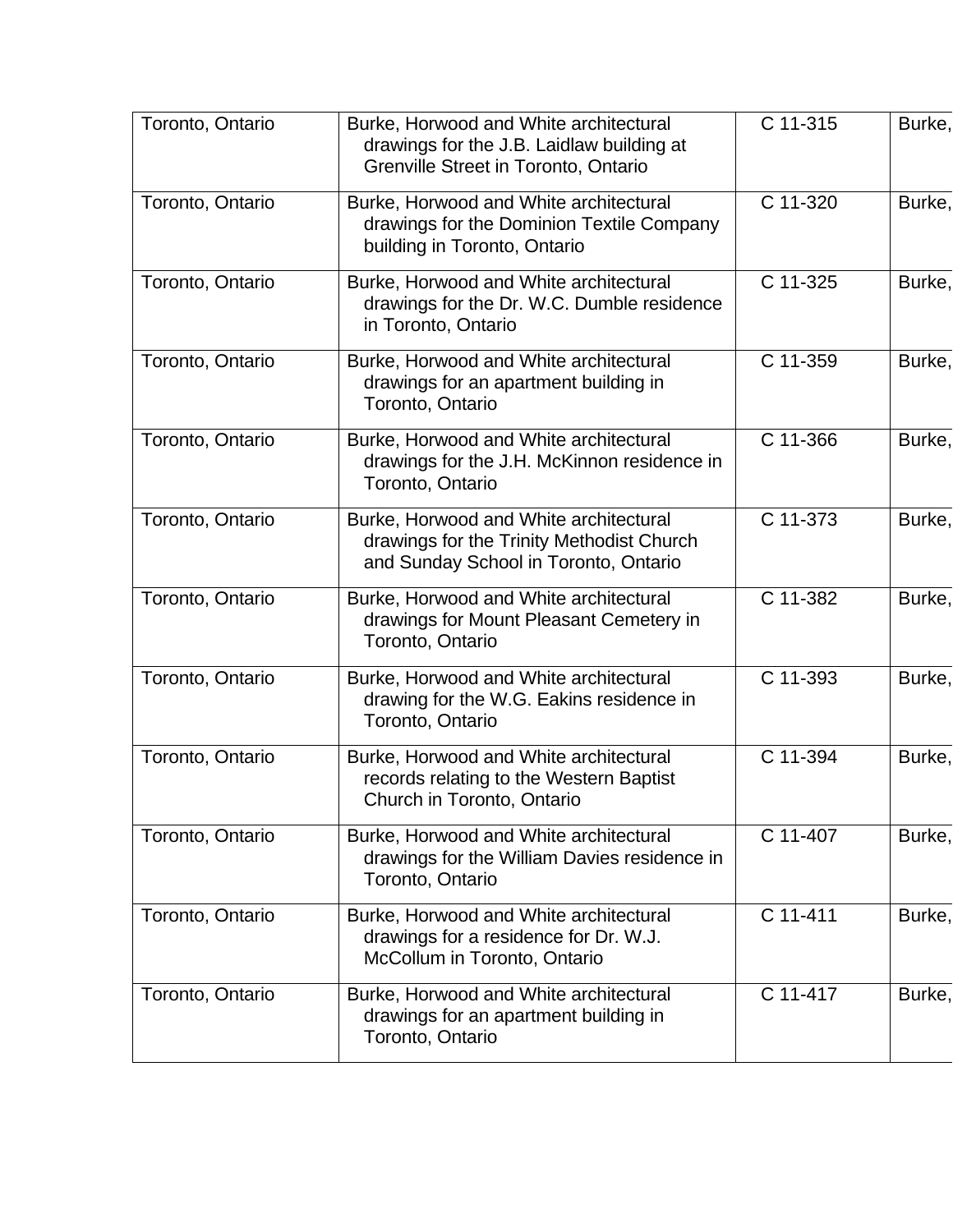| Toronto, Ontario | Burke, Horwood and White architectural<br>drawings for Mrs. Hills' building in Toronto,<br>Ontario                        | C 11-420 | Burke, |
|------------------|---------------------------------------------------------------------------------------------------------------------------|----------|--------|
| Toronto, Ontario | Burke, Horwood and White architectural<br>drawings for the H.H. Love residence in<br>Toronto, Ontario                     | C 11-421 | Burke, |
| Toronto, Ontario | Burke, Horwood and White architectural<br>drawings for the J.B. Laidlaw building on<br>Yonge Street in Toronto, Ontario   | C 11-422 | Burke, |
| Toronto, Ontario | Burke, Horwood and White architectural<br>records relating to the Danforth Avenue<br>Methodist Church in Toronto, Ontario | C 11-476 | Burke, |
| Toronto, Ontario | Burke, Horwood and White architectural<br>drawings for a Glen Road apartment<br>building in Toronto, Ontario              | C 11-529 | Burke, |
| Toronto, Ontario | Burke, Horwood and White architectural<br>drawings for the Pilkington Brothers<br>warehouse in Toronto, Ontario           | C 11-601 | Burke, |
| Toronto, Ontario | Burke, Horwood and White architectural<br>records relating to the Jarvis Street Baptist<br>Church in Toronto Ontario      | C 11-610 | Burke, |
| Toronto, Ontario | Burke, Horwood and White architectural<br>drawing for a cottage on Redwood Avenue<br>in Toronto, Ontario                  | C 11-612 | Burke, |
| Toronto, Ontario | Burke, Horwood and White architectural<br>drawings for the Dunfield and Company<br>building in Toronto, Ontario           | C 11-656 | Burke, |
| Toronto, Ontario | Burke, Horwood and White architectural<br>drawings for the Home for Incurable<br>Children in Toronto, Ontario             | C 11-663 | Burke, |
| Toronto, Ontario | Burke, Horwood and White architectural<br>drawings for the John Stone residence in<br>Toronto, Ontario                    | C 11-665 | Burke, |
| Toronto, Ontario | Burke, Horwood and White architectural<br>drawings for a Methodist Church School in<br>Toronto, Ontario                   | C 11-686 | Burke, |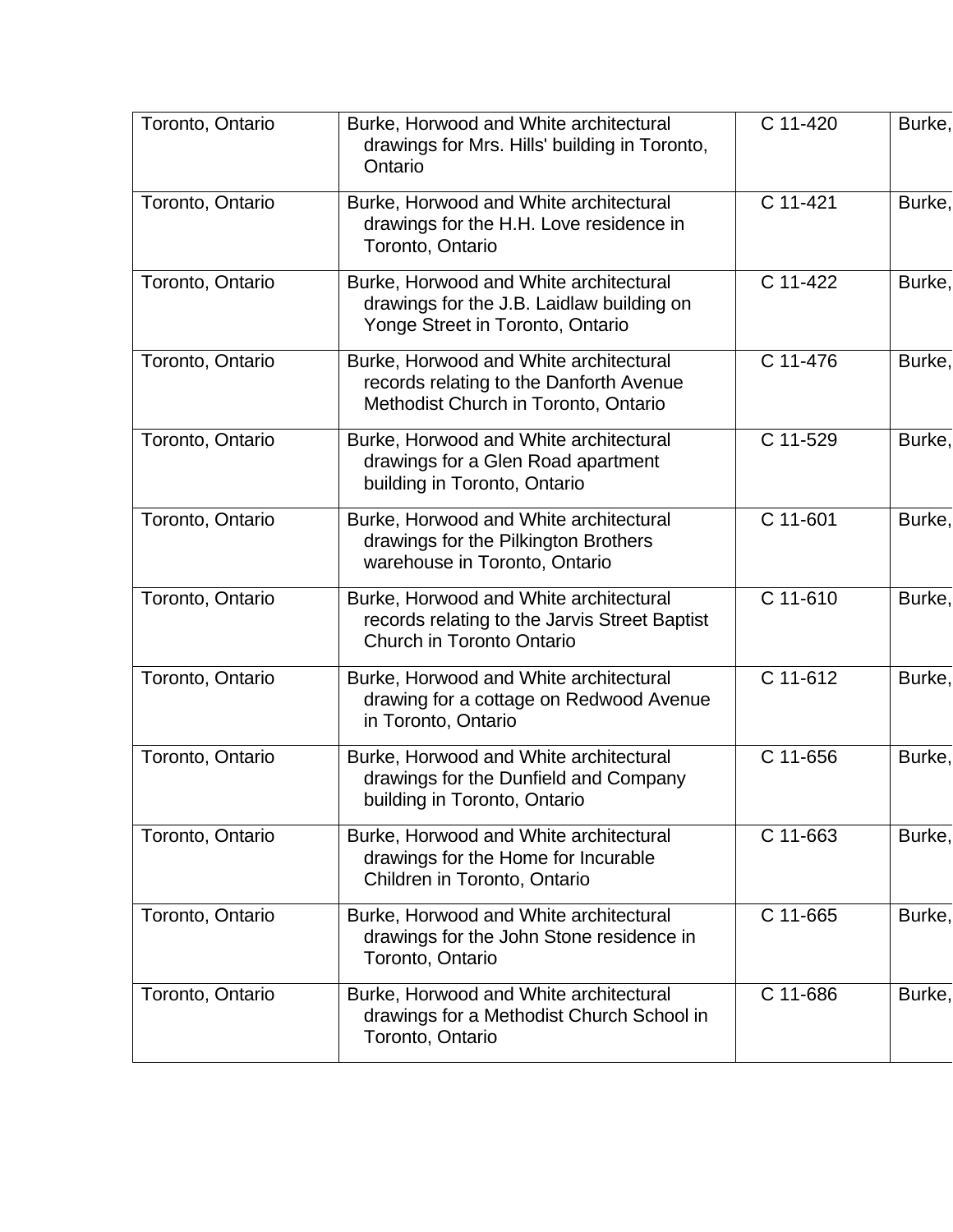| Toronto, Ontario | Burke, Horwood and White architectural<br>drawings for a Mission building in Toronto,<br>Ontario                                            | C 11-703 | Burke, |
|------------------|---------------------------------------------------------------------------------------------------------------------------------------------|----------|--------|
| Toronto, Ontario | Burke, Horwood and White architectural<br>drawing for the W.G. Tretheway Flower<br>Shop in Toronto, Ontario                                 | C 11-769 | Burke, |
| Toronto, Ontario | Burke, Horwood and White architectural<br>drawings for the William Davies Company<br>store in Toronto, Ontario                              | C 11-774 | Burke, |
| Toronto, Ontario | Burke, Horwood and White architectural<br>drawings for the Yonge Street Methodist<br>Church in Toronto, Ontario                             | C 11-775 | Burke, |
| Toronto, Ontario | Burke, Horwood and White architectural<br>drawings for the Wychwood Baptist Sunday<br>school in Toronto, Ontario                            | C 11-818 | Burke, |
| Toronto, Ontario | Burke, Horwood and White architectural<br>drawings for the Walmer Road Baptist<br>Church in Toronto, Ontario                                | C 11-826 | Burke, |
| Toronto, Ontario | Burke, Horwood and White architectural<br>drawings for the YMCA West End building in<br>Toronto, Ontario                                    | C 11-862 | Burke, |
| Toronto, Ontario | Burke, Horwood and White records relating to<br>the Bathurst Street Methodist Church<br>Sunday school and auditorium in Toronto,<br>Ontario | C 11-872 | Burke, |
| Toronto, Ontario | Burke, Horwood and White architectural<br>drawings for the H.H. Fudger residence at<br>40 Maple Avenue in Toronto, Ontario                  | C 11-874 | Burke, |
| Toronto, Ontario | Burke, Horwood and White architectural<br>drawings for the H.H. Williams and<br>Company King Street building in Toronto,<br>Ontario         | C 11-887 | Burke, |
| Toronto, Ontario | Burke, Horwood and White architectural<br>drawings for the H. H. Williams and<br>Company Yonge Street building in Toronto,<br>Ontario       | C 11-899 | Burke, |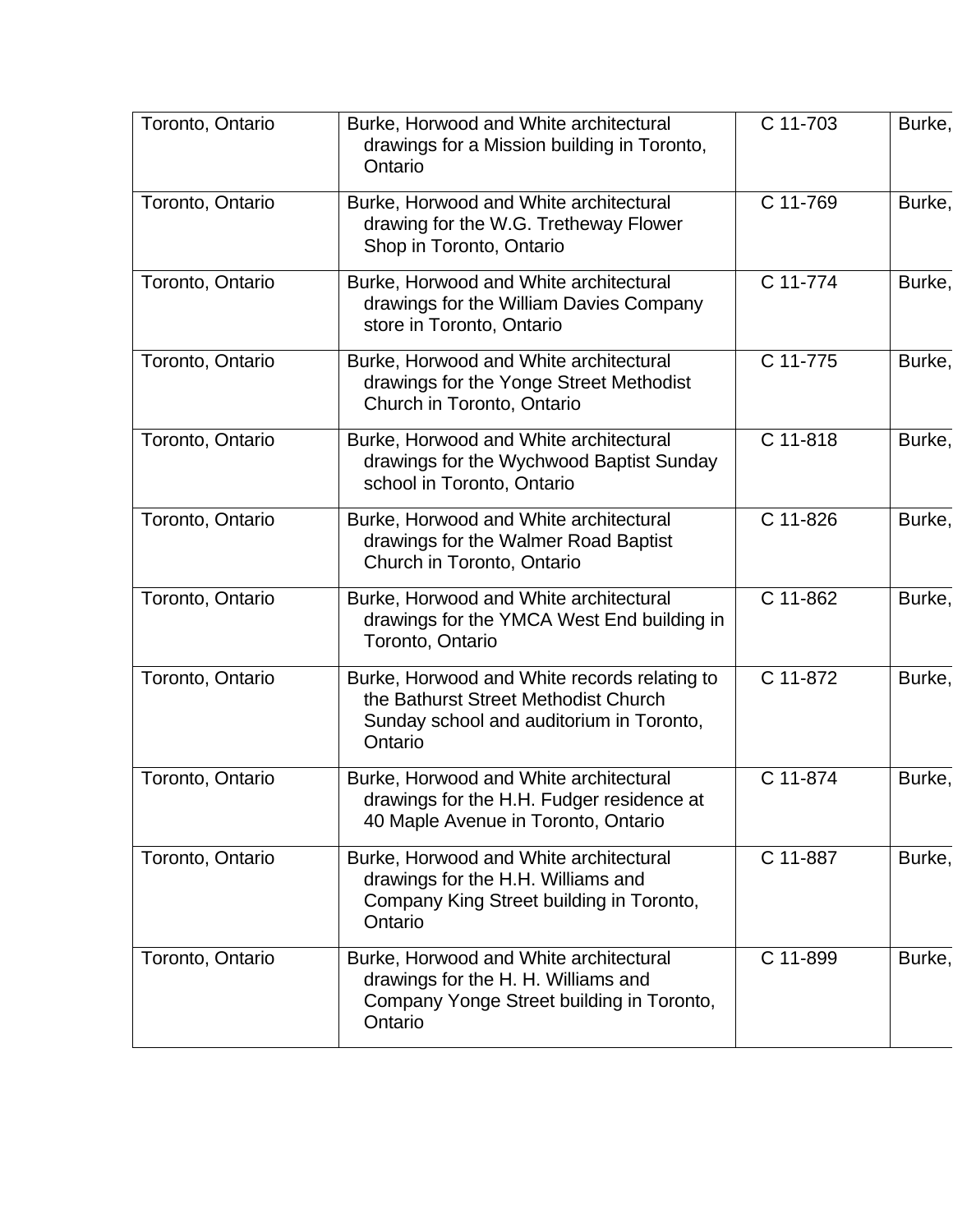| Toronto, Ontario | Burke, Horwood and White architectural<br>drawings for the Mrs. Helen E. McMaster<br>residence in Toronto, Ontario                  | C 11-902   | Burke, |
|------------------|-------------------------------------------------------------------------------------------------------------------------------------|------------|--------|
| Toronto, Ontario | Burke, Horwood and White architectural<br>drawing for the Toronto Necropolis<br>superintendent's lodge in Toronto, Ontario          | C 11-904   | Burke, |
| Toronto, Ontario | Burke, Horwood and White architectural<br>drawings for the YMCA building on<br>Broadview Avenue in Toronto, Ontario                 | C 11-906   | Burke, |
| Toronto, Ontario | Burke, Horwood and White architectural<br>drawings for the Riverdale Methodist Church<br>in Toronto, Ontario                        | C 11-910   | Burke, |
| Toronto, Ontario | Burke, Horwood and White architectural<br>drawings for the Consumers' Gas Company<br>offices in Toronto, Ontario                    | C 11-911   | Burke, |
| Toronto, Ontario | Burke, Horwood and White architectural<br>drawings for the Albert Matthews residence<br>in Toronto, Ontario                         | C 11-914   | Burke, |
| Toronto, Ontario | Burke, Horwood and White architectural<br>drawing for a Baptist chapel in Toronto,<br>Ontario                                       | C 11-915   | Burke, |
| Toronto, Ontario | Burke, Horwood and White architectural<br>drawings for the Boeckh Brothers<br>warehouse in Toronto, Ontario                         | C 11-916   | Burke, |
| Toronto, Ontario | Burke, Horwood and White architectural<br>drawings for the Canadian Underskirt<br>Company warehouse in Toronto, Ontario             | C 11-917   | Burke, |
| Toronto, Ontario | Burke, Horwood and White architectural<br>drawings for the Engineers' Club in Toronto,<br>Ontario                                   | $C$ 11-919 | Burke, |
| Toronto, Ontario | Burke, Horwood and White architectural<br>drawings for the Methodist Book Room,<br>Richmond Street building, in Toronto,<br>Ontario | C 11-922   | Burke, |
| Toronto, Ontario | Burke, Horwood and White architectural<br>drawings for the Miss Landon residence in<br>Toronto, Ontario                             | C 11-924   | Burke, |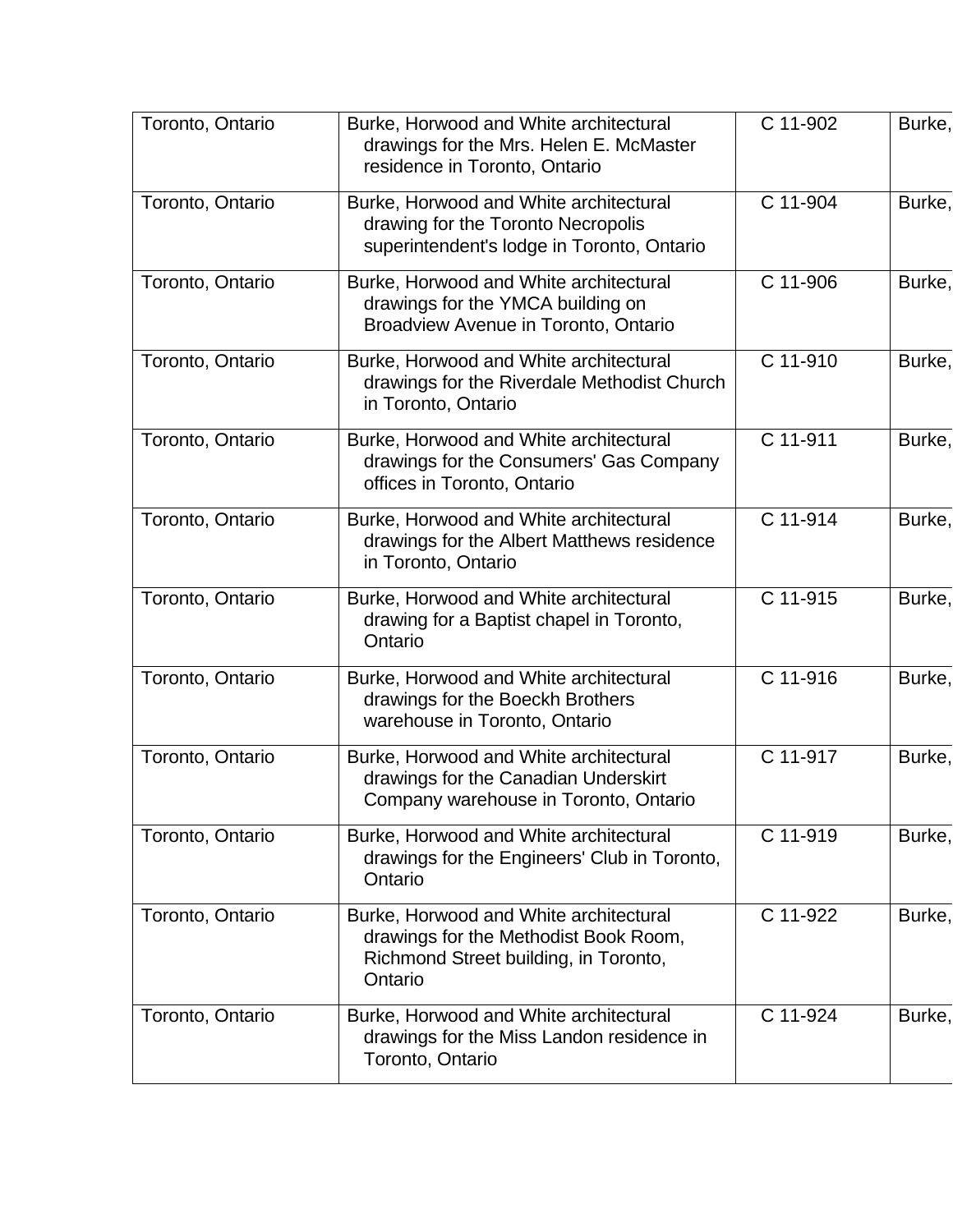| Toronto, Ontario | Burke, Horwood and White architectural<br>records relating to the Standard Publishing<br>Company in Toronto, Ontario                   | C 11-925 | Burke, |
|------------------|----------------------------------------------------------------------------------------------------------------------------------------|----------|--------|
| Toronto, Ontario | Burke, Horwood and White architectural<br>records related to the Women's Christian<br>Temperance Union building in Toronto,<br>Ontario | C 11-926 | Burke, |
| Toronto, Ontario | Burke, Horwood and White architectural<br>drawings for the W.J. Gage Company<br>warehouse in Toronto, Ontario                          | C 11-927 | Burke, |
| Toronto, Ontario | Burke, Horwood and White architectural<br>drawings for a residence for Reverend<br>Edward T. Fox in Toronto, Ontario                   | C 11-928 | Burke, |
| Toronto, Ontario | Burke, Horwood and White architectural<br>drawings for the J.C. Greey store in Toronto,<br>Ontario                                     | C 11-930 | Burke, |
| Toronto, Ontario | Burke, Horwood and White architectural<br>drawings for the W.S. Lorie warehouse in<br>Toronto, Ontario                                 | C 11-931 | Burke, |
| Toronto, Ontario | Burke, Horwood and White architectural<br>drawings for Mrs. Hills' store in Toronto,<br>Ontario                                        | C 11-932 | Burke, |
| Toronto, Ontario | Burke, Horwood and White architectural<br>records related to the YMCA Central<br>building in Toronto, Ontario                          | C 11-933 | Burke, |
| Toronto, Ontario | Burke, Horwood and White architectural<br>drawings for Consumers' Gas Company<br>Station B in Toronto, Ontario                         | C 11-934 | Burke, |
| Toronto, Ontario | Burke, Horwood and White architectural<br>drawings for the W.J. Gage residence in<br>Toronto, Ontario                                  | C 11-936 | Burke, |
| Toronto, Ontario | Burke, Horwood and White architectural<br>drawings for the Methodist Book Room on<br>Temperance Street in Toronto, Ontario             | C 11-938 | Burke, |
| Toronto, Ontario | Burke, Horwood and White architectural<br>drawing for a residence for C.J. Holman in<br>Toronto, Ontario                               | C 11-940 | Burke, |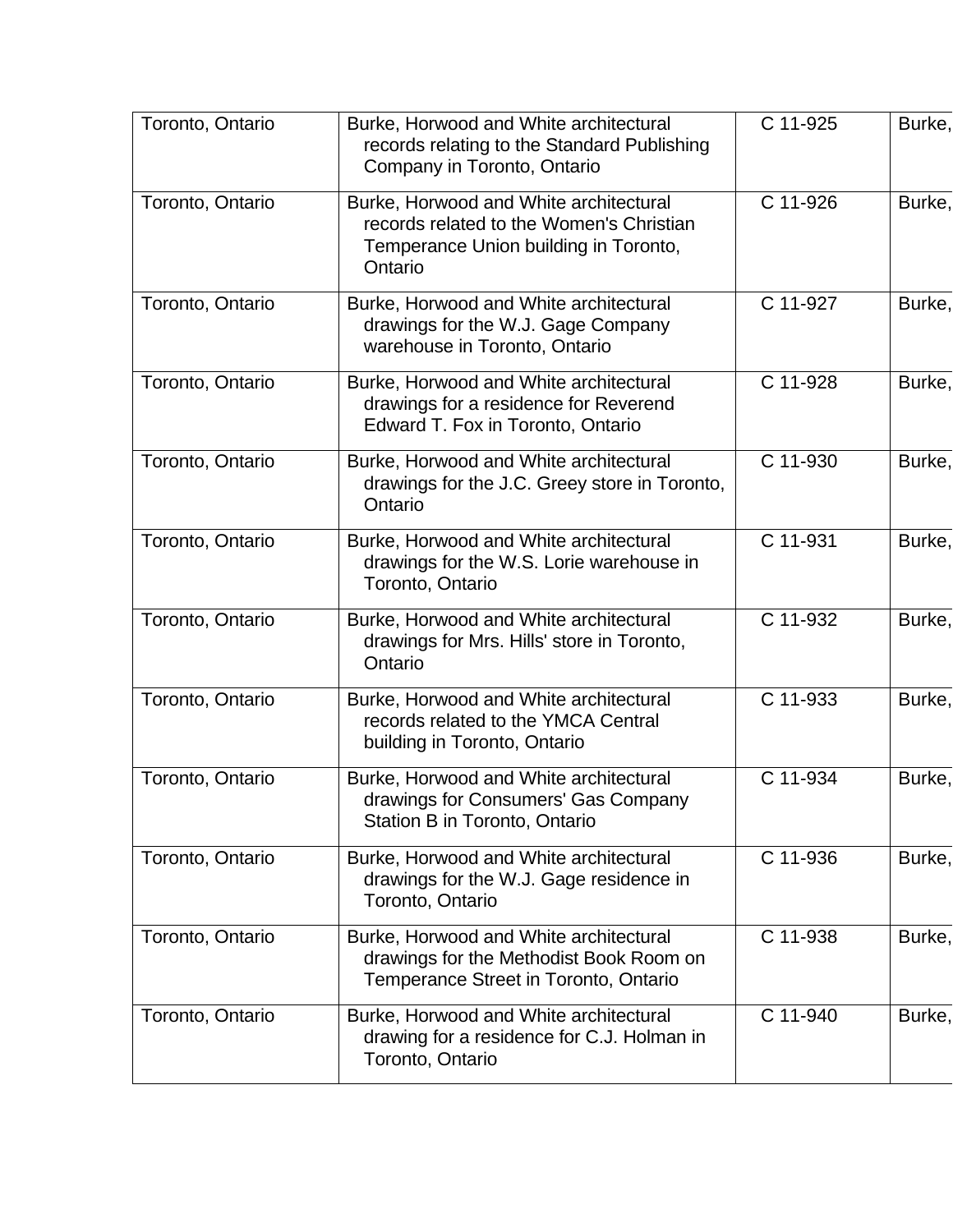| Toronto, Ontario | Burke, Horwood and White architectural<br>drawings for the Civic Guild of Toronto,<br>Ontario                                                | C 11-941 | Burke, |
|------------------|----------------------------------------------------------------------------------------------------------------------------------------------|----------|--------|
| Toronto, Ontario | Burke, Horwood and White architectural<br>drawings for the laundry building for the<br>Industrial Refuge in Toronto, Ontario                 | C 11-942 | Burke, |
| Toronto, Ontario | Burke, Horwood and White architectural<br>drawings for the James Ryrie residence in<br>Toronto, Ontario                                      | C 11-943 | Burke, |
| Toronto, Ontario | Burke, Horwood and White architectural<br>records relating to the Jones Avenue Baptist<br>Church in Toronto, Ontario                         | C 11-944 | Burke, |
| Toronto, Ontario | Burke, Horwood and White architectural<br>drawings for the Methodist Book Room and<br>Publishing House "B" building in Toronto,<br>Ontario   | C 11-945 | Burke, |
| Toronto, Ontario | Burke, Horwood and White architectural<br>drawing for the Mrs. Smith store in Toronto,<br>Ontario                                            | C 11-950 | Burke, |
| Toronto, Ontario | Burke, Horwood and White architectural<br>drawings for the W.H. Lailey and F.W.<br>Harcourt residence in Toronto, Ontario                    | C 11-951 | Burke, |
| Toronto, Ontario | Burke, Horwood and White records relating to<br>the W.J. Barr residence in Toronto, Ontario                                                  | C 11-952 | Burke, |
| Toronto, Ontario | Burke, Horwood and White architectural<br>drawings for the W.J. Gage residence in<br>Toronto, Ontario                                        | C 11-953 | Burke, |
| Toronto, Ontario | Burke, Horwood and White architectural<br>drawings for the William Dobie residence in<br>Toronto, Ontario                                    | C 11-954 | Burke, |
| Toronto, Ontario | Burke, Horwood and White architectural<br>drawings for the North Earlscourt Methodist<br>Church in Toronto, Ontario                          | C 11-955 | Burke, |
| Toronto, Ontario | Burke, Horwood and White architectural<br>drawings of the Ryrie Brothers Store located<br>at Yonge and Shuter Streets in Toronto,<br>Ontario | C 11-957 | Burke, |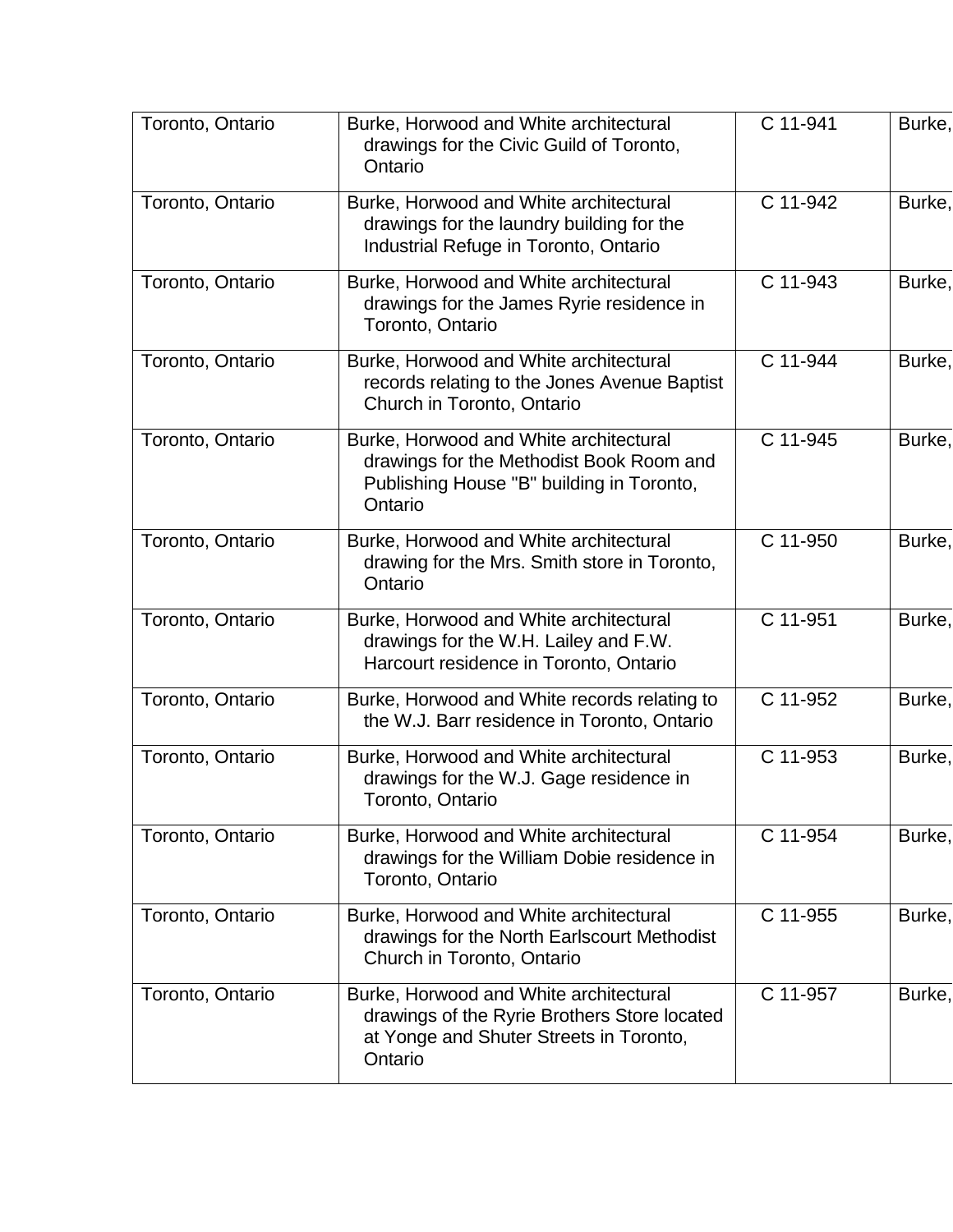| Toronto, Ontario | Burke, Horwood and White architectual<br>records relating to the Italian Mission in<br>Toronto, Ontario                    | C 11-958 | Burke, |
|------------------|----------------------------------------------------------------------------------------------------------------------------|----------|--------|
| Toronto, Ontario | Burke, Horwood and White architectural<br>drawings for a residence on Warren Road in<br>Toronto, Ontario                   | C 11-959 | Burke, |
| Toronto, Ontario | Burke, Horwood and White architectural<br>drawings for the Methodist Book Room and<br>Publishing House in Toronto, Ontario | C 11-961 | Burke, |
| Toronto, Ontario | Burke, Horwood and White architectural<br>drawings for the J.C. Green residence in<br>Toronto, Ontario                     | C 11-963 | Burke, |
| Toronto, Ontario | Burke, Horwood and White architectural<br>drawings for the Mrs. T.M. Gibson residence<br>in Toronto, Ontario               | C 11-964 | Burke, |
| Toronto, Ontario | Burke, Horwood and White architectural<br>drawings for the J.C. Green building in<br>Toronto, Ontario                      | C 11-967 | Burke, |
| Toronto, Ontario | Burke, Horwood and White architectural<br>drawings for the Mrs. M.E. Horwood<br>residence in Toronto, Ontario              | C 11-968 | Burke, |
| Toronto, Ontario | Burke, Horwood and White architectural<br>drawings for the W.H. Leacock store and flat<br>building in Toronto, Ontario     | C 11-969 | Burke, |
| Toronto, Ontario | Burke, Horwood and White architectural<br>drawings for the Centennial Methodist<br>Church in Toronto, Ontario              | C 11-970 | Burke, |
| Toronto, Ontario | Burke, Horwood and White architectural<br>drawings for the Fred L. Ratcliff Residence<br>in Toronto, Ontario               | C 11-971 | Burke, |
| Toronto, Ontario | Burke, Horwood and White architectural<br>drawings for the James Ryrie building in<br>Toronto, Ontario                     | C 11-972 | Burke, |
| Toronto, Ontario | Burke, Horwood and White architectural<br>drawings for the John H. Dunlop store in<br>Toronto, Ontario                     | C 11-973 | Burke, |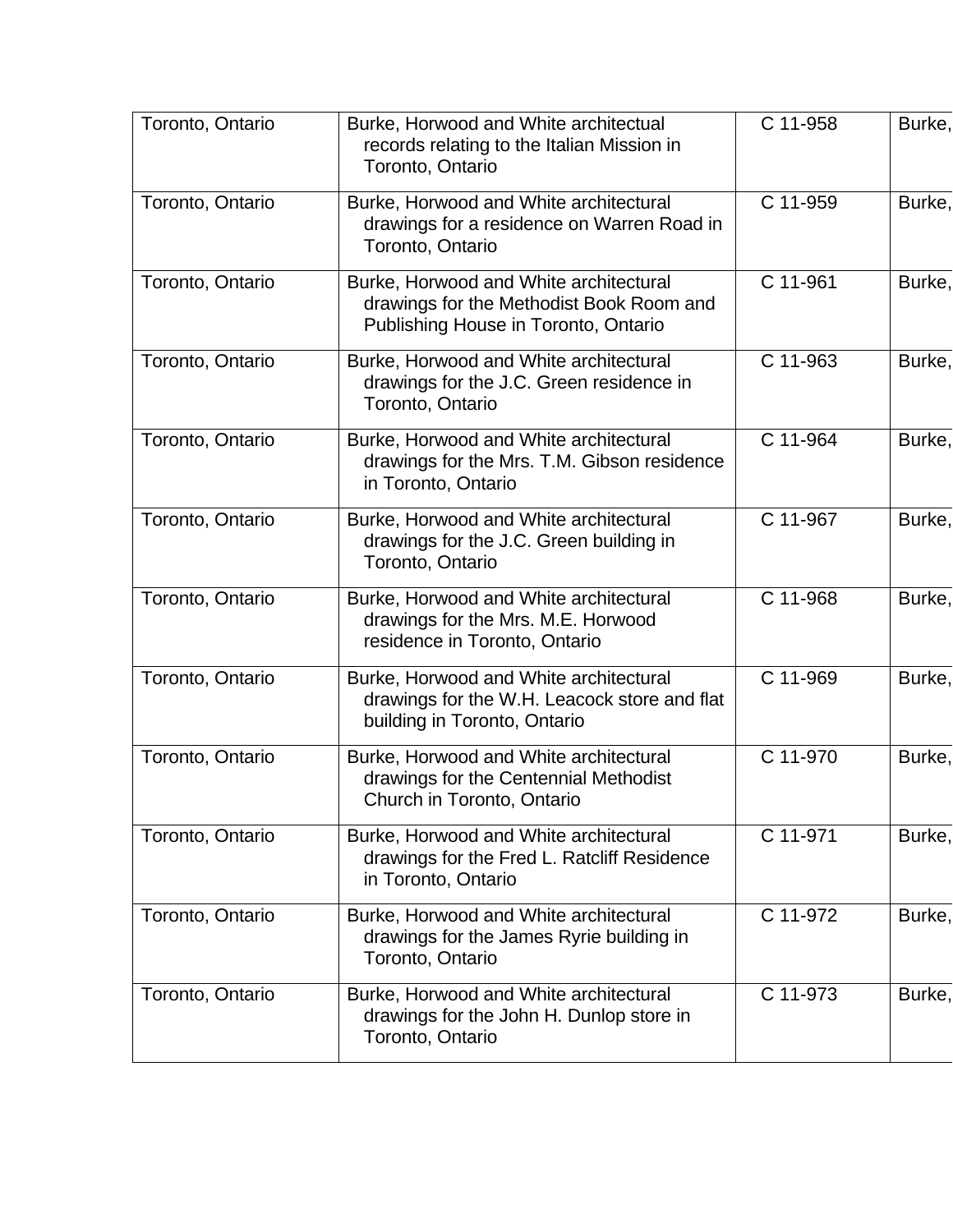| Toronto, Ontario | Burke, Horwood and White architectural<br>records relating to Mrs. Hills' residence in<br>Toronto, Ontario                                          | C 11-975 | Burke, |
|------------------|-----------------------------------------------------------------------------------------------------------------------------------------------------|----------|--------|
| Toronto, Ontario | Burke, Horwood and White architectural<br>drawings for the R.S. McKinnon residence in<br>Toronto, Ontario                                           | C 11-976 | Burke, |
| Toronto, Ontario | Burke, Horwood and White architectural<br>drawings for a residence for J.C. Green in<br>Toronto, Ontario                                            | C 11-977 | Burke, |
| Toronto, Ontario | Burke, Horwood and White architectural<br>drawings for the Pauline Avenue Methodist<br>Church in Toronto, Ontario                                   | C 11-979 | Burke, |
| Toronto, Ontario | Burke, Horwood and White architectural<br>drawings for the E.L. McLean residence in<br>Toronto, Ontario                                             | C 11-982 | Burke, |
| Toronto, Ontario | Burke, Horwood and White architectural<br>drawings for the E. Rogers residence in<br>Toronto, Ontario                                               | C 11-983 | Burke, |
| Toronto, Ontario | Burke, Horwood and White architectural<br>drawings for the John Northway and Sons<br>store in Toronto, Ontario                                      | C 11-984 | Burke, |
| Toronto, Ontario | Burke, Horwood and White architectural<br>drawings for the MacKenzie residence in<br>Toronto, Ontario                                               | C 11-985 | Burke, |
| Toronto, Ontario | Burke, Horwood and White architectural<br>drawings for a stable building for the<br>Methodist Book Room and Publishing<br>House in Toronto, Ontario | C 11-986 | Burke, |
| Toronto, Ontario | Burke, Horwood and White architectural<br>drawings for the Oakwood Methodist Church<br>in Toronto, Ontario                                          | C 11-987 | Burke, |
| Toronto, Ontario | Burke, Horwood and White architectural<br>drawings for the Presbyterian Book Room in<br>Toronto, Ontario                                            | C 11-988 | Burke, |
| Toronto, Ontario | Burke, Horwood and White architectural<br>drawings for the Prospect Cemetery in<br>Toronto, Ontario                                                 | C 11-989 | Burke, |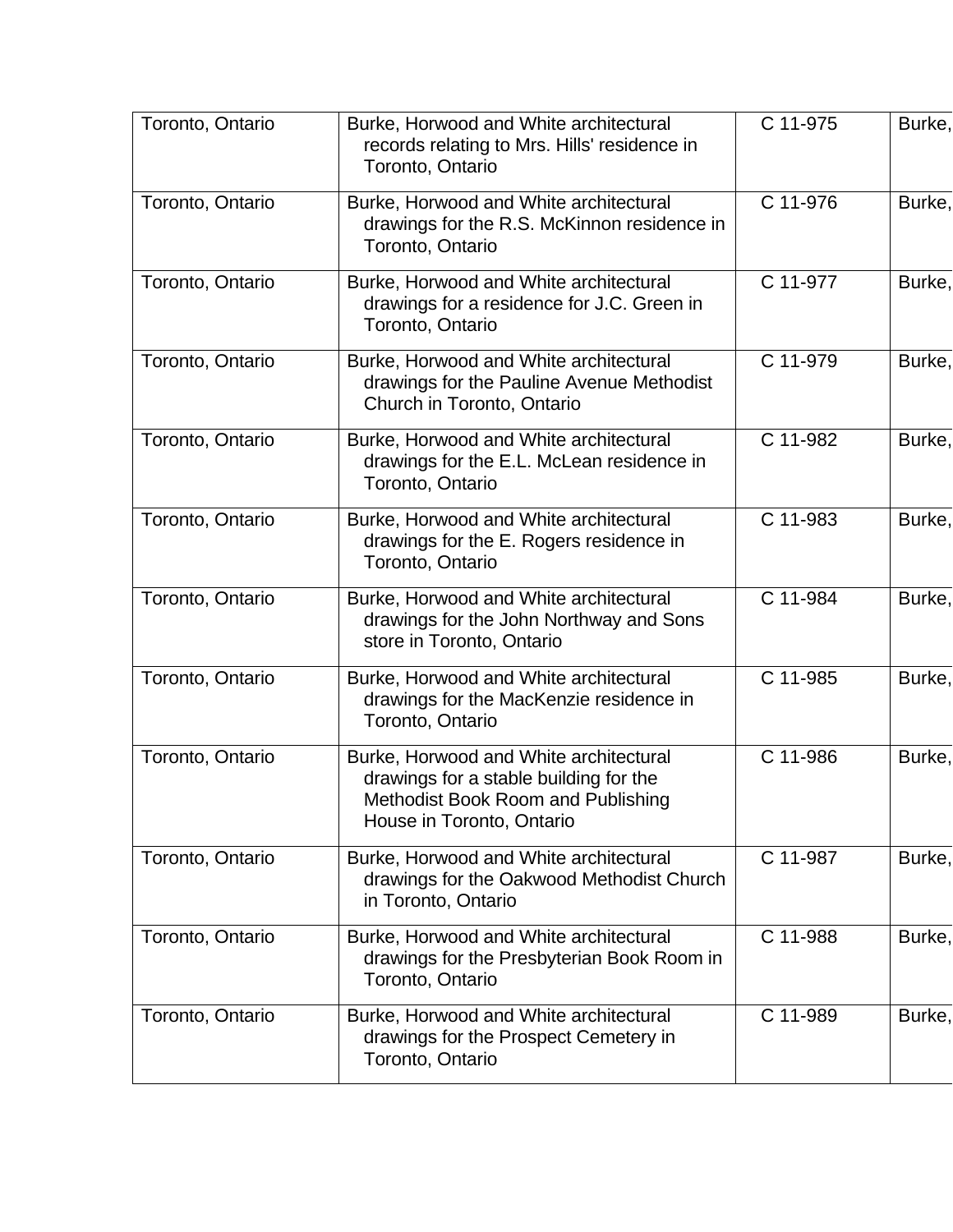| Toronto, Ontario | Burke, Horwood and White architectural<br>drawings for the C. A. Davies residence and<br>garage in Toronto, Ontario                    | C 11-992  | Burke, |
|------------------|----------------------------------------------------------------------------------------------------------------------------------------|-----------|--------|
| Toronto, Ontario | Burke, Horwood and White architectural<br>records relating to the H.E. Hamilton<br>residence in Toronto, Ontario                       | C 11-993  | Burke, |
| Toronto, Ontario | Burke, Horwood and White architectural<br>drawings for the Bryson and Varey building<br>in Toronto, Ontario                            | C 11-994  | Burke, |
| Toronto, Ontario | Burke, Horwood and White architectural<br>drawings for the Dr. Alex McKelvey<br>residence in Toronto, Ontario                          | C 11-995  | Burke, |
| Toronto, Ontario | Burke, Horwood and White architectural<br>drawings for the Earlscourt Central<br>Methodist Church in Toronto, Ontario                  | C 11-996  | Burke, |
| Toronto, Ontario | Burke, Horwood and White architectural<br>drawings for a Methodist Union Church in<br>Toronto, Ontario                                 | C 11-1000 | Burke, |
| Toronto, Ontario | Burke, Horwood and White architectural<br>drawings relating to Morley Avenue<br>Methodist Church in Toronto, Ontario                   | C 11-1001 | Burke, |
| Toronto, Ontario | Burke, Horwood and White architectural<br>drawings: study for a residence in Toronto,<br>Ontario                                       | C 11-1002 | Burke, |
| Toronto, Ontario | Burke, Horwood and White architectural<br>drawings for the YWCA in Toronto, Ontario                                                    | C 11-1003 | Burke, |
| Toronto, Ontario | Burke, Horwood and White architectural<br>drawings for Earlscourt Children's Home in<br>Toronto, Ontario                               | C 11-1004 | Burke, |
| Toronto, Ontario | Burke, Horwood and White architectural<br>drawings for Silverthorne Baptist Church in<br>Toronto, Ontario                              | C 11-1005 | Burke, |
| Toronto, Ontario | Burke, Horwood and White architectural<br>drawings for the Birchcliffe Heights<br>Methodist Church in Scarborough Township,<br>Ontario | C 11-1009 | Burke, |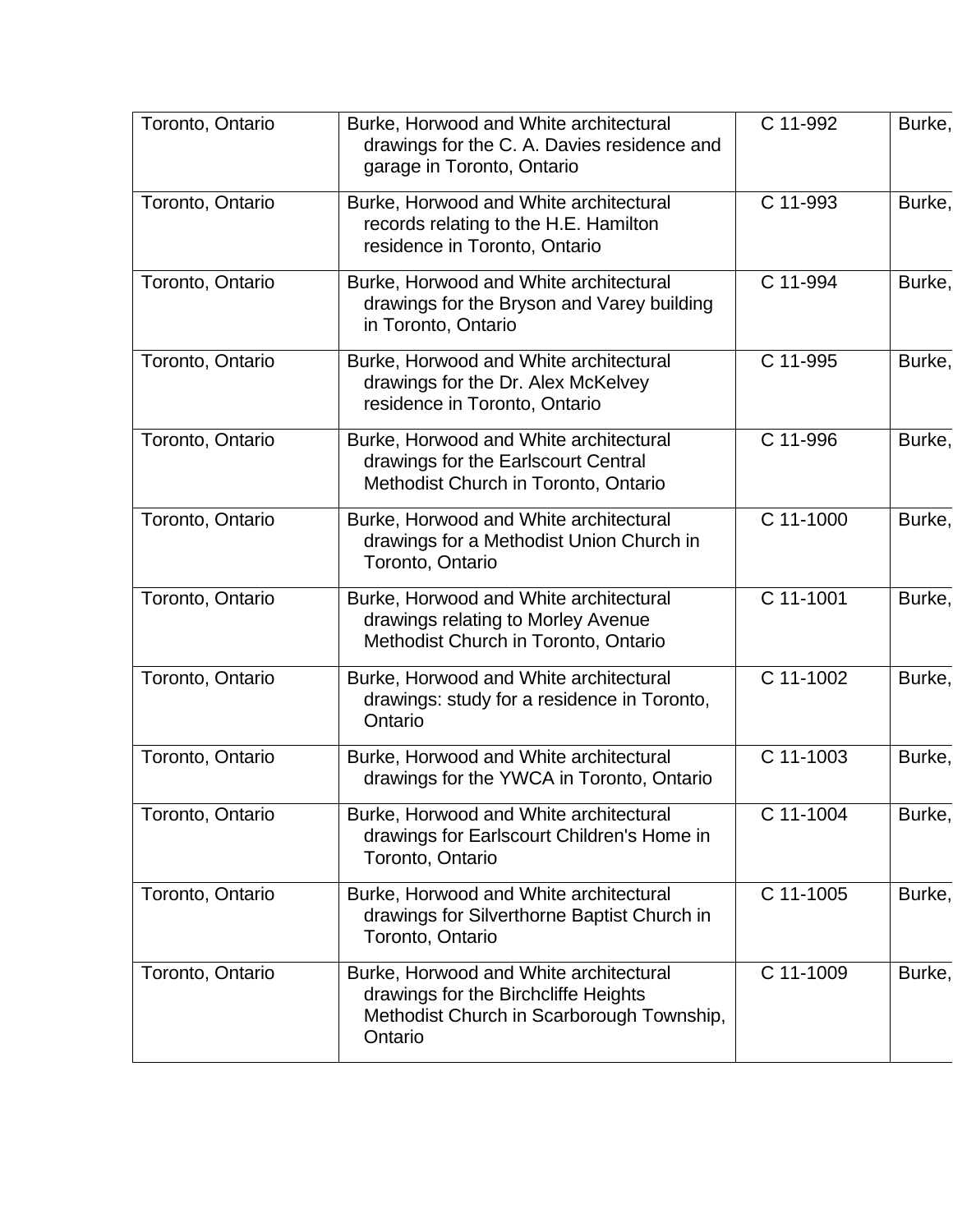| Toronto, Ontario | Burke, Horwood and White architectural<br>drawings for C.A. Davies Warehouse in<br>Toronto, Ontario                     | C 11-1010   | Burke, |
|------------------|-------------------------------------------------------------------------------------------------------------------------|-------------|--------|
| Toronto, Ontario | Burke, Horwood and White architectural<br>drawing for a boathouse for J.C. Green in<br>Toronto, Ontario                 | C 11-1013   | Burke, |
| Toronto, Ontario | Burke, Horwood and White architectural<br>drawings for the Metropolitan Methodist<br>Church in Toronto, Ontario         | C 11-1016   | Burke, |
| Toronto, Ontario | Burke, Horwood and White architectural<br>drawings for Mr. P. Turner Wilson's<br>residence in Toronto, Ontario          | C 11-1017   | Burke, |
| Toronto, Ontario | Burke, Horwood and White architectural<br>drawings for Our Lady of Lourdes Roman<br>Catholic Church in Toronto, Ontario | C 11-1018   | Burke, |
| Toronto, Ontario | Burke, Horwood and White architectual<br>drawings for the Senator F. Nicholls<br>residence in Toronto, Ontario          | C 11-1019   | Burke, |
| Toronto, Ontario | Burke, Horwood and White records relating to<br>the Somers School of Physical Training in<br>Toronto, Ontario           | C 11-1020   | Burke, |
| Toronto, Ontario | Burke, Horwood and White architectural<br>drawings for the William Davies garage in<br>Toronto, Ontario                 | C 11-1021   | Burke, |
| Toronto, Ontario | Burke, Horwood and White architectural<br>drawings for "M.A.W. House" in Toronto,<br>Ontario                            | C 11-1024   | Burke, |
| Toronto, Ontario | Burke, Horwood and White architectural<br>drawings for the H. H. Ryrie Store and<br>Garage building in Toronto, Ontario | $C$ 11-1025 | Burke, |
| Toronto, Ontario | Burke, Horwood and White architectural<br>drawings for the Independent Cigar<br>Company Building in Toronto, Ontario    | C 11-1027   | Burke, |
| Toronto, Ontario | Burke, Horwood and White architectural<br>drawings for the J. C. Boeckh residence in<br>Toronto, Ontario                | C 11-1028   | Burke, |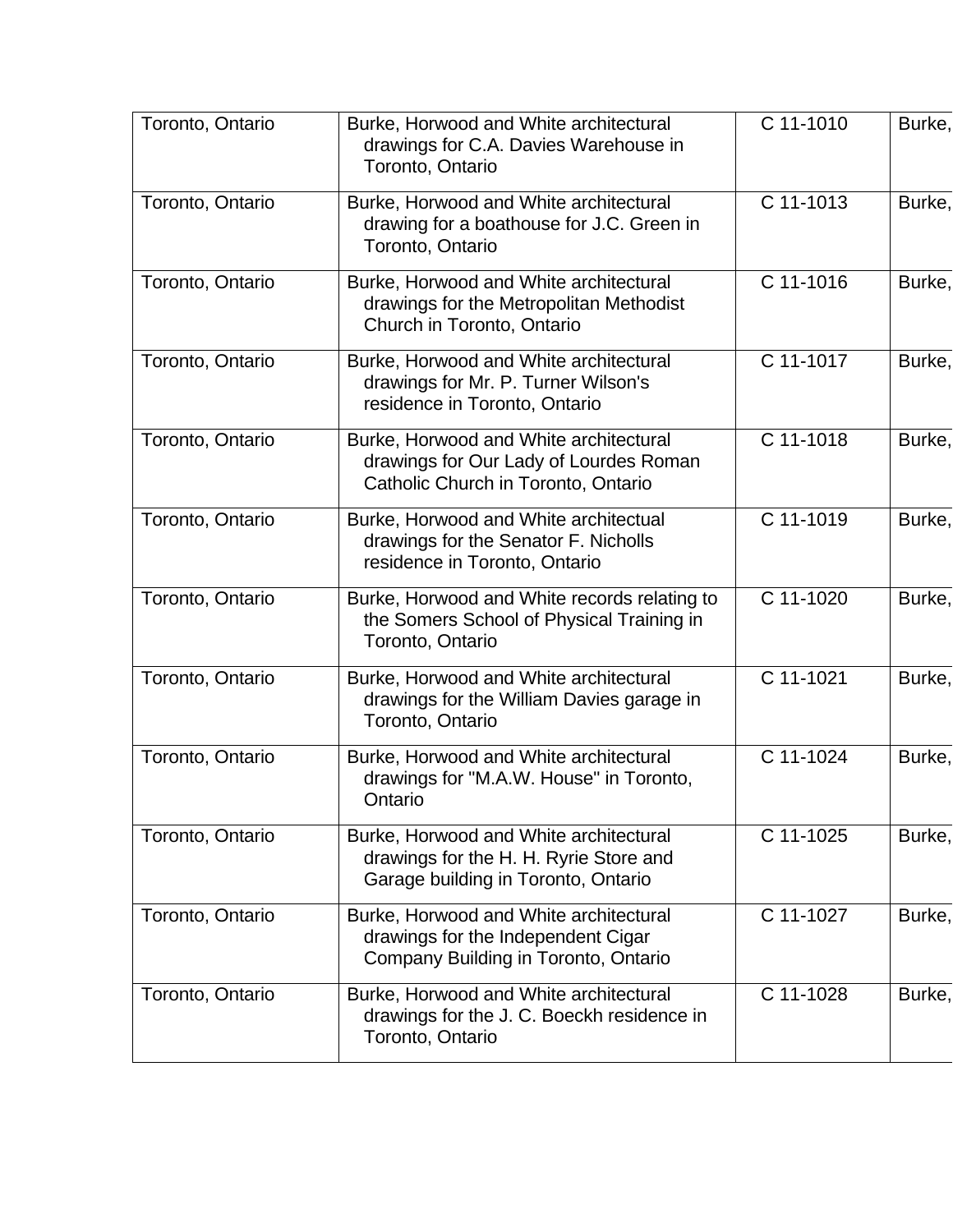| Toronto, Ontario | Burke, Horwood and White architectural<br>drawings for the M. A. White residence in<br>Toronto, Ontario              | C 11-1030  | Burke, |
|------------------|----------------------------------------------------------------------------------------------------------------------|------------|--------|
| Toronto, Ontario | Burke, Horwood and White architectural<br>drawings for the M. P. White residence in<br>Toronto, Ontario              | C 11-1031  | Burke, |
| Toronto, Ontario | Burke, Horwood and White architectural<br>drawings for McMaster University in<br>Toronto, Ontario                    | C 11-1032  | Burke, |
| Toronto, Ontario | Burke, Horwood and White architectural<br>drawings for a Moss Park Apartment<br><b>Building in Toronto, Ontario</b>  | C 11-1033  | Burke, |
| Toronto, Ontario | Burke, Horwood and White architectural<br>drawings for the Permanent Realty<br>Corporation store in Toronto, Ontario | C 11-1034  | Burke, |
| Toronto, Ontario | Burke, Horwood and White architectural<br>drawings for the Rosedale Community Park<br>clubhouse in Toronto, Ontario  | C 11-1036  | Burke, |
| Toronto, Ontario | Burke, Horwood and White architectural<br>drawings for the William Emery store in<br>Toronto, Ontario                | C 11-1038  | Burke, |
| Toronto, Ontario | Burke, Horwood and White architectural<br>drawings for an auto garage in Toronto,<br>Ontario                         | C 11-1039  | Burke, |
| Toronto, Ontario | Burke, Horwood and White street plans for<br>Toronto, Ontario                                                        | C 11-1041  | Burke, |
| Toronto, Ontario | Burke, Horwood and White correspondence<br>files                                                                     | C 11-1140  | Burke, |
| Toronto, Ontario | Burke, Horwood and White architectural<br>drawings for William Martin residence in<br>Toronto, Ontario               | C 11-1167  | Burke, |
| Toronto, Ontario | Charles Fowler architectural drawings of<br>King's College in Toronto, Ontario                                       | $C$ 11-438 | Charle |
| Toronto, Ontario | Cumberland and Ridout survey plan of<br>building lots in Toronto, Ontario                                            | C 11-55    | Cumbe  |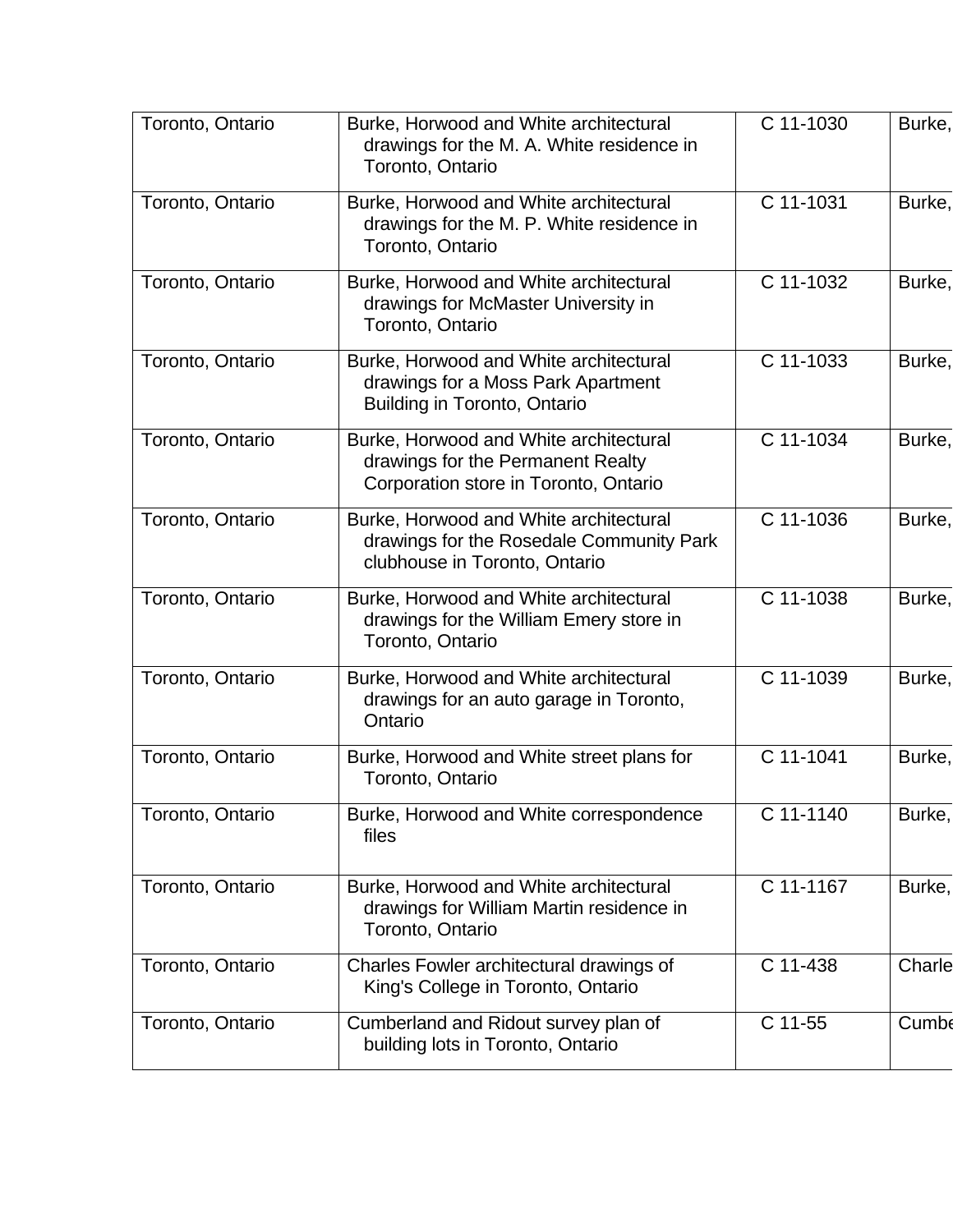| Toronto, Ontario | Cumberland and Ridout architectural drawings<br>of the Toronto Lunatic Asylum in Toronto,<br>Ontario               | C 11-59  | Cumbe        |
|------------------|--------------------------------------------------------------------------------------------------------------------|----------|--------------|
| Toronto, Ontario | Cumberland and Ridout architectural records<br>relating to the 7th Post Office in Toronto,<br>Ontario              | C 11-62  | Cumbe        |
| Toronto, Ontario | Cumberland and Ridout architectural records<br>relating to the Normal School in Toronto,<br>Ontario                | C 11-67  | Cumbe        |
| Toronto, Ontario | <b>Cumberland and Ridout architectural records</b><br>relating to the Northern Railway line in<br>Toronto, Ontario | C 11-69  | <b>Cumbe</b> |
| Toronto, Ontario | Cumberland and Ridout architectural drawings<br>of the (Christian) Guardian office in Toronto,<br>Ontario          | C 11-71  | Cumbe        |
| Toronto, Ontario | Cumberland and Ridout architectural records<br>relating to the Canada Company offices in<br>Toronto, Ontario       | C 11-72  | Cumbe        |
| Toronto, Ontario | Cumberland and Ridout architectural drawings<br>of the Egerton Ryerson residence in<br>Toronto, Ontario            | C 11-75  | Cumbe        |
| Toronto, Ontario | Cumberland and Ridout specifications for<br>Walter McFarlane residence in Toronto,<br>Ontario                      | C 11-879 | Cumbe        |
| Toronto, Ontario | Cumberland and Ridout specifications for the<br>Opera House in Toronto, Ontario                                    | C 11-894 | Cumbe        |
| Toronto, Ontario | Cumberland and Storm architectural projects<br>of the old Parliament buildings in Toronto,<br>Ontario              | C 11-47  | Cumbe        |
| Toronto, Ontario | Cumberland and Storm architectural records<br>related to the St. James Cathedral in<br>Toronto, Ontario            | C 11-49  | Cumbe        |
| Toronto, Ontario | Cumberland and Storm architectural records<br>relating to the St. James Parochial School in<br>Toronto, Ontario    | C 11-64  | Cumbe        |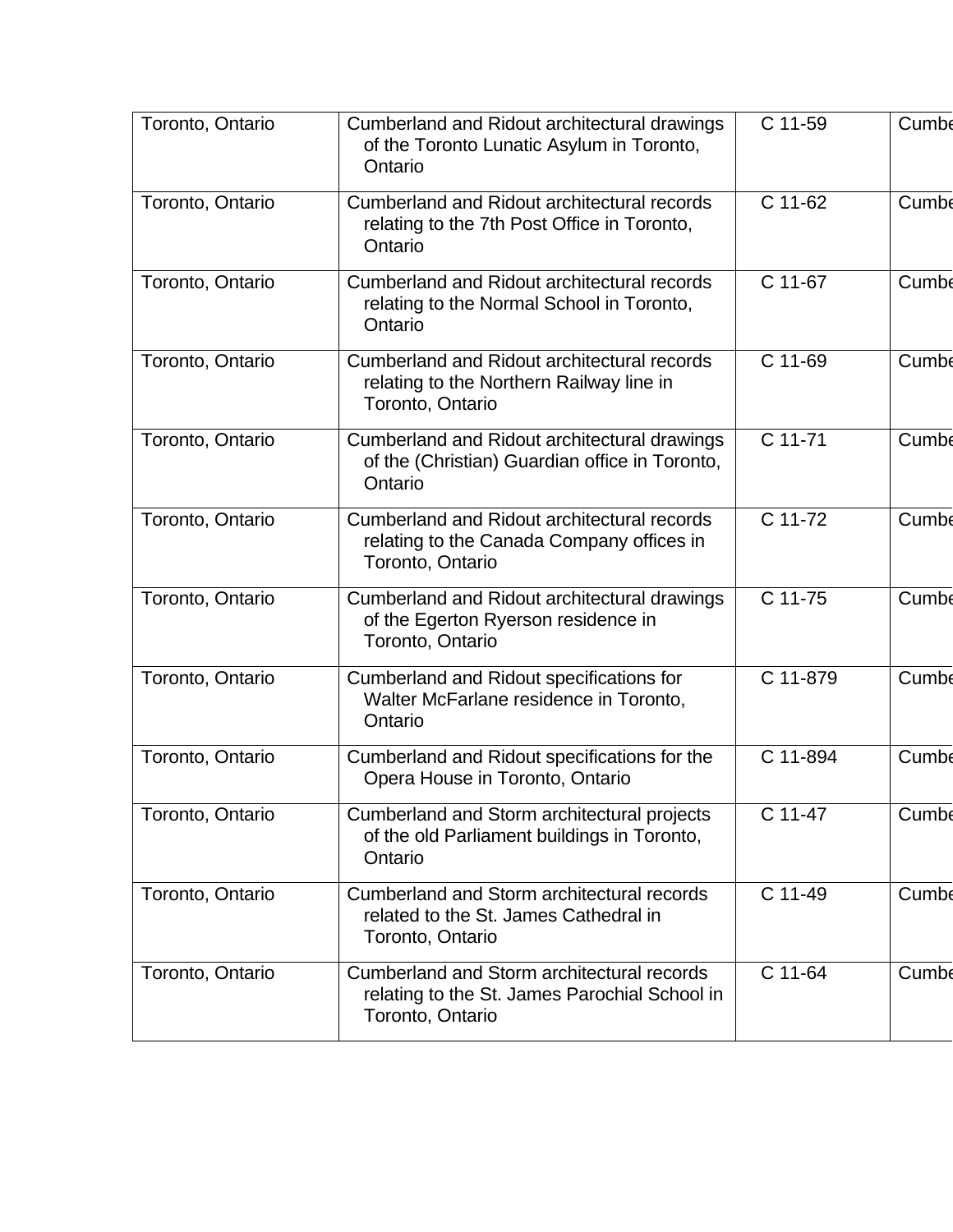| Toronto, Ontario | Cumberland and Storm architectural drawings<br>of the York County Courthouse in Toronto,<br>Ontario                                | C 11-65 | Cumbe        |
|------------------|------------------------------------------------------------------------------------------------------------------------------------|---------|--------------|
| Toronto, Ontario | Cumberland and Storm architectural drawings<br>of the Shepley residence in Toronto, Ontario                                        | C 11-73 | Cumbe        |
| Toronto, Ontario | Cumberland and Storm architectural records<br>relating to a residence for John H. Hagarty in<br>Toronto, Ontario                   | C 11-76 | Cumbe        |
| Toronto, Ontario | Cumberland and Storm architectural drawings<br>of the Moffat Murray and Company Store in<br>Toronto, Ontario                       | C 11-79 | Cumbe        |
| Toronto, Ontario | Cumberland and Storm architectural records<br>relating to the Magnetical Observatory and<br>adjacent buildings in Toronto, Ontario | C 11-80 | Cumbe        |
| Toronto, Ontario | <b>Cumberland and Storm architectural records</b><br>relating to the Trinity Parsonage House in<br>Toronto, Ontario                | C 11-81 | Cumbe        |
| Toronto, Ontario | Cumberland and Storm architectural drawings<br>of houses on Yonge Street in Toronto,<br>Ontario                                    | C 11-82 | Cumbe        |
| Toronto, Ontario | Cumberland and Storm architectural drawings<br>of the James Duggan Wholesale store in<br>Toronto, Ontario                          | C 11-83 | Cumbe        |
| Toronto, Ontario | Cumberland and Storm architectural drawings<br>of the George W. Allan mansion in Toronto,<br>Ontario                               | C 11-85 | <b>Cumbe</b> |
| Toronto, Ontario | Cumberland and Storm architectural drawings<br>of J. Lukin Robinson Chambers in Toronto,<br>Ontario                                | C 11-86 | <b>Cumbe</b> |
| Toronto, Ontario | Cumberland and Storm architectural records<br>relating to the residence of J. Lukin<br>Robinson in Toronto, Ontario                | C 11-87 | Cumbe        |
| Toronto, Ontario | Cumberland and Storm architectural records<br>relating to the Mechanics Institute Building in<br>Toronto, Ontario                  | C 11-88 | Cumbe        |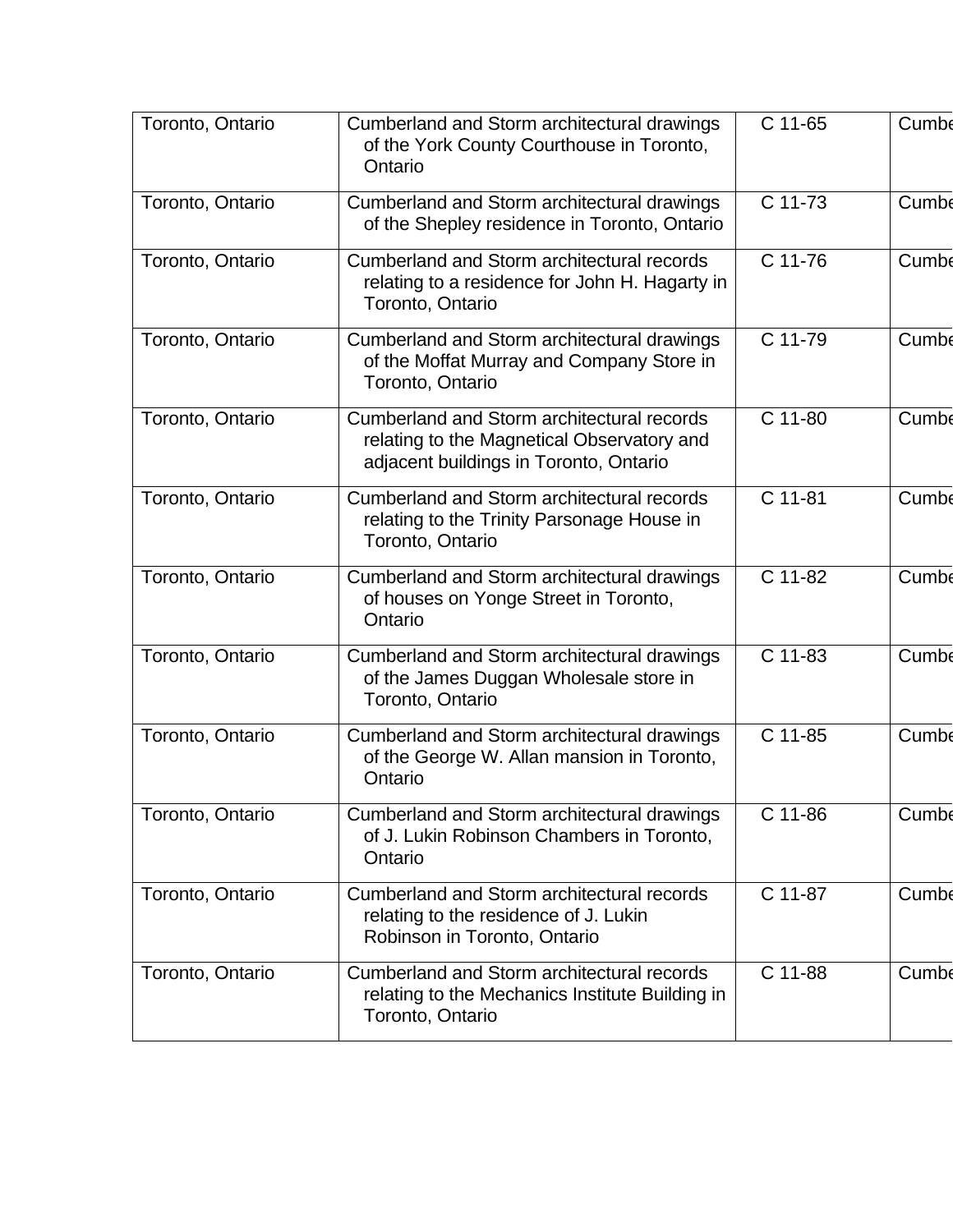| Toronto, Ontario | Cumberland and Storm architectural drawings<br>of the David L. MacPherson residence in<br>Toronto, Ontario               | C 11-89  | Cumbe        |
|------------------|--------------------------------------------------------------------------------------------------------------------------|----------|--------------|
| Toronto, Ontario | <b>Cumberland and Storm architectural records</b><br>relating to Government House (Elmsley<br>House) in Toronto, Ontario | C 11-90  | Cumbe        |
| Toronto, Ontario | Cumberland and Storm architectural drawing<br>of a Ward school in Toronto, Ontario                                       | C 11-92  | Cumbe        |
| Toronto, Ontario | Cumberland and Storm architectural records<br>relating to the William H. Blake residence in<br>Toronto, Ontario          | C 11-94  | Cumbe        |
| Toronto, Ontario | <b>Cumberland and Storm architectural records</b><br>relating to the John Ross residence in<br>Toronto, Ontario          | C 11-95  | Cumbe        |
| Toronto, Ontario | Cumberland and Storm architectural records<br>relating to the Queen Street Wesleyan<br>Chapel in Toronto, Ontario        | C 11-96  | Cumbe        |
| Toronto, Ontario | Cumberland and Storm architectural drawings<br>of the W. B. Robinson residence in Toronto,<br>Ontario                    | C 11-97  | Cumbe        |
| Toronto, Ontario | Cumberland and Storm architectural records<br>relating to the Upper Canada College in<br>Toronto, Ontario                | C 11-99  | Cumbe        |
| Toronto, Ontario | Cumberland and Storm architectural drawings<br>of Canadian Institute in Toronto, Ontario                                 | C 11-100 | Cumbe        |
| Toronto, Ontario | Cumberland and Storm architectural records<br>relating to University College in Toronto,<br>Ontario                      | C 11-101 | <b>Cumbe</b> |
| Toronto, Ontario | <b>Cumberland and Storm architectural records</b><br>relating to Osgoode Hall in Toronto, Ontario                        | C 11-102 | Cumbe        |
| Toronto, Ontario | Cumberland and Storm architectural records<br>relating to the St. James Cemetery and<br>Chapel in Toronto, Ontario       | C 11-103 | <b>Cumbe</b> |
| Toronto, Ontario | Cumberland and Storm architectural records<br>relating to the Frederic Wydder villa<br>residence in Toronto, Ontario     | C 11-106 | Cumbe        |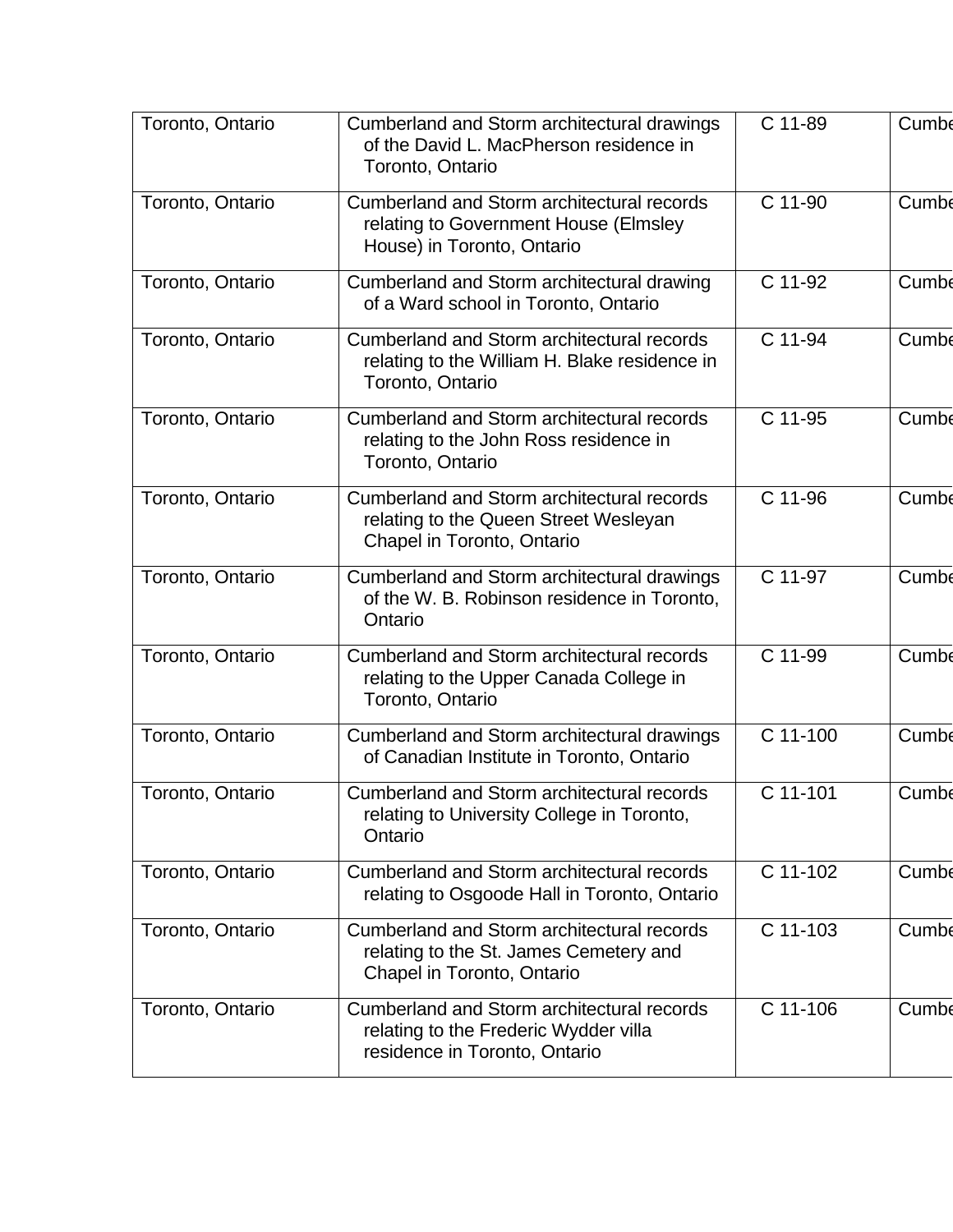| Toronto, Ontario | Cumberland and Storm architectural drawings<br>of Government House and Parliament<br>Buildings in Ottawa, Ontario                 | C 11-108   | Cumbe |
|------------------|-----------------------------------------------------------------------------------------------------------------------------------|------------|-------|
| Toronto, Ontario | Cumberland and Storm architectural drawings<br>of the Dalrymple Crawford residence in<br>Toronto, Ontario                         | C 11-111   | Cumbe |
| Toronto, Ontario | Cumberland and Storm architectural drawings<br>of Government House (University Park) in<br>Toronto, Ontario                       | C 11-115   | Cumbe |
| Toronto, Ontario | <b>Cumberland and Storm architectural records</b><br>relating to the Edinburgh Life Assurance<br>Company in Toronto, Ontario      | $C$ 11-116 | Cumbe |
| Toronto, Ontario | <b>Cumberland and Storm architectural records</b><br>relating to the Model Grammar School in<br>Toronto, Ontario                  | C 11-117   | Cumbe |
| Toronto, Ontario | Cumberland and Storm architectural drawing<br>of the Oddfellows' Encampment in Toronto,<br>Ontario                                | C 11-118   | Cumbe |
| Toronto, Ontario | <b>Cumberland and Storm architectural records</b><br>relating to the Frederic William Cumberland<br>residence in Toronto, Ontario | C 11-119   | Cumbe |
| Toronto, Ontario | Cumberland and Storm architectural drawings<br>of a collegiate complex in Toronto, Ontario                                        | $C$ 11-121 | Cumbe |
| Toronto, Ontario | Cumberland and Storm architectural records<br>related to Toronto city schools                                                     | C 11-123   | Cumbe |
| Toronto, Ontario | Cumberland and Storm architectural drawings<br>of the stores for John H. Hagarty in Toronto,<br>Ontario                           | C 11-430   | Cumbe |
| Toronto, Ontario | Cumberland and Storm architectural records<br>relating to the Provincial Assurance<br>Company in Toronto, Ontario                 | C 11-655   | Cumbe |
| Toronto, Ontario | Cumberland and Storm architectural records<br>relating to the British North America<br>Assurance Company in Toronto, Ontario      | C 11-657   | Cumbe |
| Toronto, Ontario | Cumberland and Storm architectural drawings<br>of the Sherborne House in Toronto, Ontario                                         | C 11-664   | Cumbe |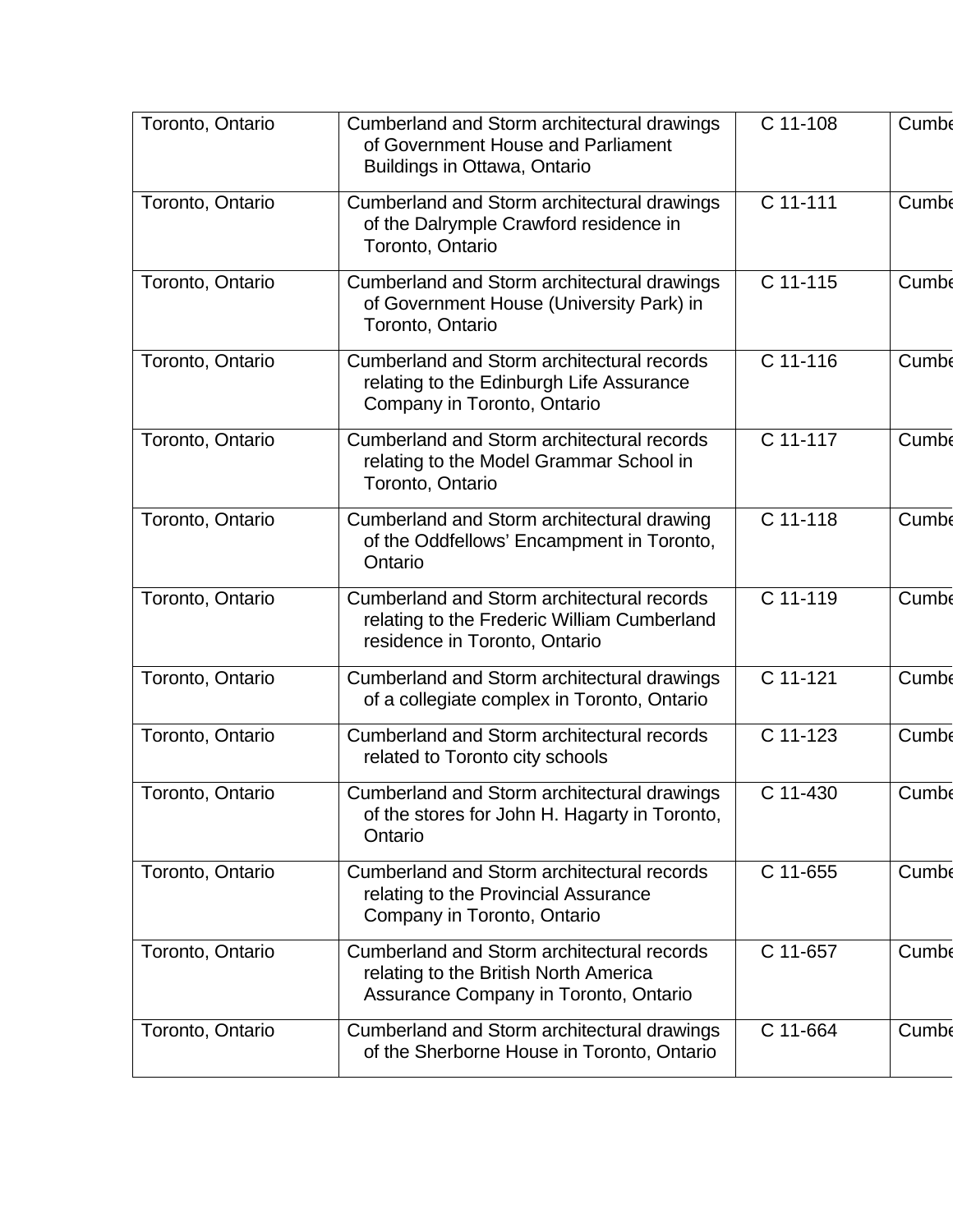| Toronto, Ontario | Cumberland and Storm architectural records<br>relating to the Reuben A. Parker Stores in<br>Toronto, Ontario  | C 11-669    | Cumbe        |
|------------------|---------------------------------------------------------------------------------------------------------------|-------------|--------------|
| Toronto, Ontario | Cumberland and Storm architectural drawings<br>of the Casimir Gzowski mansion in Toronto,<br>Ontario          | C 11-672    | Cumbe        |
| Toronto, Ontario | Cumberland and Storm specifications of the T.<br>Brunskill Hotel and Store in Toronto, Ontario                | C 11-875    | Cumbe        |
| Toronto, Ontario | Cumberland and Storm project file of the<br>[Protestant] Orphans' Home in Toronto,<br>Ontario                 | C 11-896    | Cumbe        |
| Toronto, Ontario | Cumberland and Storm's administrative file                                                                    | $C$ 11-1463 | Cumbe        |
| Toronto, Ontario | Curry and Baker architectural drawing of the<br>Philip Jamieson & Co. department store in<br>Toronto, Ontario | C 11-1450   | Curry ar     |
| Toronto, Ontario | Curry and Sparling architectural drawings of<br>the H.H. Williams property in Toronto,<br>Ontario             | C 11-436    | Curry        |
| Toronto, Ontario | Curry and Sparling architectural drawings of<br>the C.A. Davies residence in Toronto,<br>Ontario              | C 11-437    | Curry        |
| Toronto, Ontario | Arthur Richard Denison architectural drawings<br>of the John Mallon Hotel in Toronto, Ontario                 | C 11-127    | D. B. D      |
| Toronto, Ontario | <b>Horwood Collection project registers</b>                                                                   | $C$ 11-128  | D. B. D      |
|                  |                                                                                                               |             | Grant        |
|                  |                                                                                                               |             | <b>Burke</b> |
|                  |                                                                                                               |             | Burke,       |
|                  |                                                                                                               |             | Horwo        |
| Toronto, Ontario | D.B. Dick architectural drawings of<br>Consumers' Gas Company plant in Toronto,<br>Ontario                    | C 11-132    | D. B. D      |
| Toronto, Ontario | D.B. Dick architectural drawings of horticultural<br>gardens in Toronto, Ontario                              | $C$ 11-133  | D. B. D      |
| Toronto, Ontario | D.B. Dick architectural drawing of the Meyer's<br>store in Toronto, Ontario                                   | C 11-135    | D. B. I      |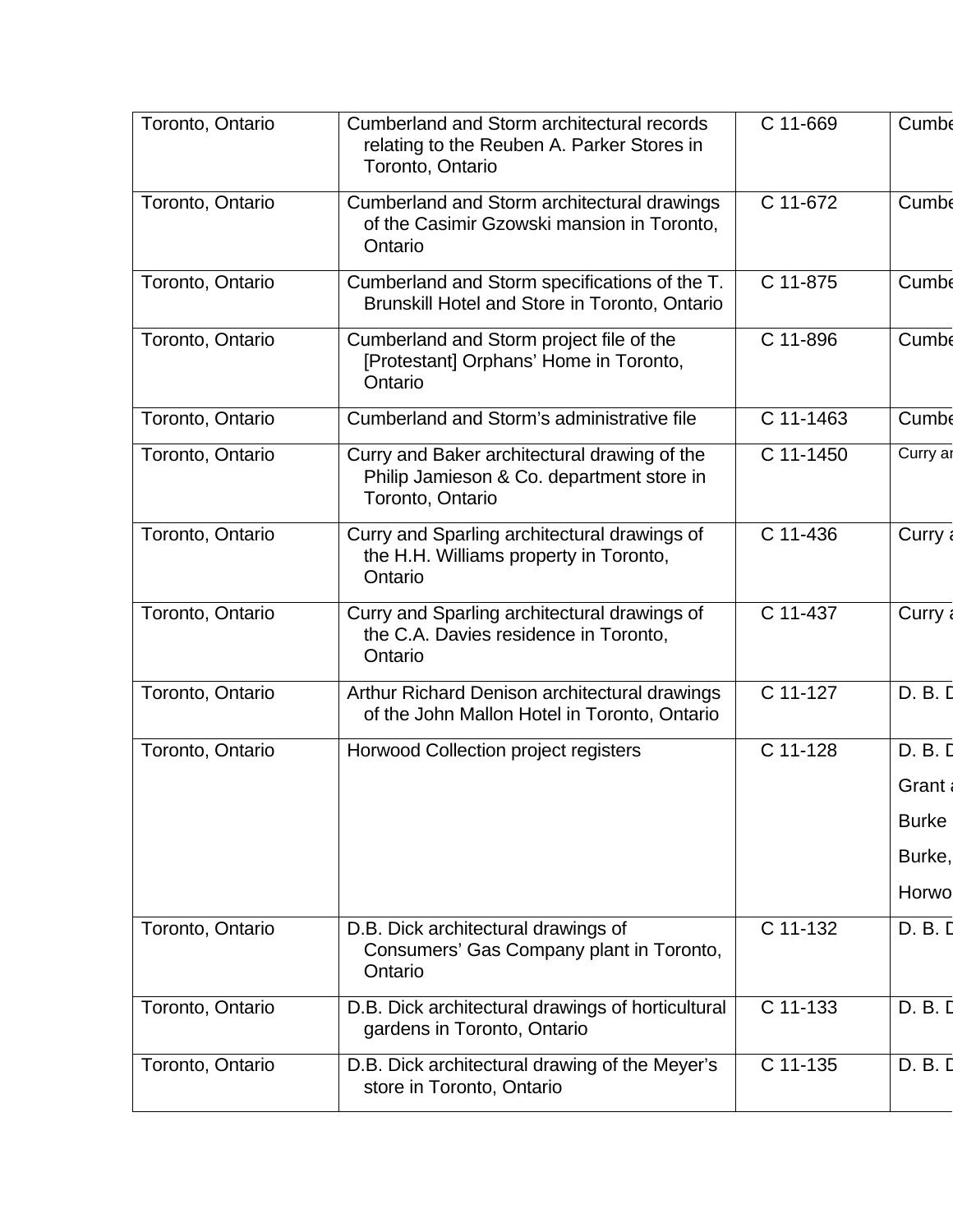| Toronto, Ontario | D.B. Dick architectural drawing of J. Laxton<br>residence in Toronto, Ontario                    | C 11-136 | D. B. D |
|------------------|--------------------------------------------------------------------------------------------------|----------|---------|
| Toronto, Ontario | D.B. Dick architectural drawings of the Pellatt<br>and Osler office building in Toronto, Ontario | C 11-137 | D. B. D |
| Toronto, Ontario | D.B. Dick architectural drawings of the J.L.<br>Brodie residence in Toronto, Ontario             | C 11-138 | D. B. D |
| Toronto, Ontario | D.B. Dick architectural drawings of the<br>Queen's Hotel in Toronto, Ontario                     | C 11-142 | D. B. D |
| Toronto, Ontario | D.B. Dick architectural drawings of the Canada<br>Coffin Company building in Toronto, Ontario    | C 11-143 | D. B. D |
| Toronto, Ontario | D.B. Dick architectural drawings of the<br>Dominion Bank in Toronto, Ontario                     | C 11-144 | D. B. D |
| Toronto, Ontario | D.B. Dick architectural drawings of the<br>Consumers' Gas Company offices in<br>Toronto, Ontario | C 11-145 | D. B. D |
| Toronto, Ontario | D.B. Dick architectural drawings of W. Scott<br>houses in Toronto, Ontario                       | C 11-150 | D. B. D |
| Toronto, Ontario | D.B. Dick architectural drawings of the William<br>Booth residence in Toronto, Ontario           | C 11-151 | D. B. D |
| Toronto, Ontario | D.B. Dick architectural drawings of the George<br>Stanway house in Toronto, Ontario              | C 11-152 | D. B. D |
| Toronto, Ontario | D.B. Dick architectural drawings of the<br>Western Assurance Company Ltd. in<br>Toronto, Ontario | C 11-153 | D. B. D |
| Toronto, Ontario | D.B. Dick architectural drawings of the<br>Customs Examining Warehouse in Toronto,<br>Ontario    | C 11-154 | D. B. D |
| Toronto, Ontario | D.B. Dick architectural drawings of the West<br>Presbyterian Church in Toronto, Ontario          | C 11-157 | D. B. D |
| Toronto, Ontario | D.B. Dick architectural drawing of the Rogers<br>and Craig residences in Toronto, Ontario        | C 11-159 | D. B. D |
| Toronto, Ontario | D.B. Dick architectural drawings of the George<br>Laidlaw residence in Toronto, Ontario          | C 11-161 | D. B. D |
| Toronto, Ontario | D.B. Dick architectural drawing of a house for<br>Mr. Davidson in Toronto, Ontario               | C 11-162 | D. B. D |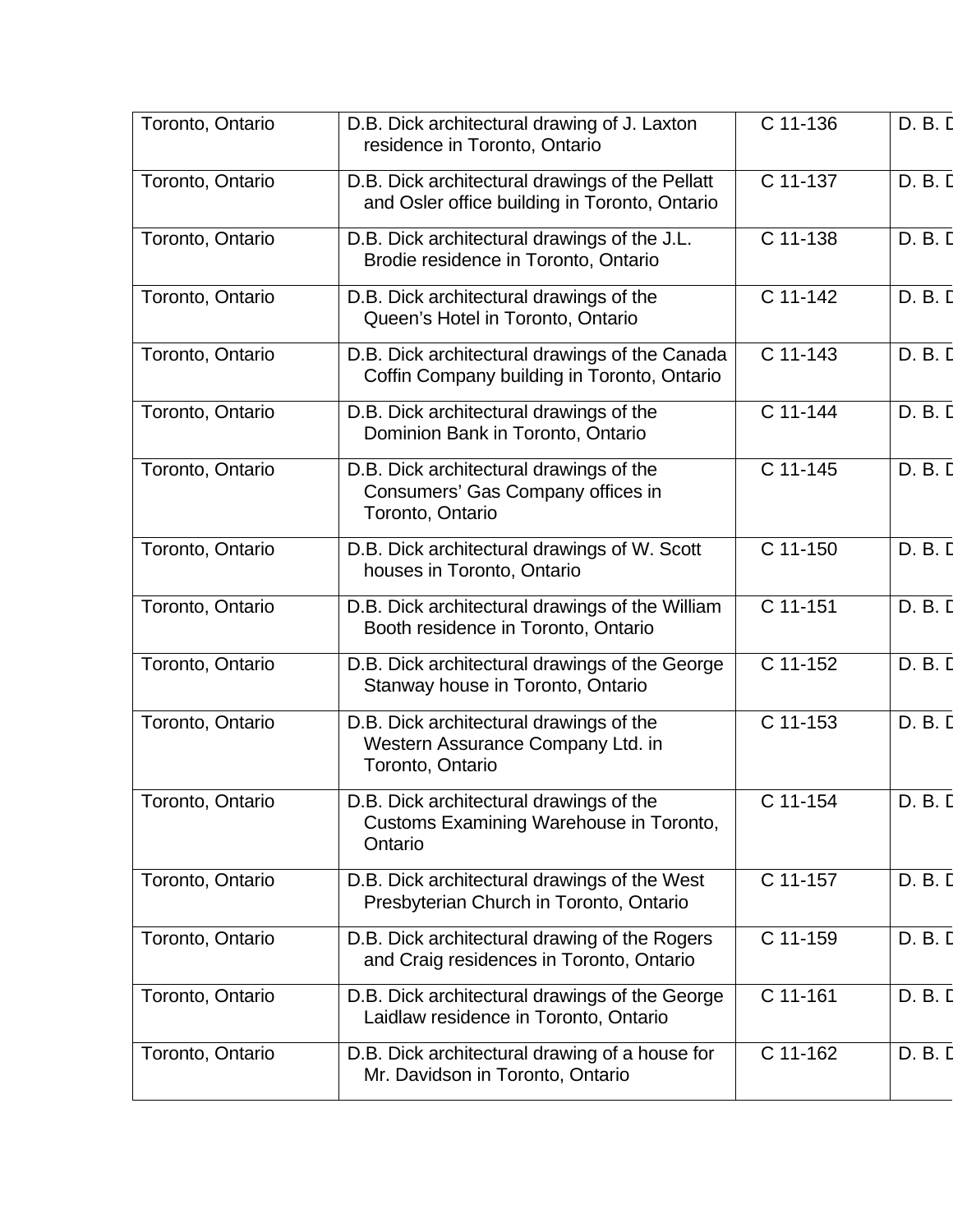| Toronto, Ontario | D.B. Dick architectural drawings of the 8th<br>Post Office in Toronto, Ontario             | C 11-163   | D. B. D |
|------------------|--------------------------------------------------------------------------------------------|------------|---------|
| Toronto, Ontario | D.B. Dick architectural drawings of the George<br>Dickson residence in Toronto, Ontario    | C 11-168   | D. B. D |
| Toronto, Ontario | D.B. Dick architectural drawings of Edmund B.<br>Osler residence in Toronto, Ontario       | C 11-169   | D. B. D |
| Toronto, Ontario | D.B. Dick architectural drawings of the W.S.<br>Grant residence in Toronto, Ontario        | C 11-172   | D. B. D |
| Toronto, Ontario | D.B. Dick architectural drawing of the Watson<br>and Thompson property in Toronto, Ontario | C 11-174   | D. B. D |
| Toronto, Ontario | D.B. Dick architectural drawing of Thomas<br>McCracken residence in Toronto, Ontario       | C 11-175   | D. B. D |
| Toronto, Ontario | D.B. Dick architectural drawings of a house for<br>Horace Thorne in Toronto, Ontario       | C 11-176   | D. B. D |
| Toronto, Ontario | D.B. Dick architectural drawings of William<br>Mulock residence in Toronto, Ontario        | $C$ 11-182 | D. B. D |
| Toronto, Ontario | D.B. Dick architectural drawings of the<br>immigrant buildings in Toronto, Ontario         | C 11-183   | D. B. D |
| Toronto, Ontario | D.B. Dick architectural drawings of W. H.<br>Pearson residence in Toronto, Ontario         | C 11-184   | D. B. D |
| Toronto, Ontario | D.B. Dick architectural drawings of the S.M.<br>Jarvis residence in Toronto, Ontario       | C 11-185   | D. B. D |
| Toronto, Ontario | D.B. Dick architectural drawings of the Infants'<br>Home and Infirmary in Toronto, Ontario | C 11-186   | D. B. D |
| Toronto, Ontario | D.B. Dick architectural drawings of the W.F.<br>Carrier residence in Toronto, Ontario      | C 11-188   | D. B. D |
| Toronto, Ontario | D.B. Dick architectural drawings of J. H. Kane<br>residence in Toronto, Ontario            | C 11-191   | D. B. I |
| Toronto, Ontario | D.B. Dick architectural drawings of the E.O.<br>Bickford stores in Toronto, Ontario        | C 11-197   | D. B. D |
| Toronto, Ontario | D.B. Dick architectural drawings of the<br>Nordheimer residence in Toronto, Ontario        | C 11-202   | D. B. D |
| Toronto, Ontario | D.B. Dick architectural drawings of the Inland<br>Revenue Office in Toronto, Ontario       | C 11-203   | D. B. D |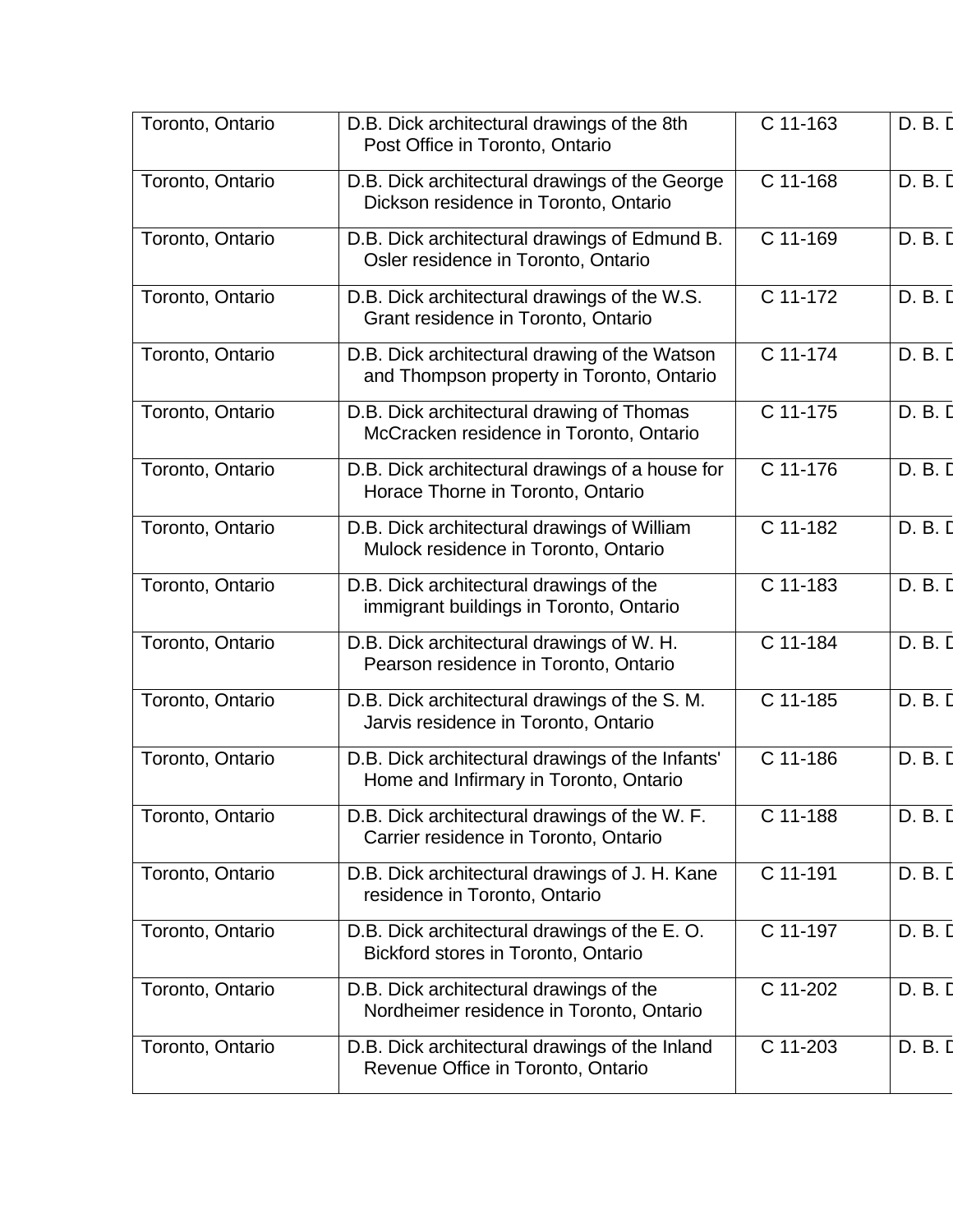| Toronto, Ontario | D.B. Dick architectural drawings of the William<br>P. Howland & Co. in Toronto, Ontario                                   | C 11-204 | D. B. D |
|------------------|---------------------------------------------------------------------------------------------------------------------------|----------|---------|
| Toronto, Ontario | D.B. Dick architectural drawings of the Hector<br>Charlesworth stable in Toronto, Ontario                                 | C 11-209 | D. B. D |
| Toronto, Ontario | D.B. Dick architectural drawing of the W. J.<br>Gage and Company in Toronto, Ontario                                      | C 11-210 | D. B. D |
| Toronto, Ontario | D.B. Dick architectural drawings of the W.R.<br>Bartlett residence in Toronto, Ontario                                    | C 11-211 | D. B. D |
| Toronto, Ontario | D.B. Dick architectural drawings of Henry G.<br>Rutledge residence in Toronto, Ontario                                    | C 11-212 | D. B. D |
| Toronto, Ontario | D.B. Dick architectural drawings of the Rose<br>Avenue Public School in Toronto, Ontario                                  | C 11-214 | D. B. D |
| Toronto, Ontario | D.B. Dick architectural drawings of the Henry<br>Pellatt residence in Toronto, Ontario                                    | C 11-215 | D. B. D |
| Toronto, Ontario | D.B. Dick architectural drawings of the Upper<br>Canada College in Toronto, Ontario                                       | C 11-216 | D. B. D |
| Toronto, Ontario | D.B. Dick architectural drawings of the<br>Standard Bank on Wellington Street in<br>Toronto, Ontario                      | C 11-219 | D. B. D |
| Toronto, Ontario | D.B. Dick architectural drawing of J. A.<br>Carter's store in Toronto, Ontario                                            | C 11-221 | D. B. D |
| Toronto, Ontario | D.B. Dick architectural drawings for stores at<br>140-144 Yonge Street in Toronto, Ontario                                | C 11-222 | D. B. D |
| Toronto, Ontario | D.B. Dick architectural drawings of Mrs. Jane<br>Jardine residence in Toronto, Ontario                                    | C 11-223 | D. B. D |
| Toronto, Ontario | D.B. Dick architectural drawing of the W.A.<br>Wilkes residence in Toronto, Ontario                                       | C 11-224 | D. B. D |
| Toronto, Ontario | D.B. Dick architectural drawings of the Brown<br>and Love residence in Toronto, Ontario                                   | C 11-225 | D. B. D |
| Toronto, Ontario | D.B. Dick architectural drawings of the<br>Clarence A. Denison residence in Toronto,<br>Ontario                           | C 11-228 | D. B. D |
| Toronto, Ontario | D.B. Dick architectural drawing of the D.<br>Coulson retaining wall in the Mount Pleasant<br>cemetery in Toronto, Ontario | C 11-229 | D. B. D |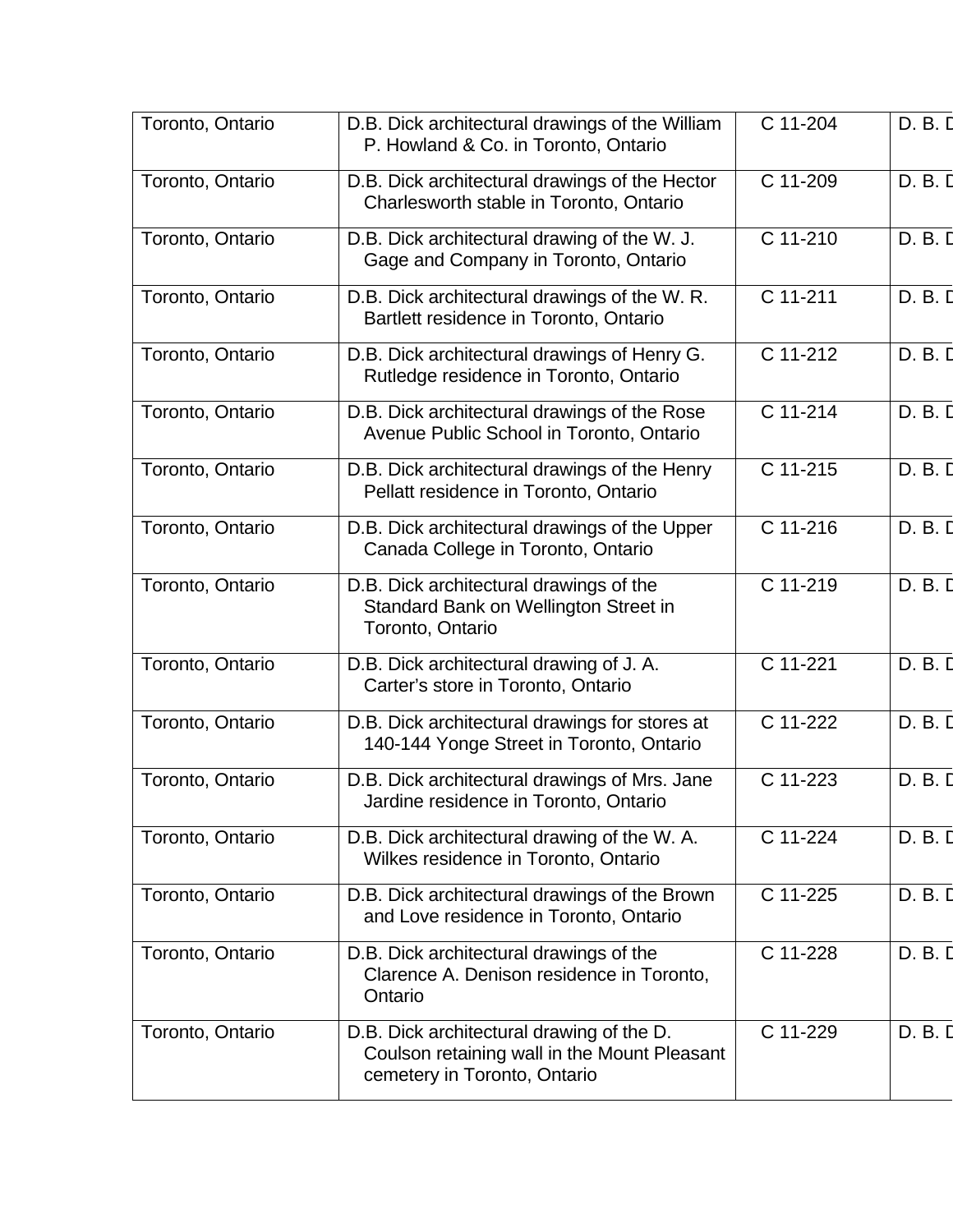| Toronto, Ontario | D.B. Dick architectural drawings of the<br>Nordheimer Mausoleum in the Mount<br>Pleasant cemetery in Toronto, Ontario | C 11-230 | D. B. D |
|------------------|-----------------------------------------------------------------------------------------------------------------------|----------|---------|
| Toronto, Ontario | D.B. Dick architectural drawings of the College<br>of Pharmacy in Toronto, Ontario                                    | C 11-231 | D. B. D |
| Toronto, Ontario | D.B. Dick architectural drawings of the a roller<br>skating rink in Toronto, Ontario                                  | C 11-232 | D. B. D |
| Toronto, Ontario | D.B. Dick architectural drawings of Mrs. A. W.<br>Patton house in Toronto, Ontario                                    | C 11-233 | D. B. D |
| Toronto, Ontario | D.B. Dick architectural drawings of Robert Hay<br>and J. I. Davidson residence in Toronto,<br>Ontario                 | C 11-235 | D. B. D |
| Toronto, Ontario | D.B. Dick architectural drawings of W. White<br>house in Toronto, Ontario                                             | C 11-236 | D. B. D |
| Toronto, Ontario | D.B. Dick architectural drawing of Henry<br>Cawthra residence in Toronto, Ontario                                     | C 11-238 | D. B. D |
| Toronto, Ontario | D.B. Dick architectural drawings of the Little<br>York School in Toronto, Ontario                                     | C 11-240 | D. B. D |
| Toronto, Ontario | D.B. Dick architectural drawing of the Cawthra<br>Mansion - Molson's Bank in Toronto, Ontario                         | C 11-241 | D. B. D |
| Toronto, Ontario | D.B. Dick architectural drawings of William<br>Davidson residence in Toronto, Ontario                                 | C 11-243 | D. B. D |
| Toronto, Ontario | D.B. Dick architectural drawings of the S.W.<br>G. Whitney stable in Toronto, Ontario                                 | C 11-244 | D. B. D |
| Toronto, Ontario | D.B. Dick architectural drawings of the Quebec<br>Bank in Toronto, Ontario                                            | C 11-246 | D. B. D |
| Toronto, Ontario | D.B. Dick architectural drawings of Professor<br>James Louden residence in Toronto, Ontario                           | C 11-247 | D. B. D |
| Toronto, Ontario | D.B. Dick architectural drawing of Mrs.<br>Baldwin's residence in Muskoka, Ontario                                    | C 11-249 | D. B. D |
| Toronto, Ontario | D.B. Dick architectural drawings of Mrs. Bates'<br>residence in Toronto, Ontario                                      | C 11-251 | D. B. D |
| Toronto, Ontario | D.B. Dick architectural drawing of H. Winnett<br>residence in Toronto, Ontario                                        | C 11-252 | D. B. D |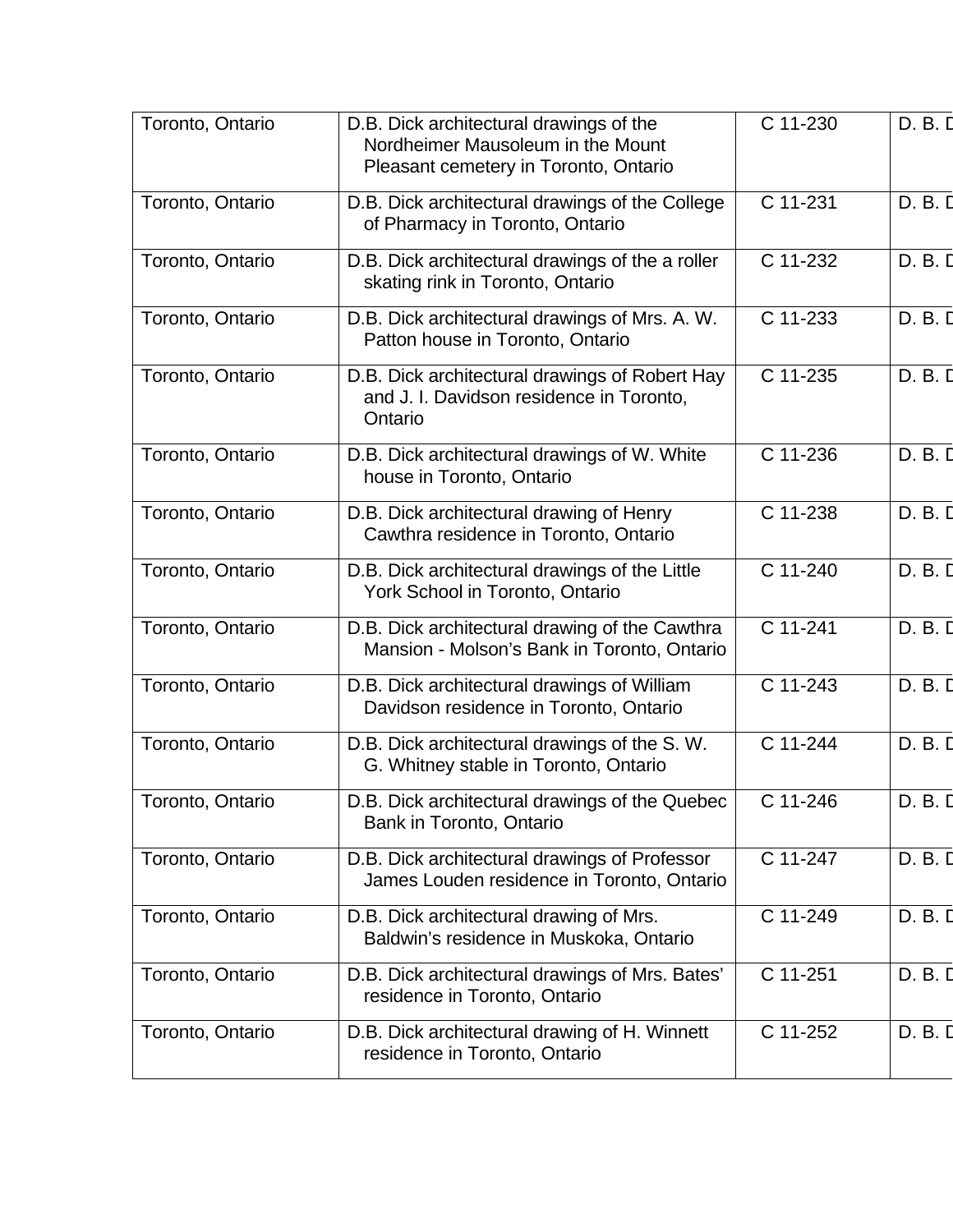| Toronto, Ontario | D.B. Dick architectural drawings of J. E. Baillie<br>residence in Toronto, Ontario                                 | C 11-253              | D. B. D |
|------------------|--------------------------------------------------------------------------------------------------------------------|-----------------------|---------|
| Toronto, Ontario | D.B. Dick architectural drawings of the<br>Frederick Wyld warehouse in Toronto,<br>Ontario                         | C 11-254              | D. B. D |
| Toronto, Ontario | D.B. Dick architectural drawings of William<br>Davies Company stores in Toronto, Ontario                           | C 11-255              | D. B. I |
| Toronto, Ontario | D.B. Dick architectural drawings of Dr. H. T.<br>Machell house in Toronto, Ontario                                 | C 11-257              | D. B. D |
| Toronto, Ontario | D.B. Dick architectural drawings of W. J. Gage<br>residence in Toronto, Ontario                                    | C 11-258              | D. B. D |
| Toronto, Ontario | D.B. Dick architectural drawings of Dr. P. M.<br>Bryce building in Toronto, Ontario                                | $C$ 11-261            | D. B. D |
| Toronto, Ontario | D.B. Dick architectural drawings of the J. E.<br>Thompson stores in Toronto, Ontario                               | C 11-262              | D. B. D |
| Toronto, Ontario | D.B. Dick architectural drawing of a house for<br>Mrs. Keefer in Toronto, Ontario                                  | C 11-265              | D. B. D |
| Toronto, Ontario | D.B. Dick architectural drawings of the Robert<br>/ John D. Hay residence in Toronto, Ontario                      | C 11-267              | D. B. D |
| Toronto, Ontario | D.B. Dick architectural drawings of J. I.<br>Davidson residence in Toronto, Ontario                                | C 11-269              | D. B. D |
| Toronto, Ontario | D.B. Dick architectural drawings of E.O.<br>Bickford residence in Toronto, Ontario                                 | C 11-270              | D. B. D |
| Toronto, Ontario | D.B. Dick architectural records related to the<br>London and Canada Loan and Agency<br>Company in Toronto, Ontario | $\overline{C}$ 11-271 | D. B. D |
| Toronto, Ontario | D.B. Dick architectural drawing of William<br>Davies and Company in Toronto, Ontario                               | C 11-275              | D. B. D |
| Toronto, Ontario | D.B. Dick architectural drawings of William<br>Davies house in Toronto, Ontario                                    | C 11-276              | D. B. D |
| Toronto, Ontario | D.B. Dick architectural drawings of the Bank of<br>Hamilton in Toronto, Ontario                                    | C 11-277              | D. B. D |
| Toronto, Ontario | D.B. Dick architectural drawing of Dr. F. W.<br>Strange stable in Toronto, Ontario                                 | C 11-278              | D. B. D |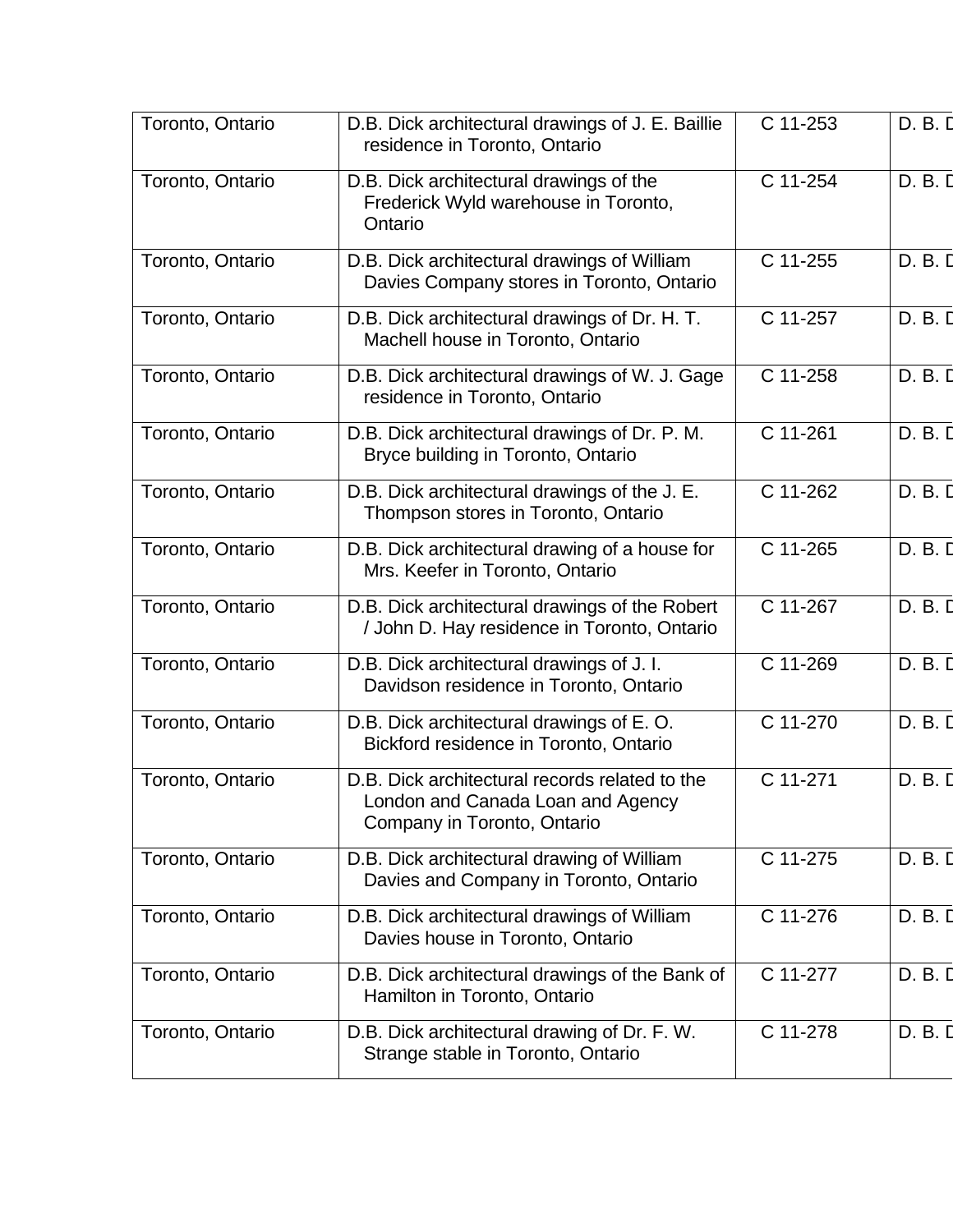| Toronto, Ontario | D.B. Dick architectural drawings of the<br>Newsboys' Home in Toronto, Ontario                           | C 11-279 | D. B. D |
|------------------|---------------------------------------------------------------------------------------------------------|----------|---------|
| Toronto, Ontario | D.B. Dick architectural drawing of Dr. Hillary's<br>house in Aurora, Ontario                            | C 11-281 | D. B. D |
| Toronto, Ontario | D.B. Dick architectural drawings of Frederick<br>Wyld residence in Toronto, Ontario                     | C 11-282 | D. B. D |
| Toronto, Ontario | D.B. Dick architectural drawings of St. Marks<br>Sunday School in Toronto, Ontario                      | C 11-284 | D. B. D |
| Toronto, Ontario | D.B. Dick architectural drawing of the building<br>at 34-38 King Street East in Toronto, Ontario        | C 11-285 | D. B. D |
| Toronto, Ontario | D.B. Dick architectural drawings of the<br>Freehold Loan and Savings Company in<br>Toronto, Ontario     | C 11-287 | D. B. D |
| Toronto, Ontario | D.B. Dick architectural drawings of the Alex<br>McArthur residence in Toronto, Ontario                  | C 11-288 | D. B. D |
| Toronto, Ontario | D.B. Dick architectural drawings of Wycliffe<br>College in Toronto, Ontario                             | C 11-289 | D. B. D |
| Toronto, Ontario | D.B. Dick architectural drawings of additions to<br>the Toronto General Hospital in Toronto,<br>Ontario | C 11-290 | D. B. D |
| Toronto, Ontario | D.B. Dick architectural drawings of the<br>Confederation Life Association in Toronto,<br>Ontario        | C 11-292 | D. B. D |
| Toronto, Ontario | D.B. Dick architectural drawings of the S. F.<br>MacKinnon residence in Toronto, Ontario                | C 11-293 | D. B. D |
| Toronto, Ontario | D.B. Dick architectural drawings of the<br>Traders' Bank in Toronto, Ontario                            | C 11-294 | D. B. D |
| Toronto, Ontario | D.B. Dick architectural drawing of the National<br>Club in Toronto, Ontario                             | C 11-295 | D. B. D |
| Toronto, Ontario | D.B. Dick architectural drawings of a residence<br>for Mrs. Arthurs in Toronto, Ontario                 | C 11-296 | D. B. D |
| Toronto, Ontario | D.B. Dick architectural drawings of John<br>Northway and Sons store in Toronto,<br>Ontario              | C 11-298 | D. B. D |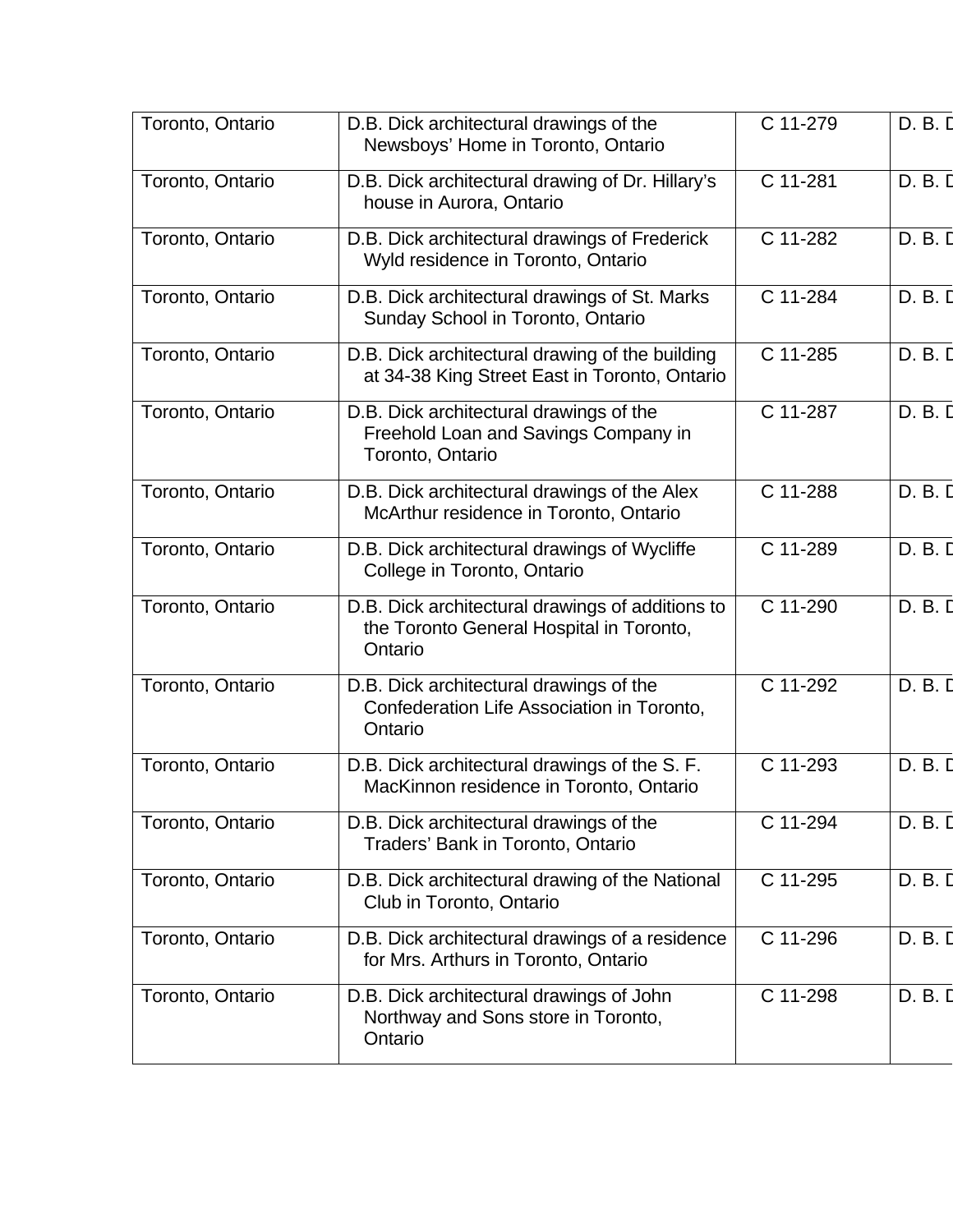| Toronto, Ontario | D.B. Dick architectural drawing of J. E. Smith<br>house in Toronto, Ontario                                                | C 11-300   | D. B. D |
|------------------|----------------------------------------------------------------------------------------------------------------------------|------------|---------|
| Toronto, Ontario | D.B. Dick architectural drawing of Dr. A. Smith<br>stable and dissecting room in Toronto,<br>Ontario                       | C 11-301   | D. B. D |
| Toronto, Ontario | D.B. Dick architectural drawing of Mrs. Moss<br>residence in Toronto, Ontario                                              | C 11-303   | D. B. D |
| Toronto, Ontario | D.B. Dick architectural drawing of James Scott<br>and Son building in Toronto, Ontario                                     | $C$ 11-306 | D. B. D |
| Toronto, Ontario | D.B. Dick architectural drawings of the<br>Monetary Times building in Toronto, Ontario                                     | C 11-308   | D. B. I |
| Toronto, Ontario | D.B. Dick architectural drawings of the YWCG<br>(Young Women's Christian Guild) building in<br>Toronto, Ontario            | C 11-309   | D. B. D |
| Toronto, Ontario | D.B. Dick architectural drawings of the Dr.<br>James Thorburn residence in Toronto,<br>Ontario                             | C 11-310   | D. B. D |
| Toronto, Ontario | D.B. Dick architectural drawings of the new<br>library at the University of Toronto                                        | $C$ 11-312 | D. B. D |
| Toronto, Ontario | D.B. Dick architectural drawings of the Knox<br>Church Sunday School in Toronto, Ontario                                   | C 11-314   | D. B. D |
| Toronto, Ontario | D.B. Dick architectural drawing of the YWCA<br>auditorium in Toronto, Ontario                                              | C 11-317   | D. B. D |
| Toronto, Ontario | D.B. Dick architectural drawings of N.W.<br>Hoyles house in Toronto, Ontario                                               | C 11-318   | D. B. D |
| Toronto, Ontario | D.B. Dick architectural drawings of the Haven<br>building in Toronto, Ontario                                              | C 11-319   | D. B. D |
| Toronto, Ontario | D.B. Dick architectural drawings of the offices<br>of William Davies Company in Toronto,<br>Ontario                        | C 11-321   | D. B. D |
| Toronto, Ontario | D.B. Dick architectural drawing of William<br>Davies Company store at 1402 Queen<br><b>Street West in Toronto, Ontario</b> | C 11-323   | D. B. D |
| Toronto, Ontario | D.B. Dick architectural drawing of William<br>Davies Company store at 278 Queen Street<br>East in Toronto, Ontario         | C 11-326   | D. B. D |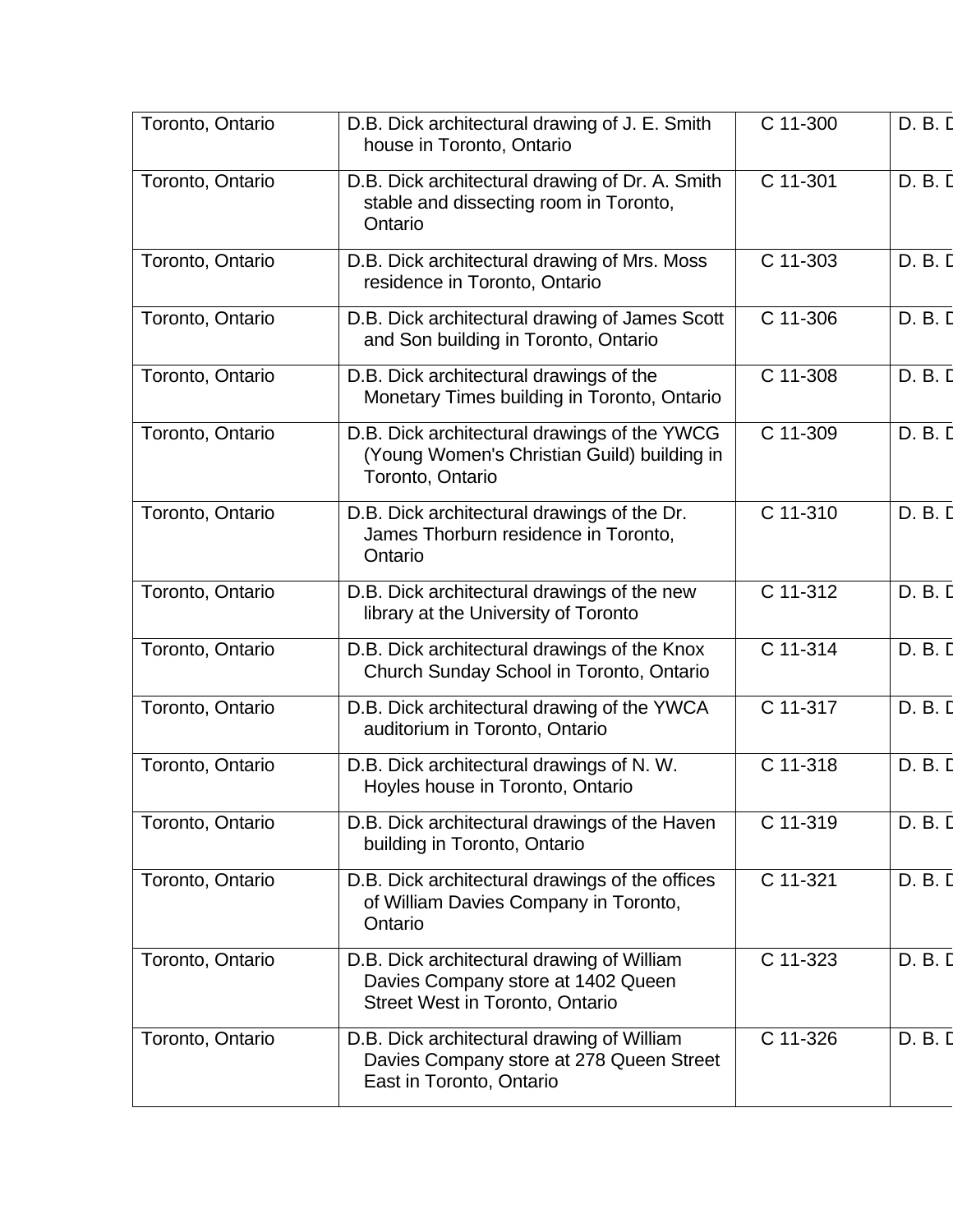| Toronto, Ontario | D.B. Dick architectural drawing of William<br>Davies Company store at 562-564 Queen<br><b>Street West in Toronto, Ontario</b> | C 11-327 | D. B. D |
|------------------|-------------------------------------------------------------------------------------------------------------------------------|----------|---------|
| Toronto, Ontario | D.B. Dick architectural drawings of the<br>Pilkington Brothers Warehouse in Toronto,<br>Ontario                               | C 11-329 | D. B. D |
| Toronto, Ontario | D.B. Dick architectural drawing of Joseph<br>Flavelle residence in Toronto, Ontario                                           | C 11-330 | D. B. D |
| Toronto, Ontario | D.B. Dick architectural drawings of Henry<br>Winnett residence and stable in Toronto,<br>Ontario                              | C 11-331 | D. B. D |
| Toronto, Ontario | D.B. Dick architectural drawings of houses for<br>Robert Grant in Toronto, Ontario                                            | C 11-332 | D. B. D |
| Toronto, Ontario | D.B. Dick architectural drawing of William<br>Davies Company store at 790-794 Yonge<br>Street in Toronto, Ontario             | C 11-334 | D. B. D |
| Toronto, Ontario | D.B. Dick architectural drawing of St. Andrew's<br>Manse in Toronto, Ontario                                                  | C 11-335 | D. B. D |
| Toronto, Ontario | D.B. Dick architectural drawings of a brick<br>shed at 317 Yonge Street in Toronto,<br>Ontario                                | C 11-337 | D. B. D |
| Toronto, Ontario | D.B. Dick architectural drawing of Lugsdin and<br>Barnett building in Toronto, Ontario                                        | C 11-338 | D. B. D |
| Toronto, Ontario | D.B. Dick architectural drawing of the A.B.<br>Cameron residence in Toronto, Ontario                                          | C 11-340 | D. B. D |
| Toronto, Ontario | D.B. Dick architectural drawings of the School<br>of Dentistry in Toronto, Ontario                                            | C 11-341 | D. B. D |
| Toronto, Ontario | D.B. Dick architectural drawings of William<br>Mulock store in Toronto, Ontario                                               | C 11-342 | D. B. D |
| Toronto, Ontario | D.B. Dick architectural drawing of Francis J.<br>Gosling residence in Toronto, Ontario                                        | C 11-343 | D. B. D |
| Toronto, Ontario | D.B. Dick architectural drawing of William<br>Davies properties on St. George Street in<br>Toronto, Ontario                   | C 11-347 | D. B. D |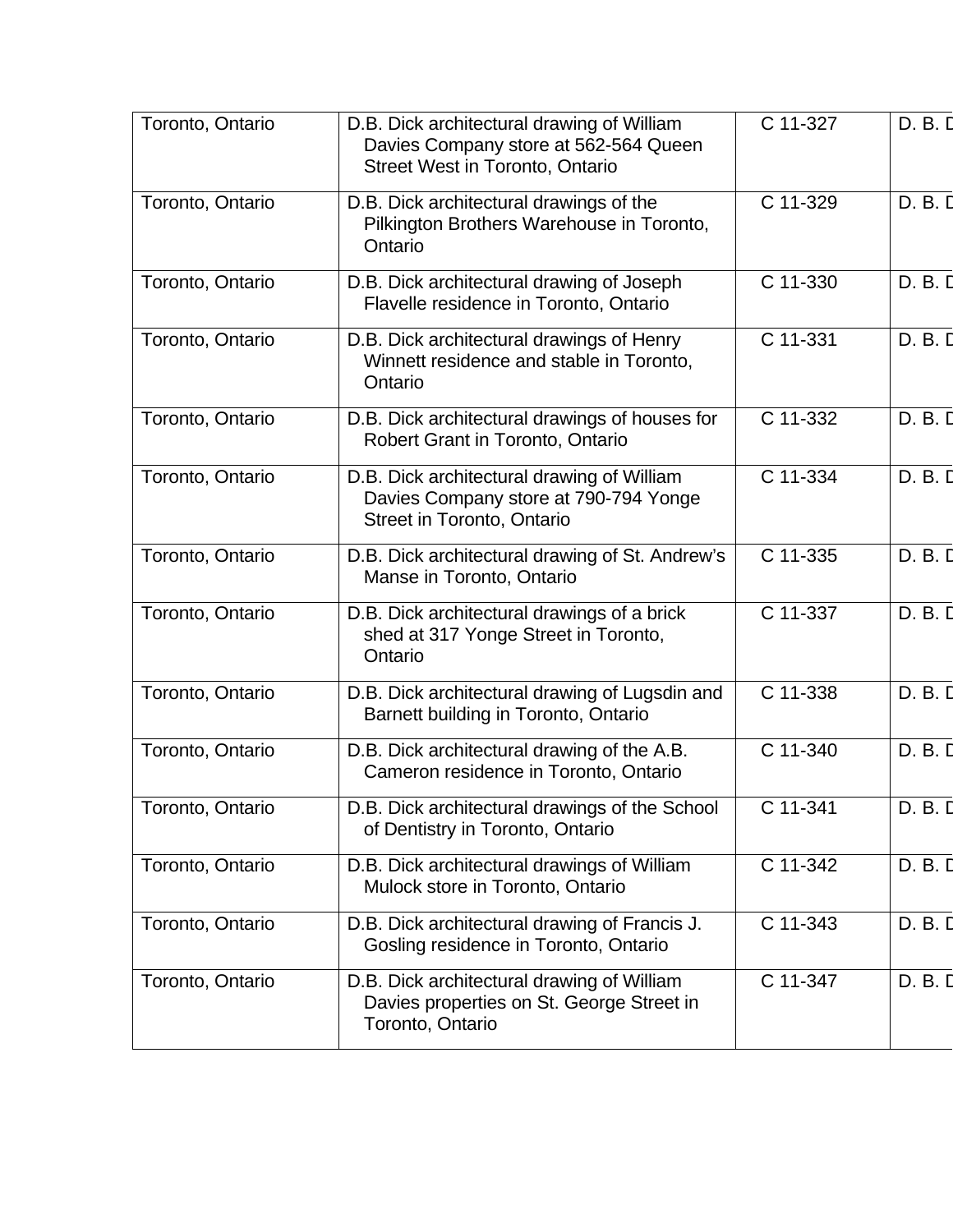| Toronto, Ontario | D.B. Dick architectural drawing of William<br>Davies Company store at 444-446 Yonge<br>Street in Toronto, Ontario          | C 11-348 | D. B. D |
|------------------|----------------------------------------------------------------------------------------------------------------------------|----------|---------|
| Toronto, Ontario | D.B. Dick architectural drawings of Charles<br>Walker business premises in Toronto,<br>Ontario                             | C 11-349 | D. B. D |
| Toronto, Ontario | D.B. Dick architectural drawings of the<br>Nipissing Hotel in Toronto, Ontario                                             | C 11-350 | D. B. D |
| Toronto, Ontario | D.B. Dick architectural drawing of R.<br>Robertson house in Toronto, Ontario                                               | C 11-351 | D. B. D |
| Toronto, Ontario | D.B. Dick architectural drawings of Edward F.<br>Blake residence in Toronto, Ontario                                       | C 11-352 | D. B. D |
| Toronto, Ontario | D.B. Dick architectural drawings of a residence<br>on Simcoe Street in Toronto, Ontario                                    | C 11-353 | D. B. D |
| Toronto, Ontario | D.B. Dick architectural drawings of a<br>commercial building on Yonge Street in<br>Toronto, Ontario                        | C 11-354 | D. B. D |
| Toronto, Ontario | D.B. Dick architectural drawings of the Robert<br>M. and Fred W. Gullett houses in Toronto,<br>Ontario                     | C 11-355 | D. B. D |
| Toronto, Ontario | D.B. Dick architectural drawings of William<br>Davies Company store at 280 Queen Street<br>West in Toronto, Ontario        | C 11-356 | D. B. D |
| Toronto, Ontario | D.B. Dick architectural drawings of Drs. J.A.<br>Peters and D. Primrose houses in Toronto,<br>Ontario                      | C 11-360 | D. B. D |
| Toronto, Ontario | D.B. Dick architectural drawings of the F.<br>Simpson store in Toronto, Ontario                                            | C 11-361 | D. B. D |
| Toronto, Ontario | D.B. Dick architectural drawings of J. C. Stuart<br>residence in Toronto, Ontario                                          | C 11-363 | D. B. D |
| Toronto, Ontario | D.B. Dick architectural drawings of W. J. Gage<br>Company warehouse in Toronto, Ontario                                    | C 11-367 | D. B. D |
| Toronto, Ontario | D.B. Dick architectural drawings of William<br>Davies Company building at Beachell and<br>Tate Streets in Toronto, Ontario | C 11-370 | D. B. D |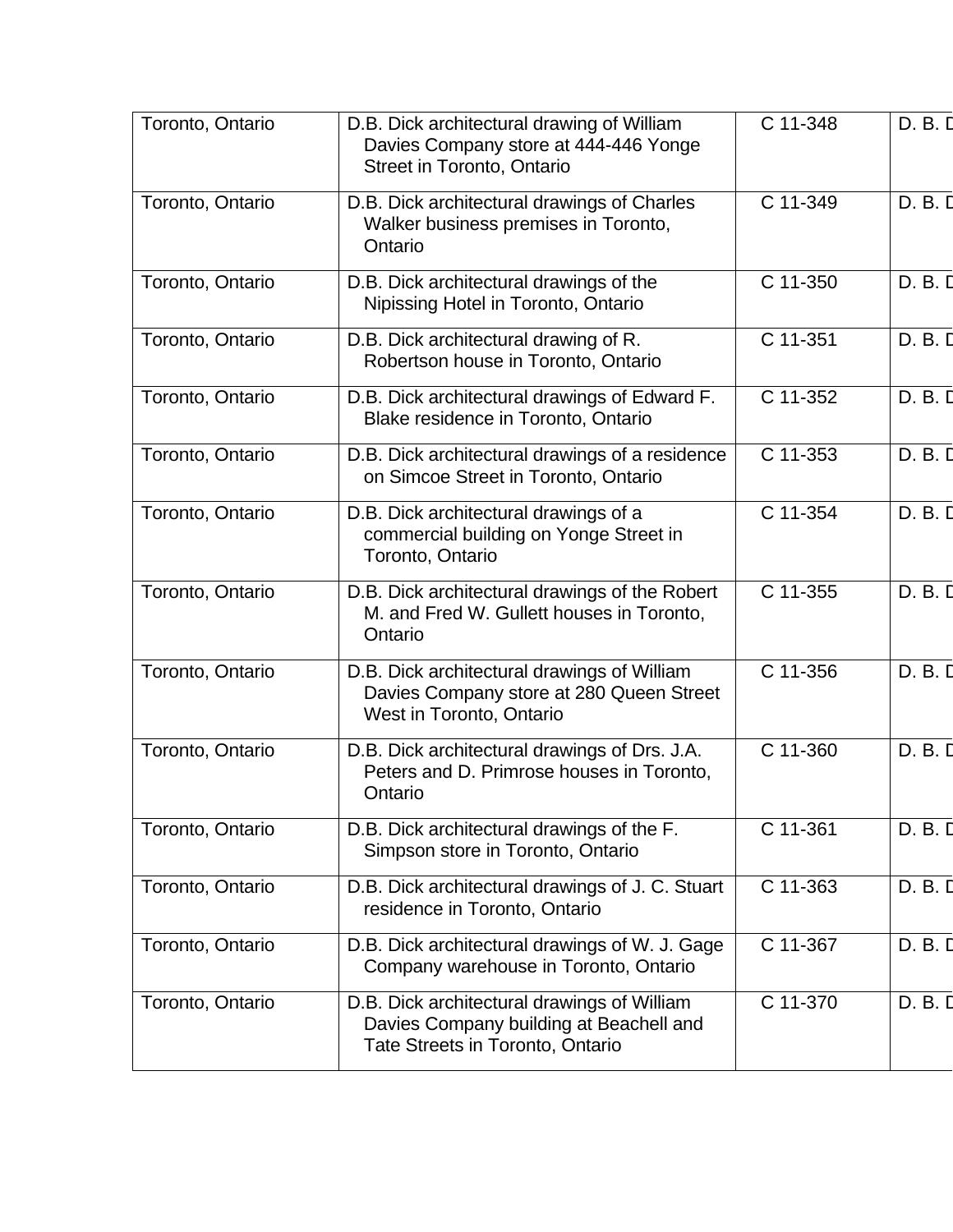| Toronto, Ontario | D.B. Dick architectural drawings of William<br>Davies Company store on Parliament Street<br>in Toronto, Ontario      | C 11-371 | D. B. D |
|------------------|----------------------------------------------------------------------------------------------------------------------|----------|---------|
| Toronto, Ontario | D.B. Dick architectural drawings of houses for<br>McGaw and Winnett Co. in Toronto, Ontario                          | C 11-372 | D. B. D |
| Toronto, Ontario | D.B. Dick architectural drawings of Dr. J. B.<br>Willmott residence in Toronto, Ontario                              | C 11-374 | D. B. D |
| Toronto, Ontario | D.B. Dick architectural drawings of William<br>Davies Company store at 454-456 Spadina<br>Avenue in Toronto, Ontario | C 11-376 | D. B. D |
| Toronto, Ontario | D.B. Dick architectural drawing of the<br>University of Toronto house in Toronto,<br>Ontario                         | C 11-377 | D. B. D |
| Toronto, Ontario | D.B. Dick architectural drawing of Archibald B.<br>MacCallum residence in Toronto, Ontario                           | C 11-378 | D. B. D |
| Toronto, Ontario | D.B. Dick architectural drawing of James<br>Turnbull residence in Toronto, Ontario                                   | C 11-379 | D. B. D |
| Toronto, Ontario | D.B. Dick architectural drawings of Samuel H.<br>Thompson house in Toronto, Ontario                                  | C 11-383 | D. B. D |
| Toronto, Ontario | D.B. Dick architectural drawing of William<br>Davies Company store at 567 Bloor Street<br>West in Toronto, Ontario   | C 11-384 | D. B. D |
| Toronto, Ontario | D.B. Dick architectural drawings of the<br>Working Boys' home in Toronto, Ontario                                    | C 11-385 | D. B. D |
| Toronto, Ontario | D.B. Dick architectural drawings of William<br>Davies Company store on Eastern Avenue<br>in Toronto, Ontario         | C 11-389 | D. B. D |
| Toronto, Ontario | D.B. Dick architectural drawings of William<br>Davies Company store on Dundas Street<br>West in Toronto, Ontario     | C 11-390 | D. B. D |
| Toronto, Ontario | D.B. Dick architectural drawing of a shed for J.<br>H. Dunlop in Toronto, Ontario                                    | C 11-392 | D. B. I |
| Toronto, Ontario | D.B. Dick architectural drawings of the offices<br>of the Building and Loan Association in<br>Toronto, Ontario       | C 11-395 | D. B. D |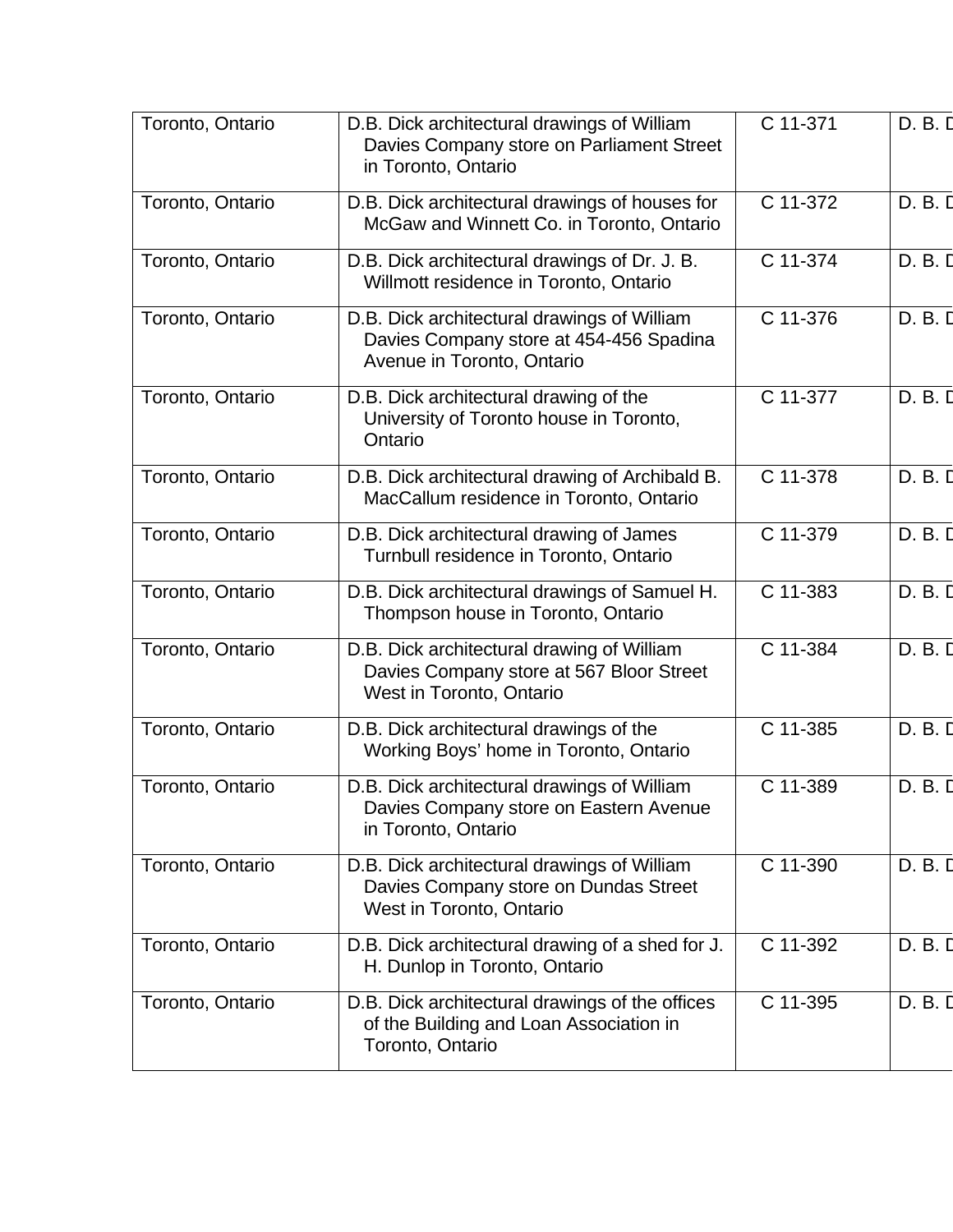| Toronto, Ontario | D.B. Dick architectural drawing of Elmes<br>Henderson residence in Toronto, Ontario                                 | C 11-399              | D. B. D |
|------------------|---------------------------------------------------------------------------------------------------------------------|-----------------------|---------|
| Toronto, Ontario | D.B. Dick architectural drawing of Duncan<br>Coulson residence in Toronto, Ontario                                  | $C$ 11-400            | D. B. D |
| Toronto, Ontario | D.B. Dick architectural drawings of William<br>Millichamp residence in Toronto, Ontario                             | $\overline{C}$ 11-402 | D. B. D |
| Toronto, Ontario | D.B. Dick architectural drawings of the Ontario<br>Veterinary College in Toronto, Ontario                           | C 11-403              | D. B. D |
| Toronto, Ontario | D.B. Dick architectural drawings of stables on<br>Sherbourne Street in Toronto, Ontario                             | C 11-406              | D. B. D |
| Toronto, Ontario | D.B. Dick architectural drawing of the Free<br>Sanitarium of Toronto                                                | C 11-408              | D. B. D |
| Toronto, Ontario | D.B. Dick architectural drawing of houses for<br>J. Abbott in Toronto, Ontario                                      | C 11-409              | D. B. D |
| Toronto, Ontario | D.B. Dick architectural drawing of the Canada<br>Landed Company in Toronto, Ontario                                 | $C$ 11-410            | D. B. D |
| Toronto, Ontario | D.B. Dick architectural drawings of the<br>emergency station of the Toronto General<br>Hospital in Toronto, Ontario | C 11-412              | D. B. D |
| Toronto, Ontario | D.B. Dick architectural drawing of a sleuth<br>house in Toronto, Ontario                                            | C 11-413              | D. B. D |
| Toronto, Ontario | D.B. Dick architectural drawing of houses for<br>Bell and Clark in Toronto, Ontario                                 | C 11-415              | D. B. D |
| Toronto, Ontario | D.B. Dick architectural drawing of a residence<br>for 'B. & R.' in Toronto, Ontario                                 | C 11-416              | D. B. D |
| Toronto, Ontario | D.B. Dick architectural drawings of the Fred<br>Doane stable in Toronto, Ontario                                    | C 11-418              | D. B. D |
| Toronto, Ontario | D.B. Dick architectural drawing of the Rose<br>house in Toronto, Ontario                                            | C 11-419              | D. B. D |
| Toronto, Ontario | D.B. Dick architectural drawings of the Toronto<br>Drill Shed and Armoury in Toronto, Ontario                       | C 11-425              | D. B. D |
| Toronto, Ontario | D.B. Dick architectural drawing of the William<br>Tate store in Toronto, Ontario                                    | C 11-863              | D. B. D |
| Toronto, Ontario | D. V. Klein architectural drawings of<br>unidentified buildings in Toronto, Ontario                                 | C 11-1417             | D.V.K   |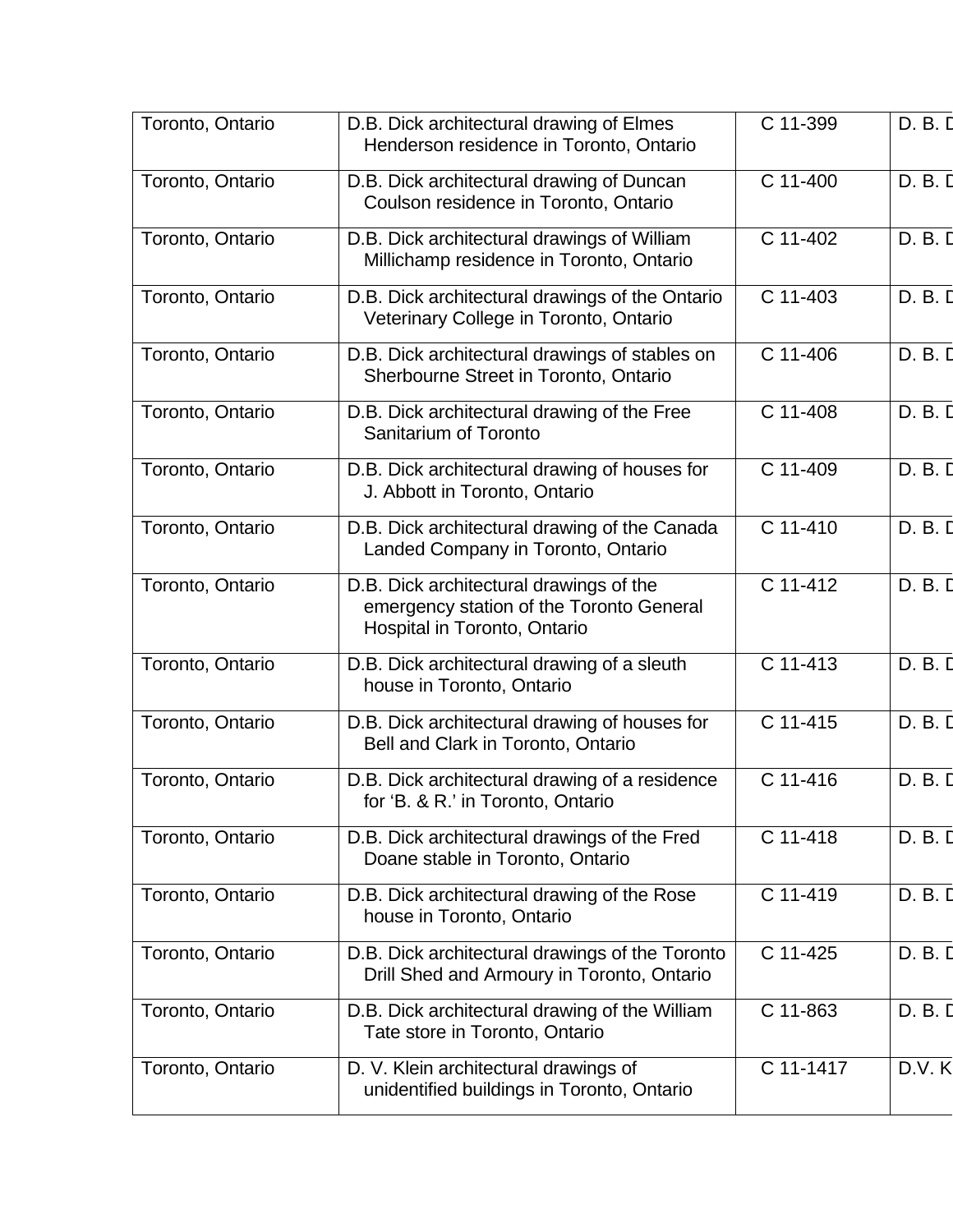| Toronto, Ontario | Dick and Wickson architectural drawing of the<br>J. L. Thompson store and building in<br>Toronto, Ontario                                       | C 11-431            | Dick a  |
|------------------|-------------------------------------------------------------------------------------------------------------------------------------------------|---------------------|---------|
| Toronto, Ontario | E.C. Horwood reference materials from<br>architectural trade publications                                                                       | C 11-1270           | E. C. H |
| Toronto, Ontario | Edmund Burke architectural drawings of<br>Mount Pleasant Cemetery in Toronto,<br>Ontario                                                        | $C$ 11-4            | Edmur   |
| Toronto, Ontario | Edmund Burke architectural drawings of C.J.<br>Holman residence in Toronto, Ontario                                                             | C 11-5              | Edmur   |
| Toronto, Ontario | Edmund Burke architectural drawings of<br>Charles E. Goad cottage in Toronto, Ontario                                                           | $\overline{C}$ 11-6 | Edmur   |
| Toronto, Ontario | Edmund Burke architectural drawings of Dr.<br>J.B. Hall residence in Toronto, Ontario                                                           | $C$ 11-7            | Edmur   |
| Toronto, Ontario | Edmund Burke architectural drawings of<br>McMaster University in Toronto, Ontario                                                               | $C$ 11-8            | Edmur   |
| Toronto, Ontario | Edmund Burke architectural drawings of Jarvis<br>Street Baptist Church in Toronto, Ontario                                                      | C 11-9              | Edmur   |
| Toronto, Ontario | Edmund Burke architectural drawing of<br>Joseph N. Shenstone stable in Toronto,<br>Ontario                                                      | $C$ 11-10           | Edmur   |
| Toronto, Ontario | Edmund Burke architectural drawing of the<br>Robert Simpson residence in Toronto,<br>Ontario                                                    | C 11-11             | Edmur   |
| Toronto, Ontario | Edmund Burke architectural drawings of<br>Toronto Registry Office in Toronto, Ontario                                                           | C 11-13             | Edmur   |
| Toronto, Ontario | Edmund Burke architectural records relating to<br>the Robert Simpson Company department<br>store, Yonge and Queen Street in Toronto,<br>Ontario | $C$ 11-15           | Edmur   |
| Toronto, Ontario | Edmund Burke architectural drawings of A.E.<br>Kemp residence in Toronto, Ontario                                                               | $C$ 11-16           | Edmur   |
| Toronto, Ontario | Edmund Burke architectural drawings of<br>Anson Jones residence in Toronto, Ontario                                                             | C 11-19             | Edmur   |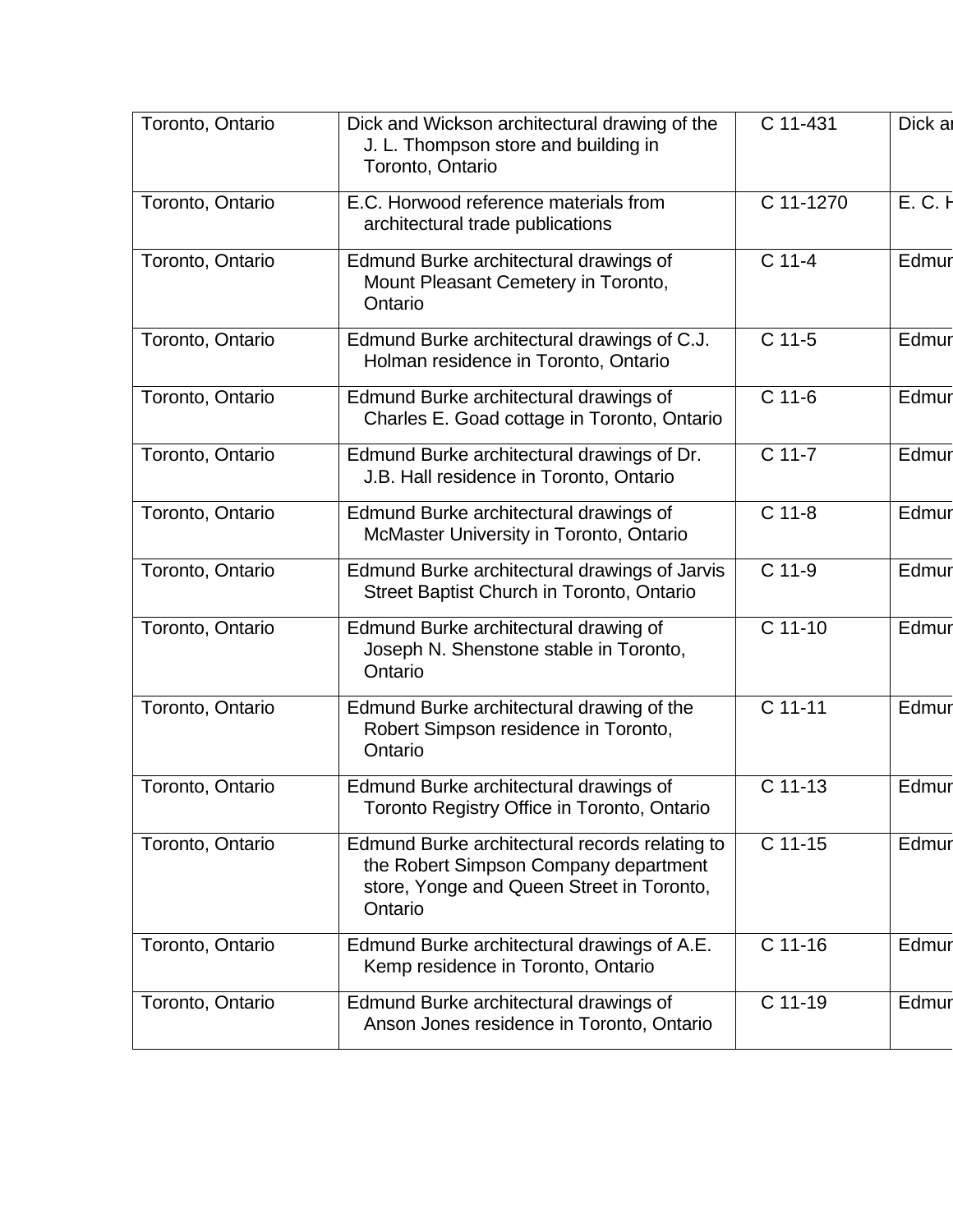| Toronto, Ontario | Edmund Burke architectural drawing of<br>Wellesley Crescent residences in Toronto,<br>Ontario                     | C 11-21              | Edmur  |
|------------------|-------------------------------------------------------------------------------------------------------------------|----------------------|--------|
| Toronto, Ontario | Edmund Burke architectural drawings of York<br>Chambers in Toronto, Ontario                                       | C 11-26              | Edmur  |
| Toronto, Ontario | Edmund Burke architectural drawing of Hees<br>tank tower in Toronto, Ontario                                      | C 11-27              | Edmur  |
| Toronto, Ontario | Edmund Burke architectural drawings of Bloor<br>Street Viaduct in Toronto, Ontario                                | C 11-28              | Edmur  |
| Toronto, Ontario | Edmund Burke architectural drawing of<br>Victoria College cornerstone in Toronto,<br>Ontario                      | C 11-30              | Edmur  |
| Toronto, Ontario | Edmund Burke architectural drawings of C.H.<br>Hubbard residence in Toronto, Ontario                              | C 11-31              | Edmur  |
| Toronto, Ontario | Edmund Burke architectural drawings of John<br>Abell residence in Toronto, Ontario                                | C 11-32              | Edmur  |
| Toronto, Ontario | Edmund Burke architectural drawing of<br>Vokes's shop in Toronto, Ontario                                         | C 11-35              | Edmur  |
| Toronto, Ontario | Edmund Burke architectural records related to<br>D.E. Thomson residence in Toronto, Ontario                       | C 11-36              | Edmur  |
| Toronto, Ontario | Edmund Burke architectural drawing of<br>Wanless Store in Toronto, Ontario                                        | $\overline{C}$ 11-38 | Edmur  |
| Toronto, Ontario | Edmund Burke architectural drawing of Walker<br>House in Toronto, Ontario                                         | C 11-124             | Edmur  |
| Toronto, Ontario | Edmund Burke sketch books                                                                                         | C 11-1130            | Edmur  |
| Toronto, Ontario | Frank Burke architectural drawing of Canada<br>Life Assurance Building in Toronto, Ontario                        | C 11-41              | Frank  |
| Toronto, Ontario | Frederic W. Cumberland architectural projects<br>of a residence for Justice R. B. Sullivan in<br>Toronto, Ontario | C 11-46              | Freder |
| Toronto, Ontario | Frederic W. Cumberland architectural<br>drawings of the Home District Registry office<br>in Toronto, Ontario      | C 11-48              | Freder |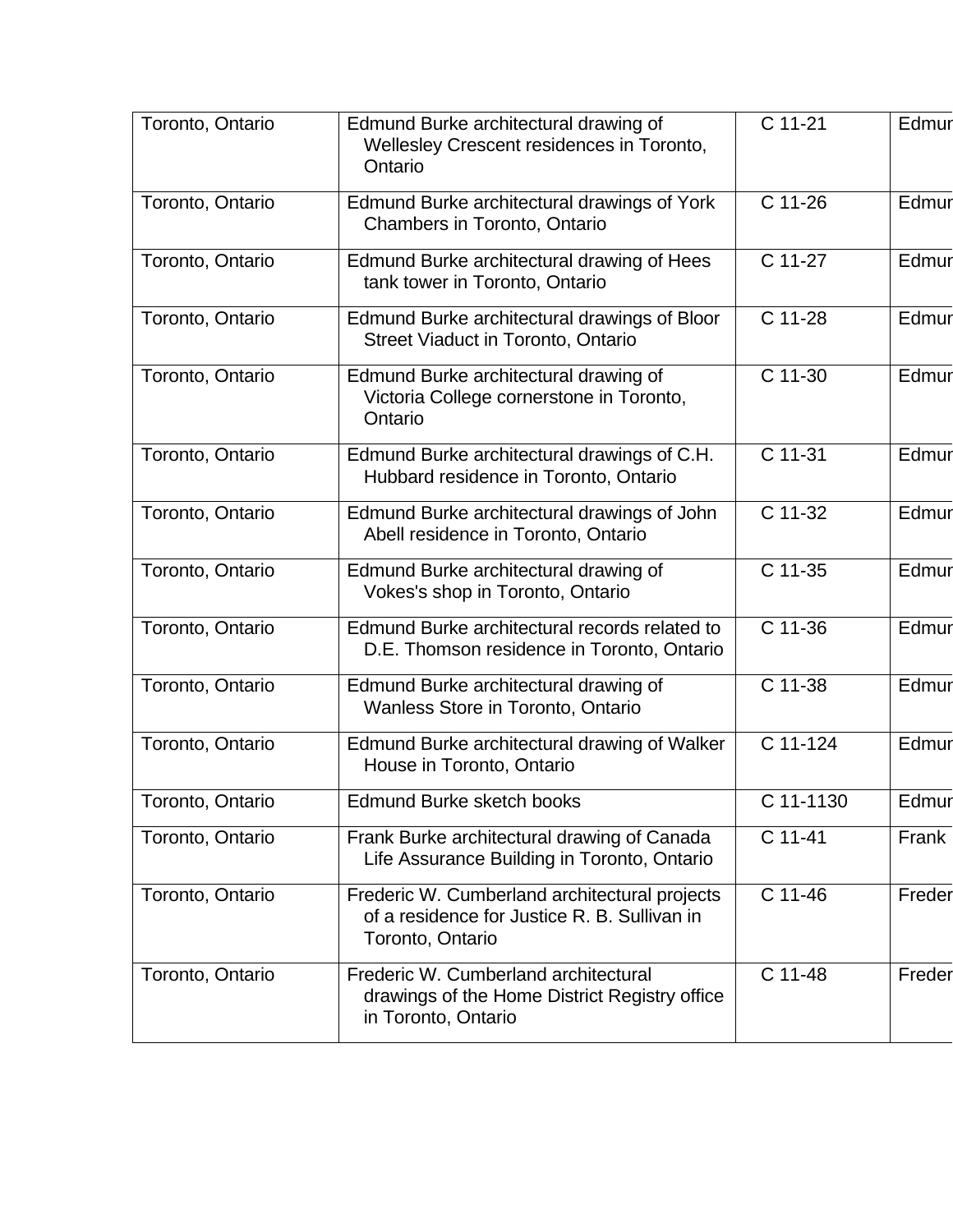| Toronto, Ontario | Frederic W. Cumberland architectural records<br>relating to a railway, quay and esplanade in<br>Toronto, Ontario | C 11-51   | Freder       |
|------------------|------------------------------------------------------------------------------------------------------------------|-----------|--------------|
| Toronto, Ontario | Frederic W. Cumberland lot plan for Thomas<br>Ridout in Toronto, Ontario                                         | C 11-52   | Freder       |
| Toronto, Ontario | <b>Horwood Collection drawings registers</b>                                                                     | C 11-129  | Freder       |
|                  |                                                                                                                  |           | Cumbe        |
|                  |                                                                                                                  |           | Cumbe        |
|                  |                                                                                                                  |           | Willian      |
|                  |                                                                                                                  |           | D. B. D      |
|                  |                                                                                                                  |           | Edmur        |
|                  |                                                                                                                  |           | <b>Burke</b> |
|                  |                                                                                                                  |           | Burke,       |
|                  |                                                                                                                  |           | Horwo        |
| Toronto, Ontario | Frederic William Cumberland specifications of<br>the New Wesleyan Book Room in Toronto,<br>Ontario               | C 11-893  | Freder       |
| Toronto, Ontario | Frederic William Cumberland reference prints<br>and drawings                                                     | C 11-1023 | Freder       |
| Toronto, Ontario | Frederick F. Passmore architectural drawing<br>for University Park in Toronto, Ontario                           | C 11-654  | Freder       |
| Toronto, Ontario | George Hughes Lalor architectural drawing of<br>George Morphy residence in Toronto,<br>Ontario                   | C 11-496  | Georg        |
| Toronto, Ontario | George Hughes Lalor architectural drawings of<br>the North of Scotland Chambers in Toronto,<br>Ontario           | C 11-497  | <b>Georg</b> |
| Toronto, Ontario | George Wallace Gouinlock architectural<br>drawings of the old Art Gallery in Toronto,<br>Ontario                 | C 11-447  | Georg        |
| Toronto, Ontario | Gordon and Helliwell architectural drawings of<br>a Y.M.C.A. building in Toronto, Ontario                        | C 11-441  | Gordol       |
| Toronto, Ontario | Gordon and Helliwell architectural drawings of<br>McCormick Estate in Toronto, Ontario                           | C 11-443  | Gordol       |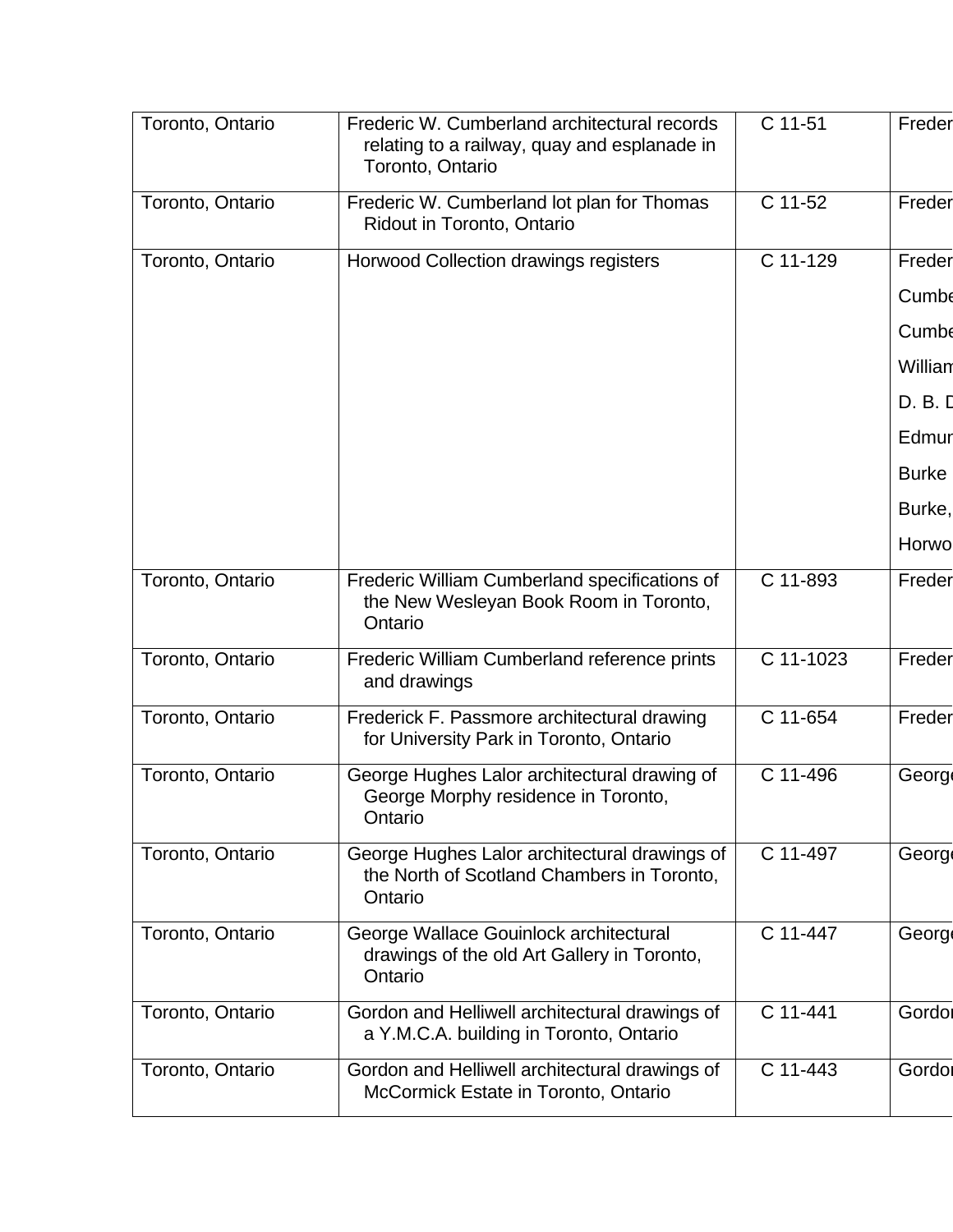| Toronto, Ontario | Gordon and Helliwell architectural drawings of<br>St. John's Evangelical Church in Toronto,<br>Ontario | C 11-444 | Gordor  |
|------------------|--------------------------------------------------------------------------------------------------------|----------|---------|
| Toronto, Ontario | Gordon and Helliwell architectural drawings for<br>the H. H. Fudger residence in Toronto,<br>Ontario   | C 11-446 | Gordol  |
| Toronto, Ontario | Grant and Dick architectural drawings for<br>Canada Club building in Toronto, Ontario                  | C 11-452 | Grant   |
| Toronto, Ontario | Grant and Dick architectural drawings for S.<br>Stovel house in Toronto, Ontario                       | C 11-453 | Grant   |
| Toronto, Ontario | Grant and Dick architectural drawings for John<br>Riddell warehouse building in Toronto,<br>Ontario    | C 11-454 | Grant   |
| Toronto, Ontario | Grant and Dick architectural drawings for John<br>Ginty and N. Dickey store in Toronto,<br>Ontario     | C 11-455 | Grant   |
| Toronto, Ontario | Grant and Dick architectural drawings for<br>McMahon residence in Toronto, Ontario                     | C 11-456 | Grant   |
| Toronto, Ontario | Grant and Dick architectural drawings for R.<br>Millichamp house in Toronto, Ontario                   | C 11-457 | Grant   |
| Toronto, Ontario | Grant and Dick architectural drawings for<br>United Empire Club building in Toronto,<br>Ontario        | C 11-459 | Grant   |
| Toronto, Ontario | Grant and Dick architectural drawing for<br>Richard Donald stables in Toronto, Ontario                 | C 11-461 | Grant   |
| Toronto, Ontario | Grant and Dick architectural drawings for P.G.<br>Close stables in Toronto, Ontario                    | C 11-462 | Grant a |
| Toronto, Ontario | Grant and Dick architectural drawings for<br>Struthers and Ross houses in Toronto,<br>Ontario          | C 11-463 | Grant   |
| Toronto, Ontario | Grant and Dick architectural drawing for<br>William Dixon stables in Toronto, Ontario                  | C 11-464 | Grant   |
| Toronto, Ontario | Grant and Dick architectural drawings for Alex<br>Jardine house in Toronto, Ontario                    | C 11-466 | Grant   |
| Toronto, Ontario | Grant and Dick architectural drawings for F.J.<br>Menet residence in Toronto, Ontario                  | C 11-467 | Grant   |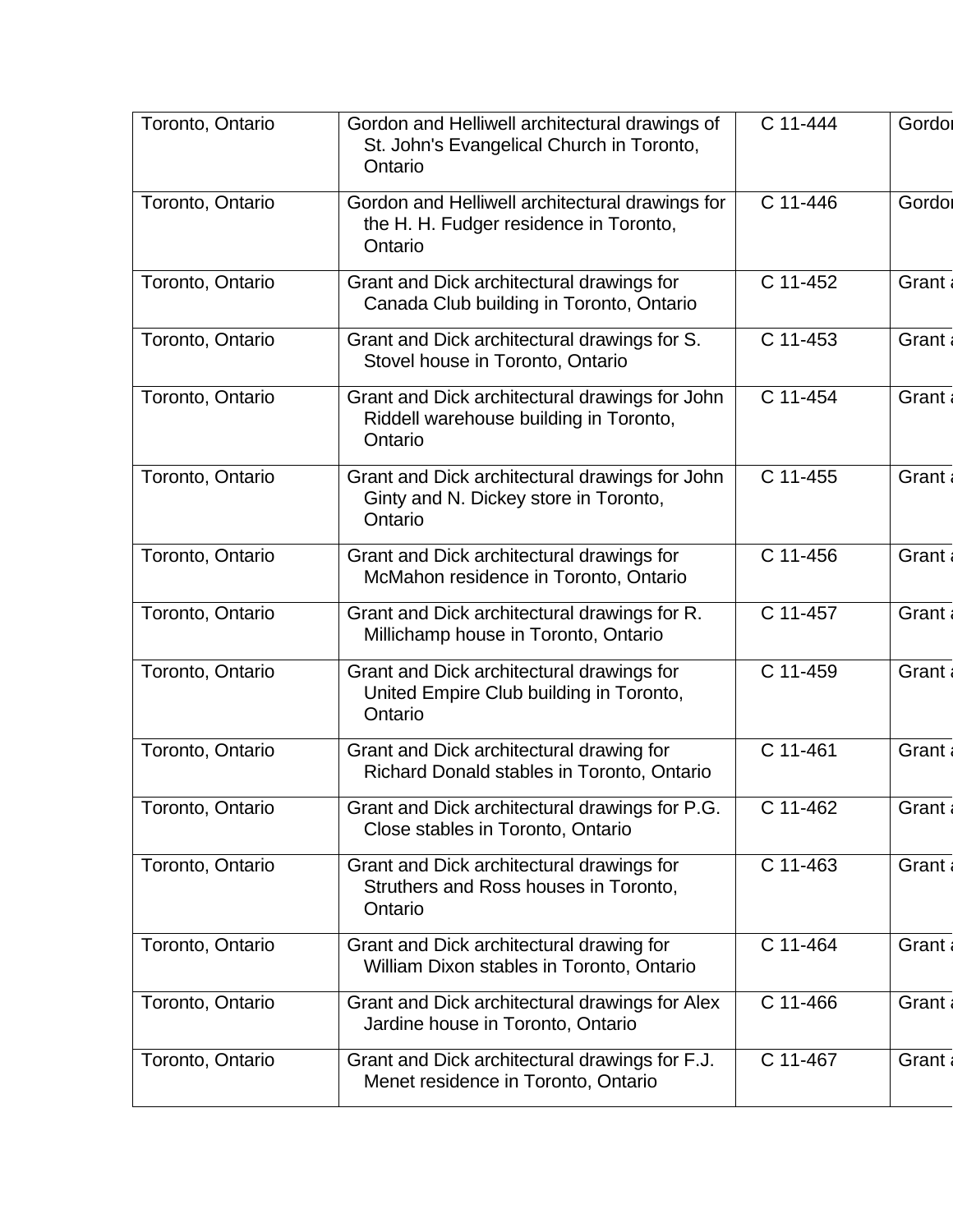| Toronto, Ontario | Grant and Dick architectural drawings for St.<br>Lawrence Bank in Toronto, Ontario                        | C 11-468   | Grant |
|------------------|-----------------------------------------------------------------------------------------------------------|------------|-------|
| Toronto, Ontario | Grant and Dick architectural drawing for A.T.<br>Todd residence in Toronto, Ontario                       | C 11-469   | Grant |
| Toronto, Ontario | Grant and Dick architectural drawings for John<br>Sloan residence in Toronto, Ontario                     | C 11-470   | Grant |
| Toronto, Ontario | Grant and Dick architectural drawings for<br>Crone and Patton residences in Toronto,<br>Ontario           | C 11-472   | Grant |
| Toronto, Ontario | Grant and Dick architectural drawings for a<br>proposed building for E.O. Bickford in<br>Toronto, Ontario | C 11-473   | Grant |
| Toronto, Ontario | Grant and Dick architectural drawings for<br>George Barry residence in Toronto, Ontario                   | C 11-475   | Grant |
| Toronto, Ontario | Gordon and Helliwell architectural drawing of<br>the Kilgour Brothers factory in Toronto,<br>Ontario      | C 11-440   | Grant |
| Toronto, Ontario | Gordon and Helliwell architectural drawings for<br>an industrial refuge building in Toronto,<br>Ontario   | C 11-442   | Grant |
| Toronto, Ontario | Gregg and Gregg architectural drawings of<br>Rev. Robert H. Warden residence in<br>Toronto, Ontario       | C 11-479   | Gregg |
| Toronto, Ontario | Gundry and Langley architectural drawing for<br>a new bath house in Toronto, Ontario                      | C 11-480   | Gundr |
| Toronto, Ontario | Gundry and Langley architectural drawing for<br>St. Peter's Church in Toronto, Ontario                    | C 11-481   | Gundr |
| Toronto, Ontario | Gundry and Langley architectural drawing for<br>St. Patrick's Church in Toronto, Ontario                  | C 11-482   | Gundr |
| Toronto, Ontario | Harry Percy Knowles architectural drawings of<br>Masonic temple in Toronto, Ontario                       | C 11-494   | Harry |
| Toronto, Ontario | Henry Bowyer Lane project records for<br>George W. Allan house in Toronto, Ontario                        | C 11-499   | Henry |
| Toronto, Ontario | Henry Langley architectural drawings for a<br>Baptist chapel in Toronto, Ontario                          | $C$ 11-504 | Henry |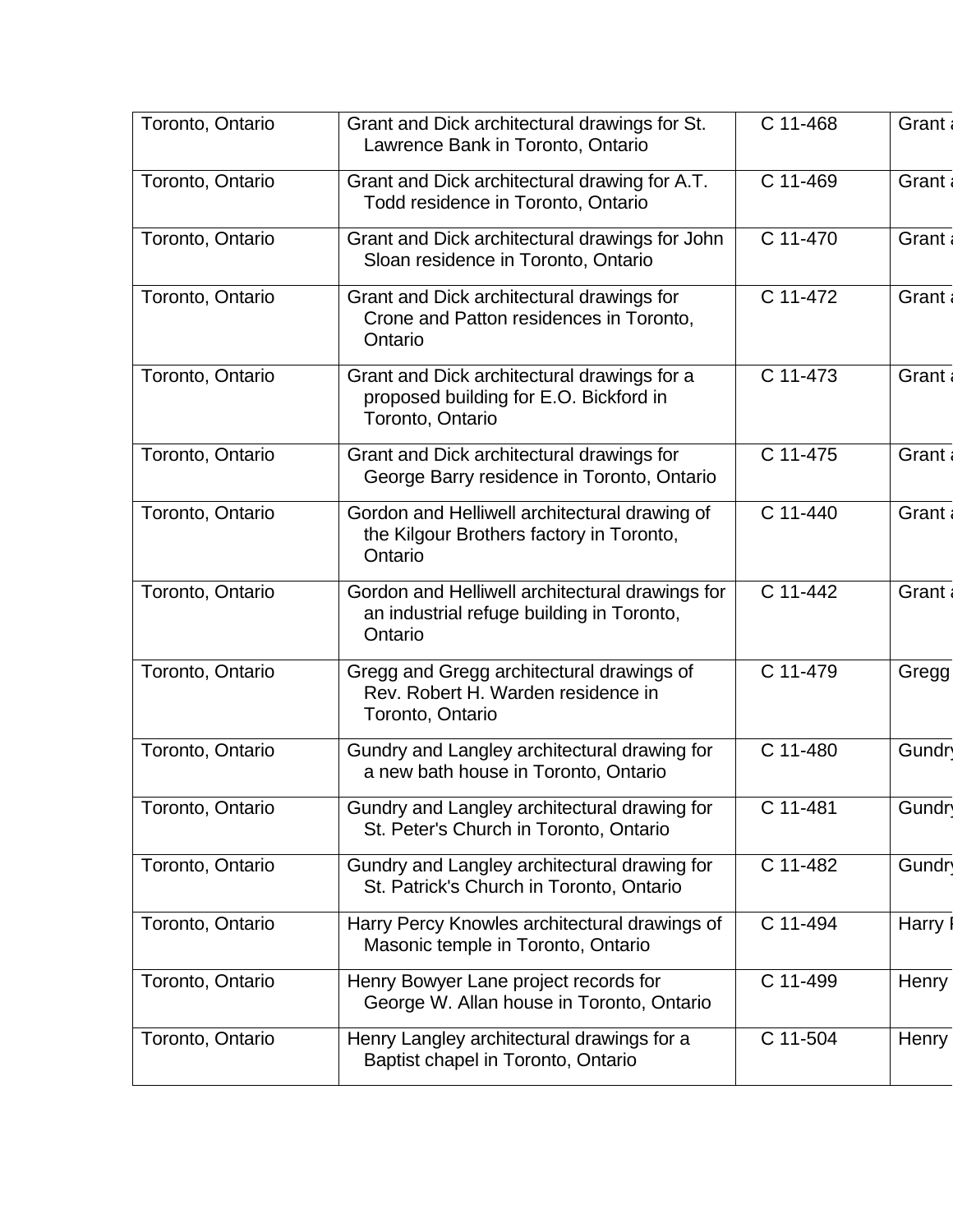| Toronto, Ontario | Henry Langley architectural drawings for the<br>Bank of British North America in Toronto,<br>Ontario                                  | C 11-505    | <b>Henry</b> |
|------------------|---------------------------------------------------------------------------------------------------------------------------------------|-------------|--------------|
| Toronto, Ontario | Henry Langley architectural drawings for the<br>A. Myers residence in Toronto, Ontario                                                | C 11-507    | Henry        |
| Toronto, Ontario | Henry Langley architectural records related to<br>the McGill Square Church in Toronto,<br>Ontario                                     | C 11-641    | Henry        |
| Toronto, Ontario | Henry Langley architectural drawing for a<br>Mission School house in Toronto, Ontario                                                 | C 11-685    | <b>Henry</b> |
| Toronto, Ontario | Herbert E. Moore architectural records related<br>to St. Thomas School of Philosophy<br>residence in Toronto, Ontario                 | C 11-650    | Herber       |
| Toronto, Ontario | Herbert E. Moore records related to the<br>plumbing code                                                                              | C 11-1465   | Herber       |
| Toronto, Ontario | Hopkins, Lawford and Nelson architectural<br>drawings for Osgoode Hall in Toronto,<br>Ontario                                         | C 11-483    | Hopkir       |
| Toronto, Ontario | Horwood and White architectural drawings for<br>Grant Ryrie residence in Toronto, Ontario                                             | C 11-1175   | Horwo        |
| Toronto, Ontario | Horwood and White architectural records<br>relating to the Ryrie Birks building at Yonge<br>and Temperance Street in Toronto, Ontario | C 11-1165   | Horwo        |
| Toronto, Ontario | Horwood and White architectural drawings for<br>offices of Burke, Horwood and White,<br>Architects in Toronto, Ontario                | $C$ 11-1168 | Horwo        |
| Toronto, Ontario | Horwood and White architectural drawings for<br>Canadian General Electric building in<br>Toronto, Ontario                             | C 11-1169   | Horwo        |
| Toronto, Ontario | Horwood and White architectural drawings for<br>Rogers Majestic Radio Corporation<br>warehouse in Toronto, Ontario                    | C 11-1171   | Horwo        |
| Toronto, Ontario | Horwood and White architectural drawings for<br>Bryson and Varey picture auditorium in<br>Toronto, Ontario                            | C 11-1172   | Horwo        |
| Toronto, Ontario | Horwood and White architectural drawings for<br>A.E. Kemp residence in Toronto, Ontario                                               | C 11-1176   | Horwo        |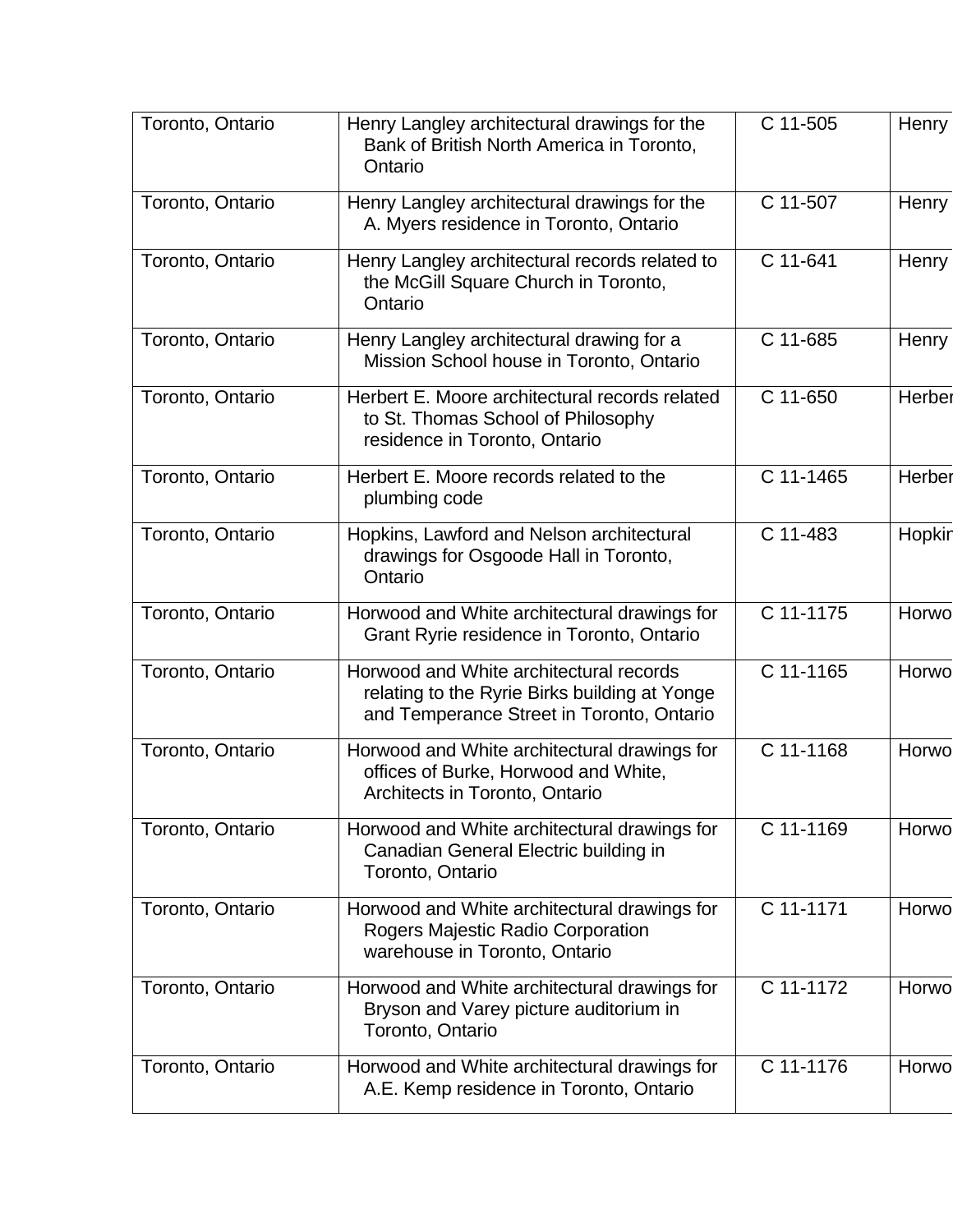| Toronto, Ontario | Horwood and White architectural drawings for<br>A.G. Northway residence in Toronto, Ontario                                   | C 11-1177 | Horwo |
|------------------|-------------------------------------------------------------------------------------------------------------------------------|-----------|-------|
| Toronto, Ontario | Horwood and White architectural drawings for<br>Avenue Road Presbyterian Church in<br>Toronto, Ontario                        | C 11-1178 | Horwo |
| Toronto, Ontario | Horwood and White architectural drawings for<br><b>Bathurst Street Methodist Church in</b><br>Toronto, Ontario                | C 11-1179 | Horwo |
| Toronto, Ontario | Horwood and White architectural drawings for<br>Norwich Union Fire Insurance Company<br>building in Toronto, Ontario          | C 11-1181 | Horwo |
| Toronto, Ontario | Horwood and White architectural drawings for<br>Toronto Bible Training School in Toronto,<br>Ontario                          | C 11-1183 | Horwo |
| Toronto, Ontario | Horwood and White architectural drawings for<br>the Globe Building in Toronto, Ontario                                        | C 11-1184 | Horwo |
| Toronto, Ontario | Horwood and White architectural drawings for<br>110-114 Bloor Street West in Toronto,<br>Ontario                              | C 11-1185 | Horwo |
| Toronto, Ontario | Horwood and White architectural drawings for<br>Dr. F.J. Day residence in Toronto, Ontario                                    | C 11-1186 | Horwo |
| Toronto, Ontario | Horwood and White architectural drawings for<br>Dr. W.J. McCollum residence in Toronto,<br>Ontario                            | C 11-1187 | Horwo |
| Toronto, Ontario | Horwood and White accounts ledgers                                                                                            | C 11-1191 | Horwo |
| Toronto, Ontario | Horwood and White architectural drawing for<br>YMCA building in York Township, Ontario                                        | C 11-1192 | Horwo |
| Toronto, Ontario | Horwood and White architectural drawings for<br>Walmer Road Baptist Church in Toronto,<br>Ontario                             | C 11-1198 | Horwo |
| Toronto, Ontario | Horwood and White architectural drawings for<br>Albert Matthews garage in Toronto, Ontario                                    | C 11-1199 | Horwo |
| Toronto, Ontario | Horwood and White architectural drawings<br>and engraving for Centennial Methodist<br>Church war memorial in Toronto, Ontario | C 11-1200 | Horwo |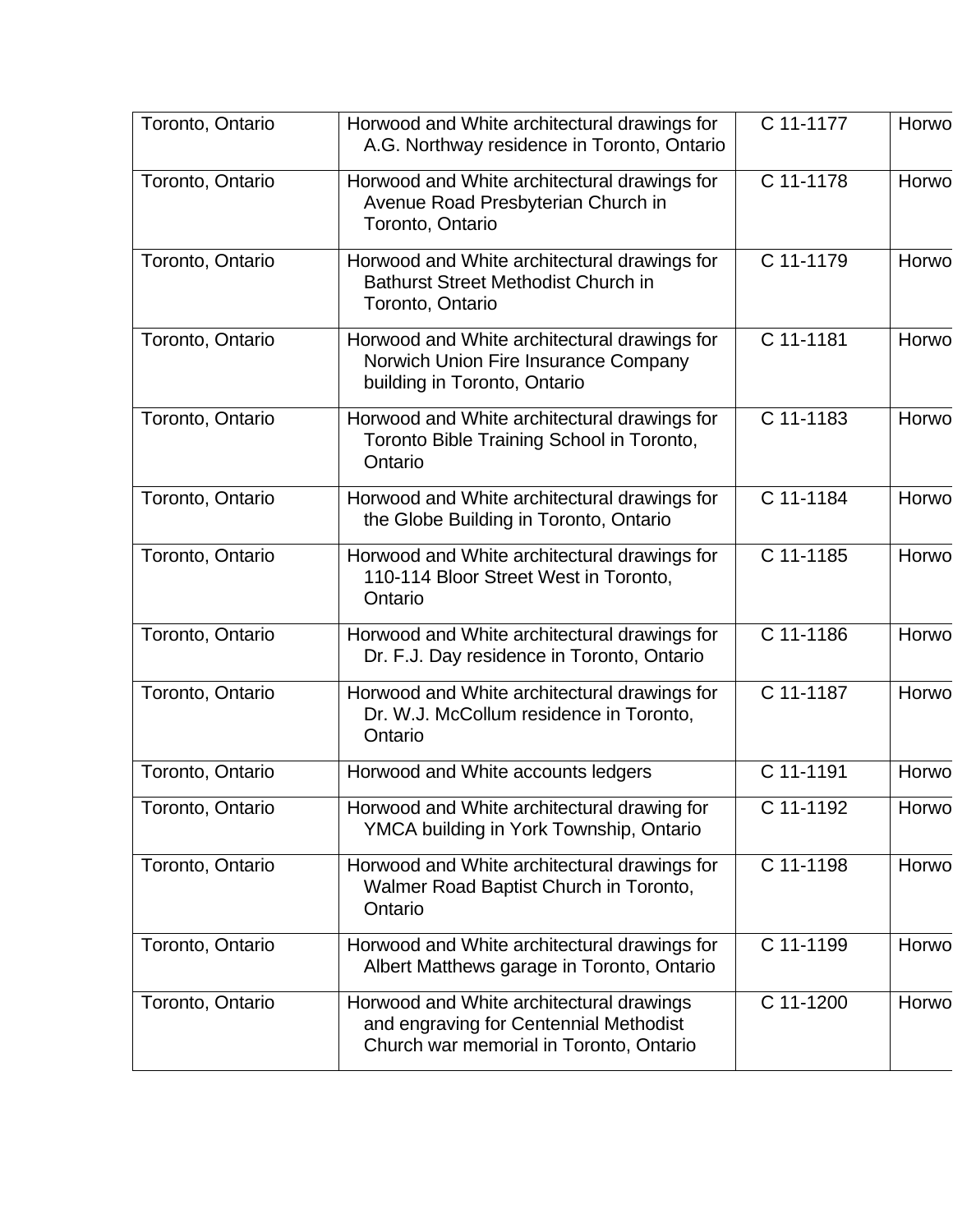| Toronto, Ontario | Horwood and White architectural drawings for<br>Italian Mission building in Toronto, Ontario                | C 11-1201   | Horwo |
|------------------|-------------------------------------------------------------------------------------------------------------|-------------|-------|
| Toronto, Ontario | Horwood and White architectural records<br>related to St. Paul's Presbyterian Church in<br>Toronto, Ontario | C 11-1202   | Horwo |
| Toronto, Ontario | Horwood and White architectural drawings for<br>West End YMCA building in Toronto,<br>Ontario               | C 11-1204   | Horwo |
| Toronto, Ontario | Horwood and White architectural drawing for<br>N.C. Maynard residence in Toronto, Ontario                   | C 11-1205   | Horwo |
| Toronto, Ontario | Horwood and White architectural drawings for<br>the McCormick estate: "Oaklands" in<br>Toronto, Ontario     | C 11-1206   | Horwo |
| Toronto, Ontario | Horwood and White architectural drawings for<br>A.G. Horwood residence in Toronto, Ontario                  | C 11-1209   | Horwo |
| Toronto, Ontario | Horwood and White architectural drawings for<br>A.S. May garage in Toronto, Ontario                         | C 11-1210   | Horwo |
| Toronto, Ontario | Horwood and White architectural drawing for<br>Danforth Avenue Methodist Church in<br>Toronto, Ontario      | $C$ 11-1211 | Horwo |
| Toronto, Ontario | Horwood and White architectural drawings for<br>H.H. Love residence in Toronto, Ontario                     | C 11-1212   | Horwo |
| Toronto, Ontario | Horwood and White architectural drawings for<br>Hamilton B. Wills Company building in<br>Toronto, Ontario   | C 11-1213   | Horwo |
| Toronto, Ontario | Horwood and White architectural drawings for<br>J.E. Peel store in Toronto, Ontario                         | C 11-1214   | Horwo |
| Toronto, Ontario | Horwood and White architectural drawings for<br>Lewis LeGrow store and residence in<br>Toronto, Ontario     | C 11-1215   | Horwo |
| Toronto, Ontario | Horwood and White architectural drawing for<br>Mrs. Harold Cumming residence in Toronto,<br>Ontario         | C 11-1217   | Horwo |
| Toronto, Ontario | Horwood and White architectural drawings for<br>O.B. Shortly residence in Toronto, Ontario                  | C 11-1218   | Horwo |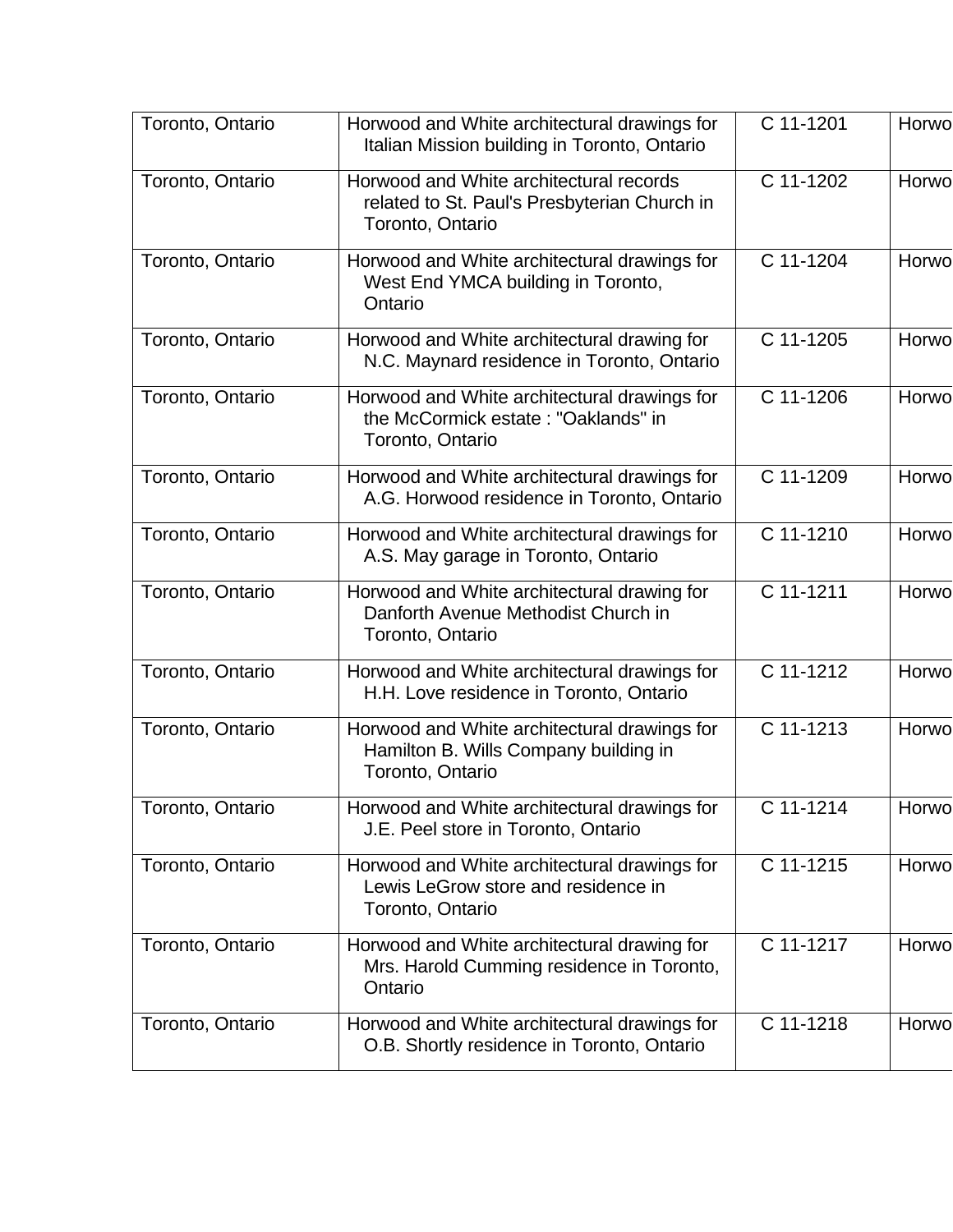| Toronto, Ontario | Horwood and White architectural drawings for<br>stockyards facility in Toronto, Ontario                                                                                                      | C 11-1219 | Horwo |
|------------------|----------------------------------------------------------------------------------------------------------------------------------------------------------------------------------------------|-----------|-------|
| Toronto, Ontario | Horwood and White architectural records<br>relating to the James Street extension of the<br><b>Robert Simpson Company Department</b><br>Store, Yonge and Queen Street in Toronto,<br>Ontario | C 11-1222 | Horwo |
| Toronto, Ontario | Horwood and White architectural drawings for<br>A.S. Rogers residence in Toronto, Ontario                                                                                                    | C 11-1223 | Horwo |
| Toronto, Ontario | Horwood and White architectural records<br>related to Eglinton Methodist Church in<br>Toronto, Ontario                                                                                       | C 11-1224 | Horwo |
| Toronto, Ontario | Horwood and White architectural drawing for<br>the Reverend C.E. Manning stores and<br>apartments in Toronto, Ontario                                                                        | C 11-1226 | Horwo |
| Toronto, Ontario | Horwood and White architectural drawing for<br>the Children's Aid Society of<br>MetropolitanToronto building                                                                                 | C 11-1229 | Horwo |
| Toronto, Ontario | Horwood and White architectural records<br>relating to the John Northway and Son store<br>in Toronto, Ontario                                                                                | C 11-1233 | Horwo |
| Toronto, Ontario | Horwood and White architectural drawings for<br>an apartment building for Seldon and<br>Dobson in Toronto, Ontario                                                                           | C 11-1235 | Horwo |
| Toronto, Ontario | Horwood and White architectural drawings for<br>the Dr. Gordon McLean residence in North<br>York Township, Ontario                                                                           | C 11-1236 | Horwo |
| Toronto, Ontario | Horwood and White architectural drawings of<br>Runnymede Community Church in Toronto,<br>Ontario                                                                                             | C 11-1239 | Horwo |
| Toronto, Ontario | Horwood and White architectural drawings of<br>Woodbine Heights United Church in<br>Toronto, Ontario                                                                                         | C 11-1240 | Horwo |
| Toronto, Ontario | Horwood and White architectural drawings for<br>the Holt Renfrew store in Toronto, Ontario                                                                                                   | C 11-1243 | Horwo |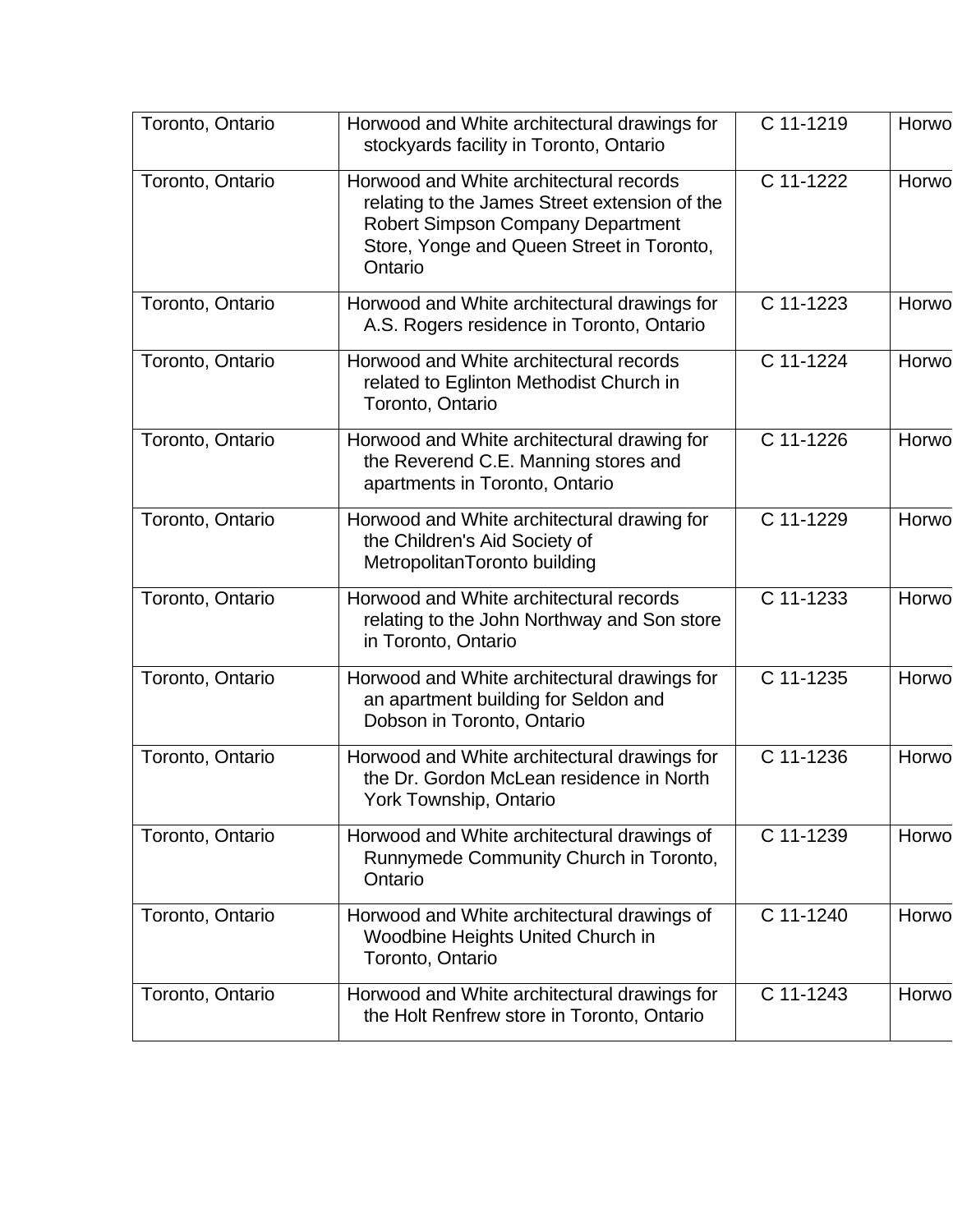| Toronto, Ontario | Horwood and White architectural drawings for<br>Crown Court and Seal Company building in<br>Toronto, Ontario                                          | C 11-1248 | Horwo |
|------------------|-------------------------------------------------------------------------------------------------------------------------------------------------------|-----------|-------|
| Toronto, Ontario | Horwood and White architectural drawings for<br>the Empire building garage in Toronto,<br>Ontario                                                     | C 11-1249 | Horwo |
| Toronto, Ontario | Horwood and White architectural drawings for<br>James Ryrie residence in Toronto, Ontario                                                             | C 11-1250 | Horwo |
| Toronto, Ontario | Horwood and White architectural drawings for<br>Nordheimer building in Toronto, Ontario                                                               | C 11-1252 | Horwo |
| Toronto, Ontario | Horwood and White architectural drawing for<br>Willard Hall in Toronto, Ontario                                                                       | C 11-1262 | Horwo |
| Toronto, Ontario | Horwood and White architectural records<br>relating to a new Automotive Building at<br>Exhibition Park in Toronto, Ontario                            | C 11-1264 | Horwo |
| Toronto, Ontario | Horwood and White architectural drawings for<br><b>Standard Radio Manufacturing Corporation</b><br>office and factory building in Toronto,<br>Ontario | C 11-1265 | Horwo |
| Toronto, Ontario | Horwood and White architectural drawings for<br>D.C. Rea residence in Toronto, Ontario                                                                | C 11-1266 | Horwo |
| Toronto, Ontario | Horwood and White architectural drawings for<br>Mrs. Hills' building in Toronto, Ontario                                                              | C 11-1268 | Horwo |
| Toronto, Ontario | Horwood and White architectural drawings for<br>R. D. Hume residence in Toronto, Ontario                                                              | C 11-1269 | Horwo |
| Toronto, Ontario | Horwood and White architectural drawings for<br>Grand and Toy building in Toronto, Ontario                                                            | C 11-1275 | Horwo |
| Toronto, Ontario | Horwood and White architectural drawings for<br>H.H. Fudger residence in Toronto, Ontario                                                             | C 11-1277 | Horwo |
| Toronto, Ontario | Horwood and White architectural drawings for<br>a Canadian Pacific Railway bridge in<br>Toronto, Ontario                                              | C 11-1279 | Horwo |
| Toronto, Ontario | Horwood and White architectural drawings for<br>the United Church publishing house in<br>Toronto, Ontario                                             | C 11-1281 | Horwo |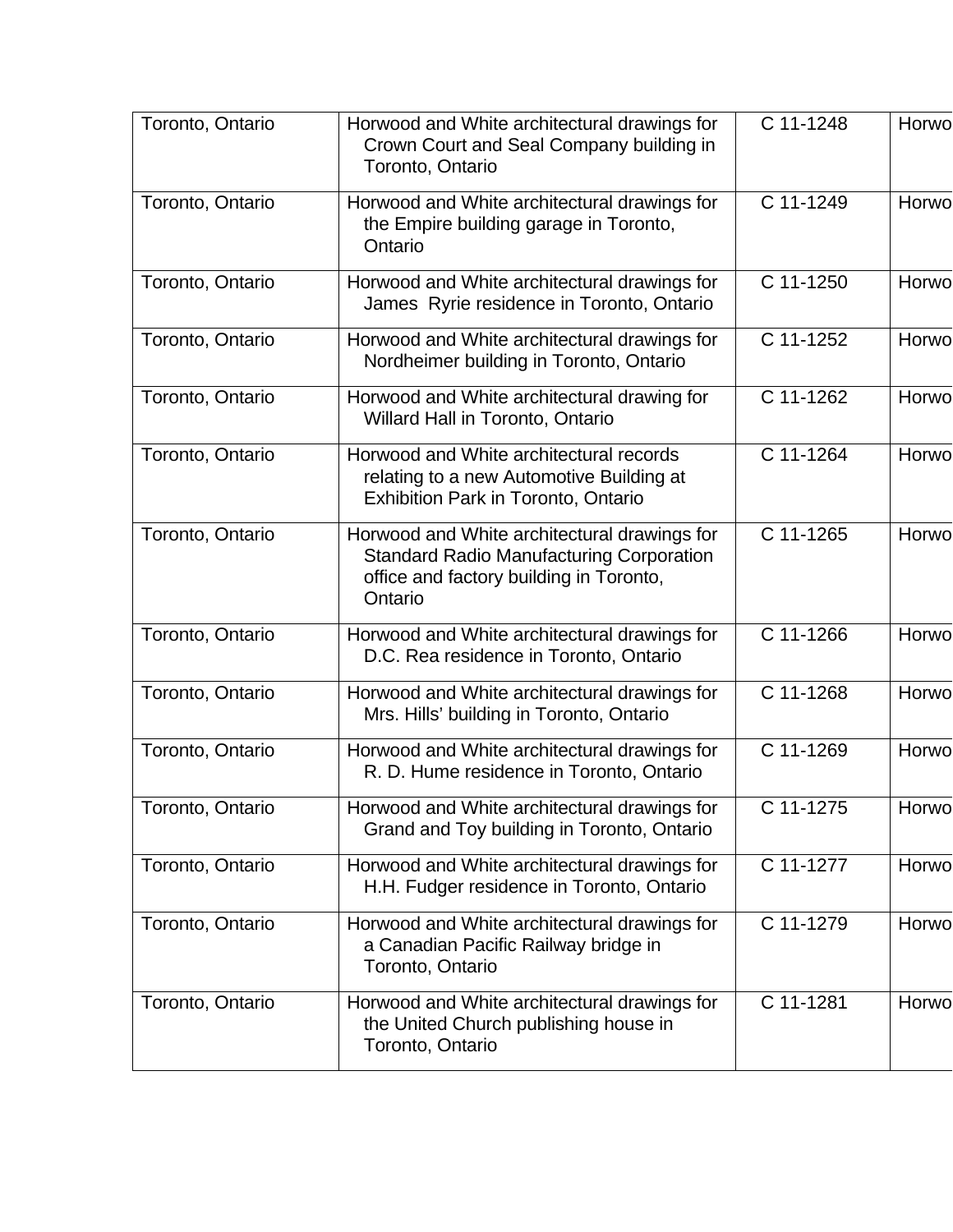| Toronto, Ontario | Horwood and White architectural drawings for<br>Rev. R. J. Wilson residence in Toronto,<br>Ontario                | C 11-1283 | Horwo |
|------------------|-------------------------------------------------------------------------------------------------------------------|-----------|-------|
| Toronto, Ontario | Horwood and White architectural drawings for<br>Grace Church in Toronto, Ontario                                  | C 11-1285 | Horwo |
| Toronto, Ontario | Horwood and White architectural records<br>relating to a new orthopaedic hospital<br>building in Toronto, Ontario | C 11-1286 | Horwo |
| Toronto, Ontario | Horwood and White architectural drawings for<br>J.C.B. Horwood residence in Toronto,<br>Ontario                   | C 11-1289 | Horwo |
| Toronto, Ontario | Horwood and White architectural drawings for<br>T.F. Clarke garage and storage in Toronto,<br>Ontario             | C 11-1293 | Horwo |
| Toronto, Ontario | Horwood and White architectural records<br>relating to the Y.M.C.A. central building in<br>Toronto, Ontario       | C 11-1294 | Horwo |
| Toronto, Ontario | Horwood and White architectural drawings for<br>the S.F. Duncan residence in Toronto,<br>Ontario                  | C 11-1297 | Horwo |
| Toronto, Ontario | Horwood and White architectural drawings for<br>G.R. Gregg store in Toronto, Ontario                              | C 11-1298 | Horwo |
| Toronto, Ontario | Horwood and White architectural records<br>relating to the J.C.B. Horwood residence in<br>Toronto, Ontario        | C 11-1304 | Horwo |
| Toronto, Ontario | Horwood and White architectural drawings for<br>Calvin Reid residence in Etobicoke<br>Township, Ontario           | C 11-1305 | Horwo |
| Toronto, Ontario | Horwood and White architectural records<br>relating to Gordon's Dairy in Toronto,<br>Ontario                      | C 11-1308 | Horwo |
| Toronto, Ontario | Horwood and White architectural drawings for<br>the People's Church in Toronto, Ontario                           | C 11-1309 | Horwo |
| Toronto, Ontario | Horwood and White architectural records<br>relating to the W.J. Giblin Hotel in Toronto,<br>Ontario               | C 11-1312 | Horwo |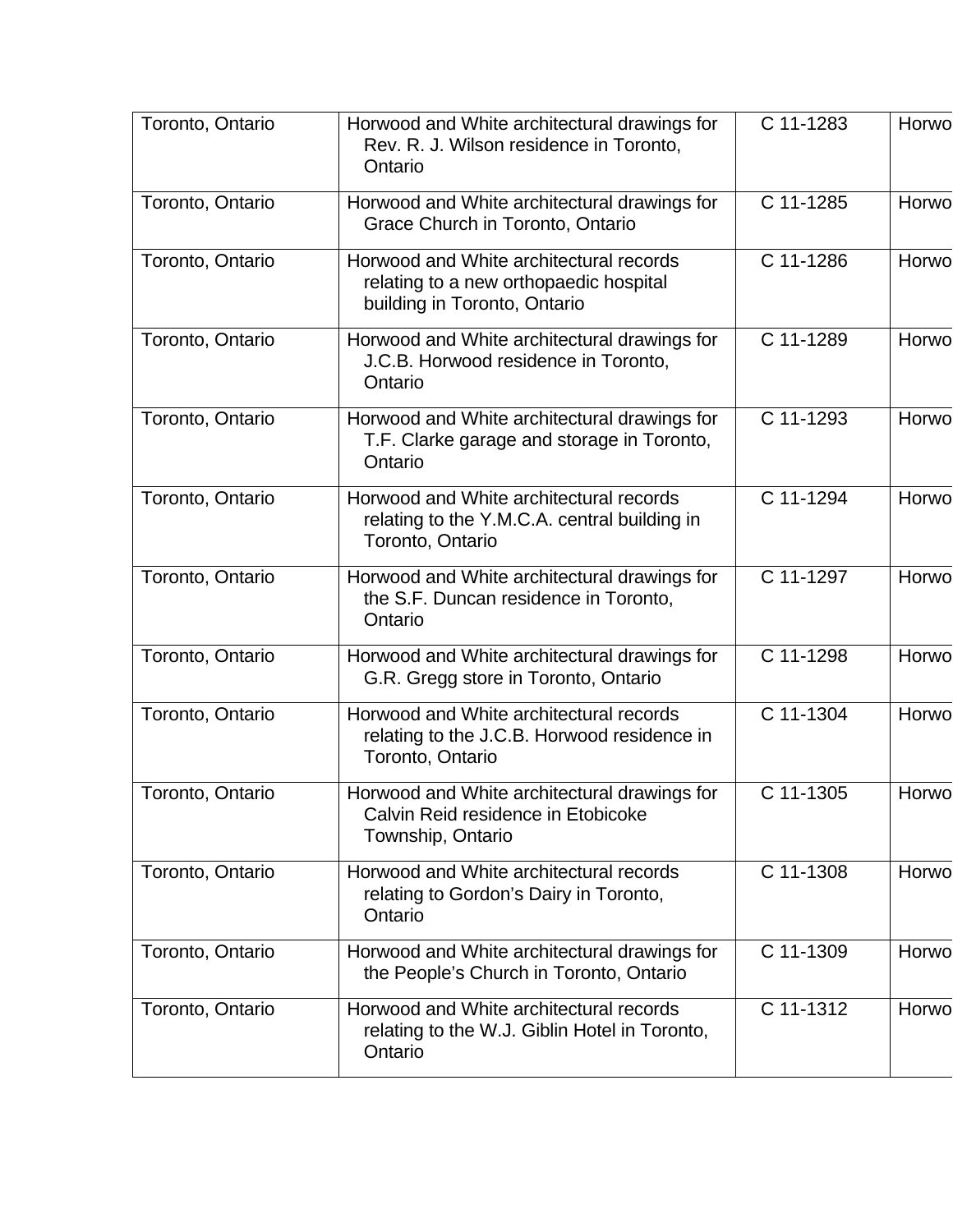| Toronto, Ontario | Horwood and White architectural drawings for<br>the H. J. C. Ireton residence in Toronto,<br>Ontario                 | C 11-1313              | Horwo |
|------------------|----------------------------------------------------------------------------------------------------------------------|------------------------|-------|
| Toronto, Ontario | Horwood and White architectural drawings for<br>Jarvis Street Baptist Church in Toronto,<br>Ontario                  | C 11-1315              | Horwo |
| Toronto, Ontario | Horwood and White architectural drawings for<br>College Street United Church in Toronto,<br>Ontario                  | C 11-1316              | Horwo |
| Toronto, Ontario | Horwood and White architectural drawings for<br>the Pilkington Brothers warehouse in<br>Toronto, Ontario             | $\overline{C}$ 11-1318 | Horwo |
| Toronto, Ontario | Horwood and White architectural drawings for<br>Messrs. Joseph and Milton store in Toronto,<br>Ontario               | C 11-1321              | Horwo |
| Toronto, Ontario | Horwood and White architectural drawings of<br>Jones Brothers warehouse in Toronto,<br>Ontario                       | C 11-1331              | Horwo |
| Toronto, Ontario | Horwood and White architectural drawings for<br>Thomas C. Watkins Ltd. building: Right<br>House in Hamilton, Ontario | C 11-1333              | Horwo |
| Toronto, Ontario | Horwood and White architectural records<br>related to Children's Aid Society house in<br>Toronto, Ontario            | C 11-1335              | Horwo |
| Toronto, Ontario | Horwood and White architectural records<br>related to Calvary Church in Toronto,<br>Ontario                          | C 11-1336              | Horwo |
| Toronto, Ontario | Horwood and White architectural records<br>related to the Canadian General Electric<br>plant in Toronto, Ontario     | C 11-1338              | Horwo |
| Toronto, Ontario | Horwood and White architectural drawings of<br>Bruce Ross residence in Toronto, Ontario                              | C 11-1340              | Horwo |
| Toronto, Ontario | Horwood and White architectural records<br>related to University of Toronto Press<br>Building in Toronto, Ontario    | C 11-1341              | Horwo |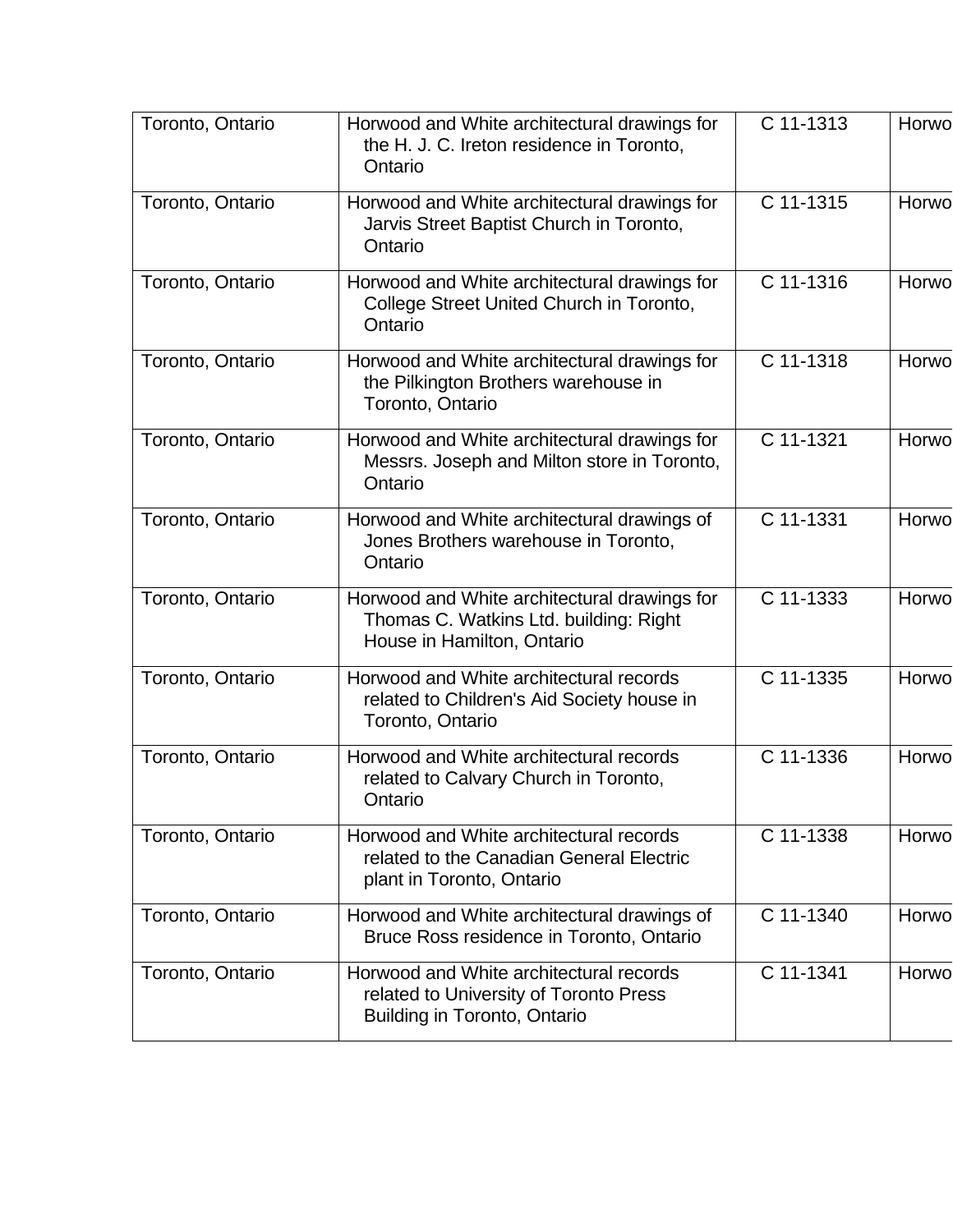| Toronto, Ontario | Horwood and White architectural records<br>related to United Church Publishing House<br>in Toronto, Ontario                                             | C 11-1342 | Horwo |
|------------------|---------------------------------------------------------------------------------------------------------------------------------------------------------|-----------|-------|
| Toronto, Ontario | Horwood and White architectural drawings of<br>University of Toronto: McLennan Laboratory<br>in Toronto, Ontario                                        | C 11-1343 | Horwo |
| Toronto, Ontario | Horwood and White architectural drawings for<br>F.W. Woolworth store in Toronto, Ontario                                                                | C 11-1348 | Horwo |
| Toronto, Ontario | Horwood and White architectural records<br>related to Victoria University: Annesley Hall<br>in Toronto, Ontario                                         | C 11-1354 | Horwo |
| Toronto, Ontario | Horwood and White architectural records<br>related to the Grandstand for the University<br>of Toronto                                                   | C 11-1357 | Horwo |
| Toronto, Ontario | Horwood and White architectural drawings of<br>Henry Birks Building in Toronto, Ontario                                                                 | C 11-1359 | Horwo |
| Toronto, Ontario | Horwood and White architectural records<br>related to the Offrex (Canada) building in<br>Toronto, Ontario                                               | C 11-1360 | Horwo |
| Toronto, Ontario | Horwood and White architectural records<br>relating to the Victoria University washrooms<br>in Toronto, Ontario                                         | C 11-1364 | Horwo |
| Toronto, Ontario | Horwood and White architectural drawings for<br>the Child Welfare Centre and the Childrens'<br>Aid and Infants' Homes of Toronto in<br>Toronto, Ontario | C 11-1365 | Horwo |
| Toronto, Ontario | Horwood and White architectural drawings for<br>the Canadian Electric - Royce Works in<br>Toronto, Ontario                                              | C 11-1367 | Horwo |
| Toronto, Ontario | Horwood and White floor plans for the wiring<br>of Victoria University in Toronto, Ontario                                                              | C 11-1368 | Horwo |
| Toronto, Ontario | Horwood and White architectural records<br>relating to the Children's Aid and Infants'<br>Homes residence in Toronto, Ontario                           | C 11-1373 | Horwo |
| Toronto, Ontario | Horwood and White architectural records for<br>the Cira Brothers store and office building in<br>Toronto, Ontario                                       | C 11-1374 | Horwo |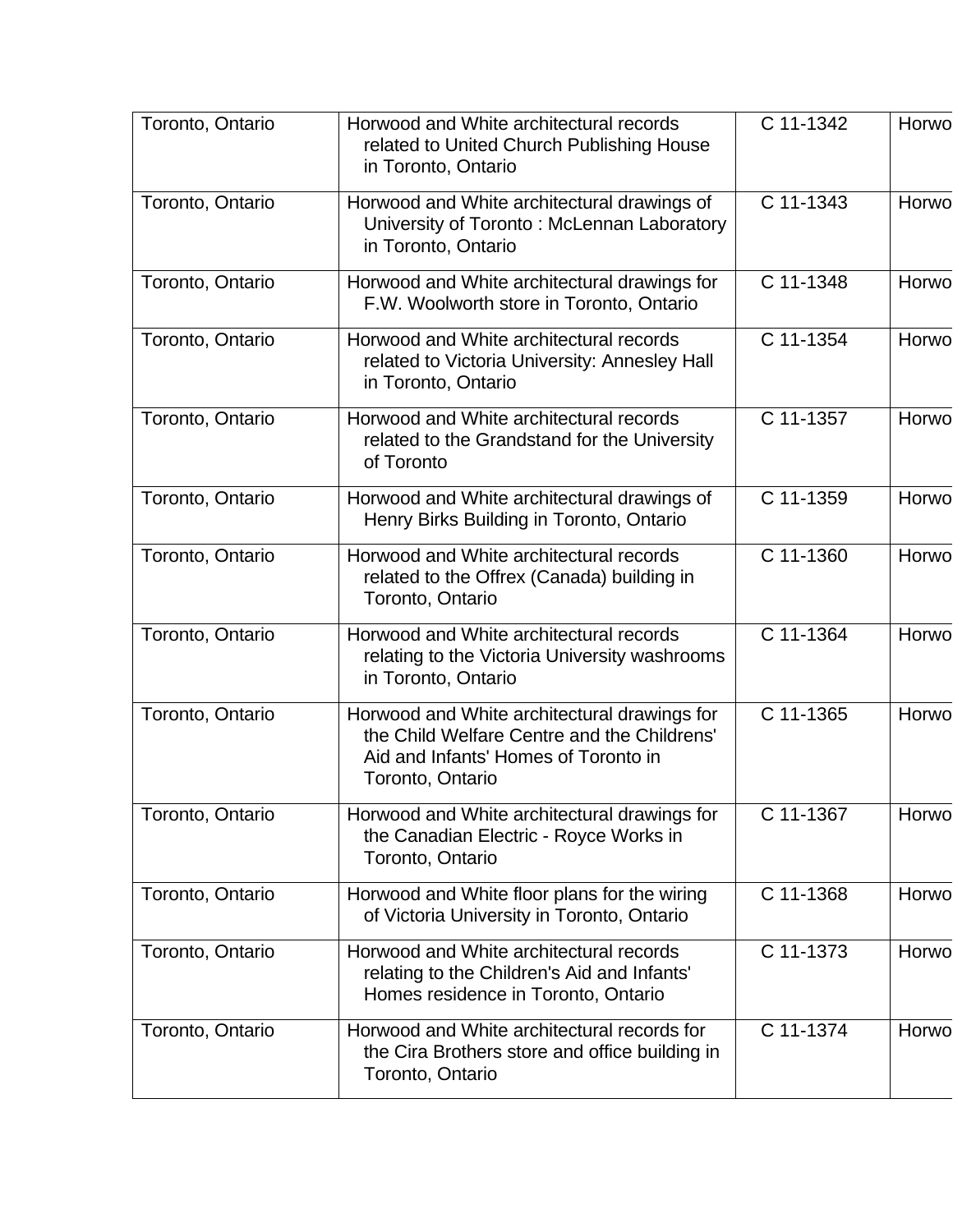| Toronto, Ontario | Horwood and White architectural records<br>relating to the Orchard Park Tavern in<br>Toronto, Ontario                                         | C 11-1376 | Horwo |
|------------------|-----------------------------------------------------------------------------------------------------------------------------------------------|-----------|-------|
| Toronto, Ontario | Horwood and White block plans for the<br>Victoria University building and grounds in<br>Toronto, Ontario                                      | C 11-1379 | Horwo |
| Toronto, Ontario | Horwood and White architectural drawings for<br>the Alderwood Baptist Church in Etobicoke<br>Township, Ontario                                | C 11-1382 | Horwo |
| Toronto, Ontario | Horwood and White architectural drawings for<br>the Children's Aid Society of Metro Toronto<br>in Toronto, Ontario                            | C 11-1383 | Horwo |
| Toronto, Ontario | Horwood and White architectural records<br>relating to the Victoria University Library in<br>Toronto, Ontario                                 | C 11-1387 | Horwo |
| Toronto, Ontario | Horwood and White architectural drawings for<br>the J.W. Casserly residence in Toronto,<br>Ontario                                            | C 11-1389 | Horwo |
| Toronto, Ontario | Horwood and White architectural drawings for<br>the Air France offices in Toronto, Ontario                                                    | C 11-1391 | Horwo |
| Toronto, Ontario | Horwood and White architectural records<br>relating to the residence of Mrs. Innes Van<br>Nostrand and Mr. J.C. Ireton in Toronto,<br>Ontario | C 11-1393 | Horwo |
| Toronto, Ontario | Horwood and White architectural drawing for<br>the Christie, Brown and Company factory in<br>Toronto, Ontario                                 | C 11-1398 | Horwo |
| Toronto, Ontario | Horwood and White architectural drawing for<br>the Frank Harris garage in Toronto, Ontario                                                    | C 11-1400 | Horwo |
| Toronto, Ontario | Horwood and White architectural drawing for<br>the Horwood store cellar in Toronto, Ontario                                                   | C 11-1401 | Horwo |
| Toronto, Ontario | Horwood and White architectural drawings for<br>the J.H. Coffey residence in Toronto,<br>Ontario.                                             | C 11-1402 | Horwo |
| Toronto, Ontario | Horwood and White architectural drawings for<br>the Mr. Harshman building in Toronto,<br>Ontario                                              | C 11-1404 | Horwo |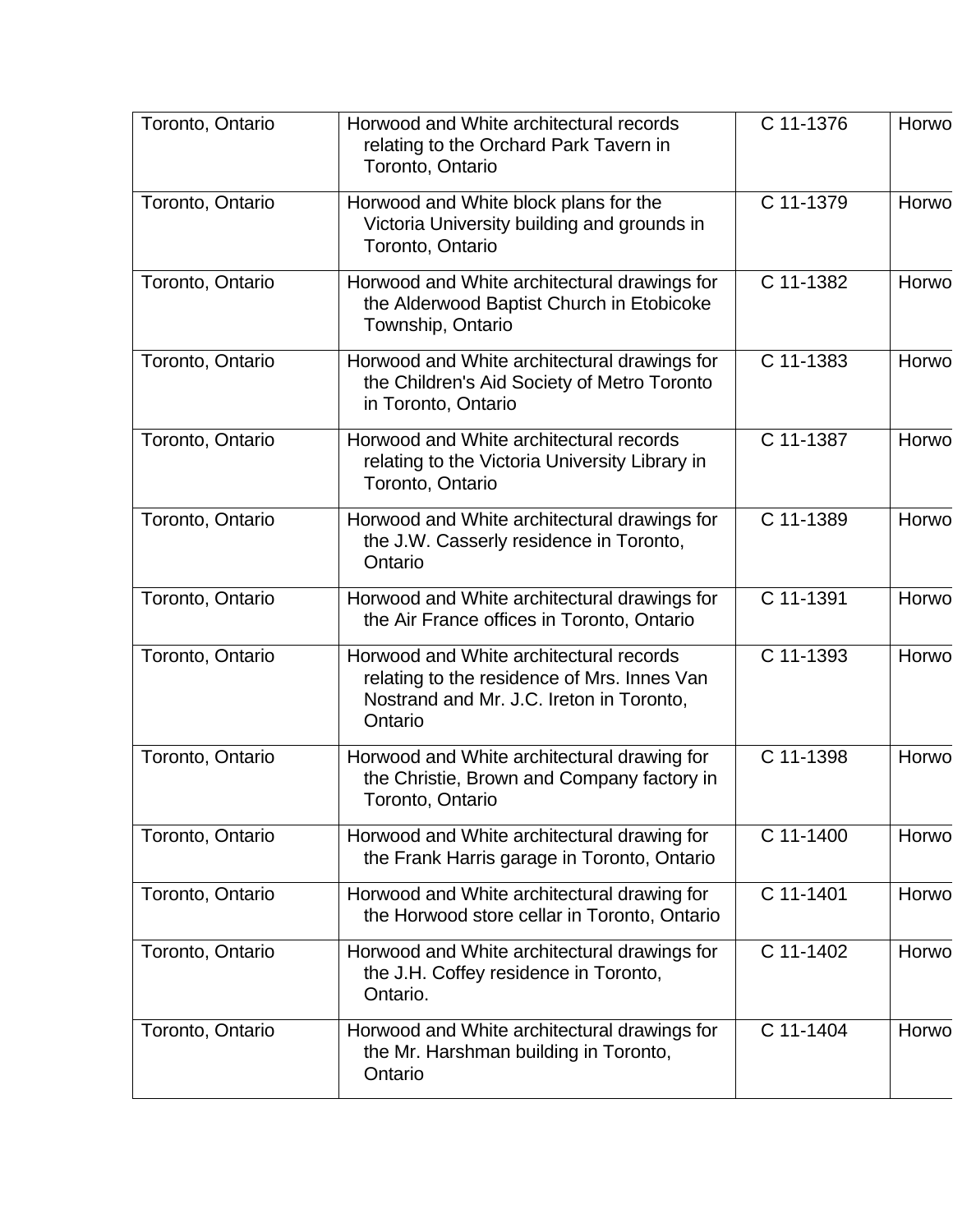| Toronto, Ontario | Horwood and White block plans for Dundas                                                           | C 11-1405           | Horwo        |
|------------------|----------------------------------------------------------------------------------------------------|---------------------|--------------|
|                  | Square in Toronto, Ontario                                                                         |                     |              |
| Toronto, Ontario | Horwood and White architectural drawing for a<br>building on Don Crest Road in Toronto,<br>Ontario | C 11-1407           | Horwo        |
| Toronto, Ontario | Horwood and White engineering drawings for<br>various projects                                     | C 11-1409           | Horwo        |
| Toronto, Ontario | Horwood and White Toronto city street plans<br>in Toronto, Ontario                                 | C 11-1412           | Horwo        |
| Toronto, Ontario | Edmund Burke library inventory and catalogue<br>records                                            | C 11-1445           | Horwo        |
| Toronto, Ontario | Horwood and White building catalogue<br>collection                                                 | C 11-1446           | Horwo        |
| Toronto, Ontario | Horwood and White specification lists                                                              | C 11-1464           | Horwo        |
| Toronto, Ontario | Miscellaneous collection of apprenticeship<br>indentures, certificates, and contracts              | C 11-77             | J.C.B.       |
| Toronto, Ontario | James Avon Smith architectural drawing of the<br>S.S. Martin residence in Toronto, Ontario         | C 11-700            | James        |
| Toronto, Ontario | James Grand architectural drawings of a<br>school house in Toronto, Ontario                        | C 11-448            | James        |
| Toronto, Ontario | James Grand architectural drawings of a<br>public school in Toronto, Ontario                       | C 11-450            | James        |
| Toronto, Ontario | James M. Cowan architectural drawings of<br>Orchard Park Hotel in Toronto, Ontario                 | C 11-435            | James        |
| Toronto, Ontario | John George Howard specifications for the<br>William Proudfoot house in Toronto, Ontario           | C 11-883            | John G       |
| Toronto, Ontario | John O. Browne architectural drawing of<br>proposed orphan asylum in Toronto, Ontario              | $\overline{C}$ 11-2 | John C       |
| Toronto, Ontario | Joseph Ades Fowler drawing of the Building<br>and Loan Association offices in Toronto,<br>Ontario  | C 11-588            | Joseph       |
| Toronto, Ontario | Kivas Tully architectural drawings of the<br>Casimir Gzowski Villa in Toronto, Ontario             | C 11-671            | <b>Kivas</b> |
| Toronto, Ontario | Langley and Burke architectural drawings of a<br>post office in Toronto, Ontario                   | C 11-503            | Langle       |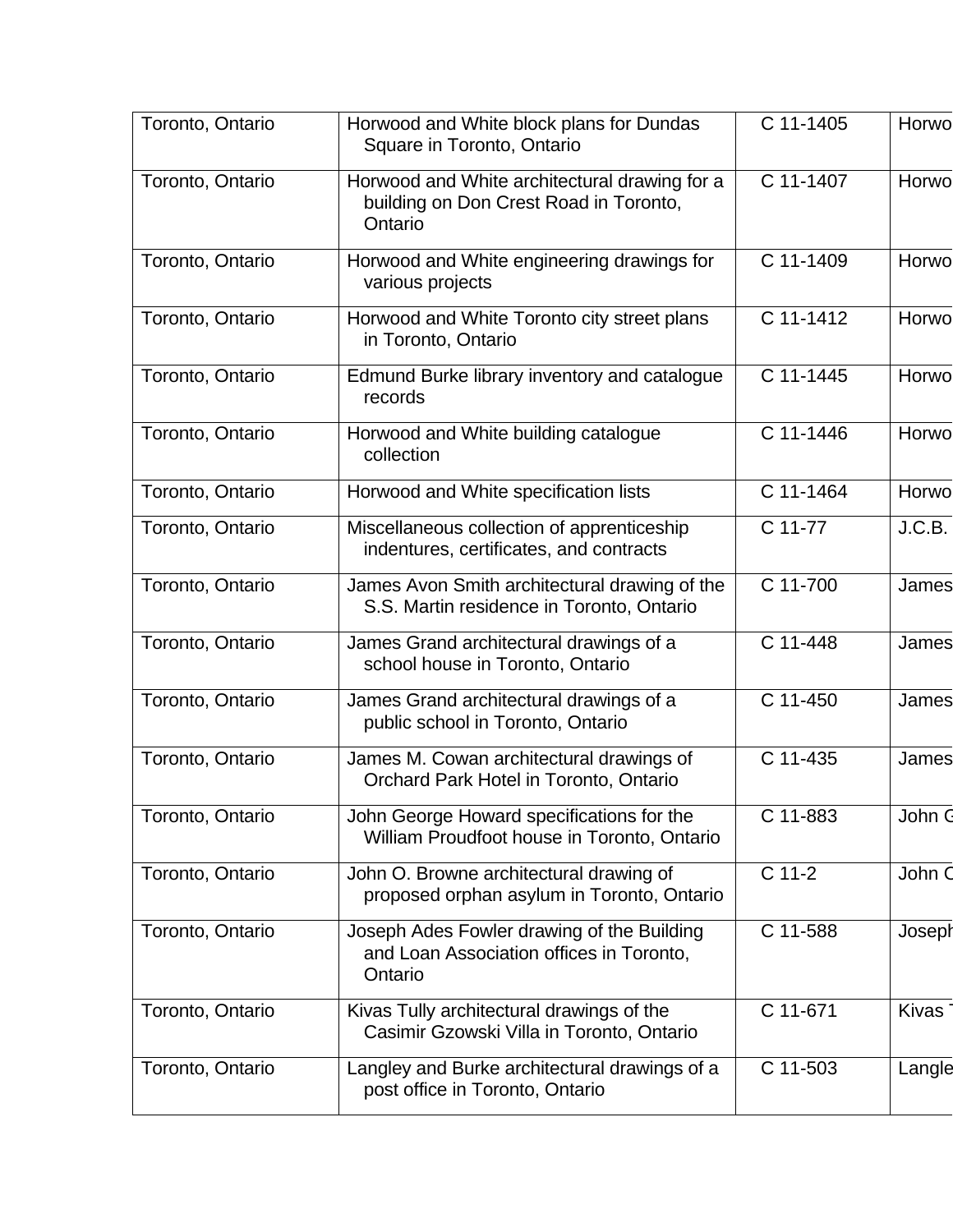| Toronto, Ontario | Langley and Burke architectural drawings of<br>J.G. and J.F. Scott residences in Toronto,<br>Ontario | C 11-508 | Langle |
|------------------|------------------------------------------------------------------------------------------------------|----------|--------|
| Toronto, Ontario | Langley, Langley and Burke architectural<br>drawing of E. Burke duplex house in<br>Toronto, Ontario  | C 11-509 | Langle |
| Toronto, Ontario | Langley and Burke architectural drawings for<br>Samuel Trees residence in Toronto, Ontario           | C 11-510 | Langle |
| Toronto, Ontario | Langley and Burke architectural drawings for<br>Philip Jacobi house in Toronto, Ontario              | C 11-511 | Langle |
| Toronto, Ontario | Langley and Burke architectural drawings for<br>Albert Horton residences in Toronto, Ontario         | C 11-512 | Langle |
| Toronto, Ontario | Langley and Burke architectural drawing for<br>Dr. James E. Graham residence in Toronto,<br>Ontario  | C 11-513 | Langle |
| Toronto, Ontario | Langley and Burke architectural drawings for<br>Fort Rouillé monument in Toronto, Ontario            | C 11-514 | Langle |
| Toronto, Ontario | Langley and Burke architectural drawings for<br>Mrs. H.E. McMaster residence in Toronto,<br>Ontario  | C 11-515 | Langle |
| Toronto, Ontario | Langley and Burke architectural drawings for<br>A.W. Allen stables in Toronto, Ontario               | C 11-516 | Langle |
| Toronto, Ontario | Langley and Burke architectural drawings for<br>W.R. Henderson residence in Toronto,<br>Ontario      | C 11-518 | Langle |
| Toronto, Ontario | Langley and Burke architectural drawings for<br>W.J. Davis residence in Toronto, Ontario             | C 11-519 | Langle |
| Toronto, Ontario | Langley and Burke architectural drawings of<br>J.A. Clindinning residences in Toronto,<br>Ontario    | C 11-520 | Langle |
| Toronto, Ontario | Langley and Burke architectural drawings for<br>William Elliott shop in Toronto, Ontario             | C 11-521 | Langle |
| Toronto, Ontario | Langley and Burke architectural drawing for<br>Bank of British North America in Toronto,<br>Ontario  | C 11-522 | Langle |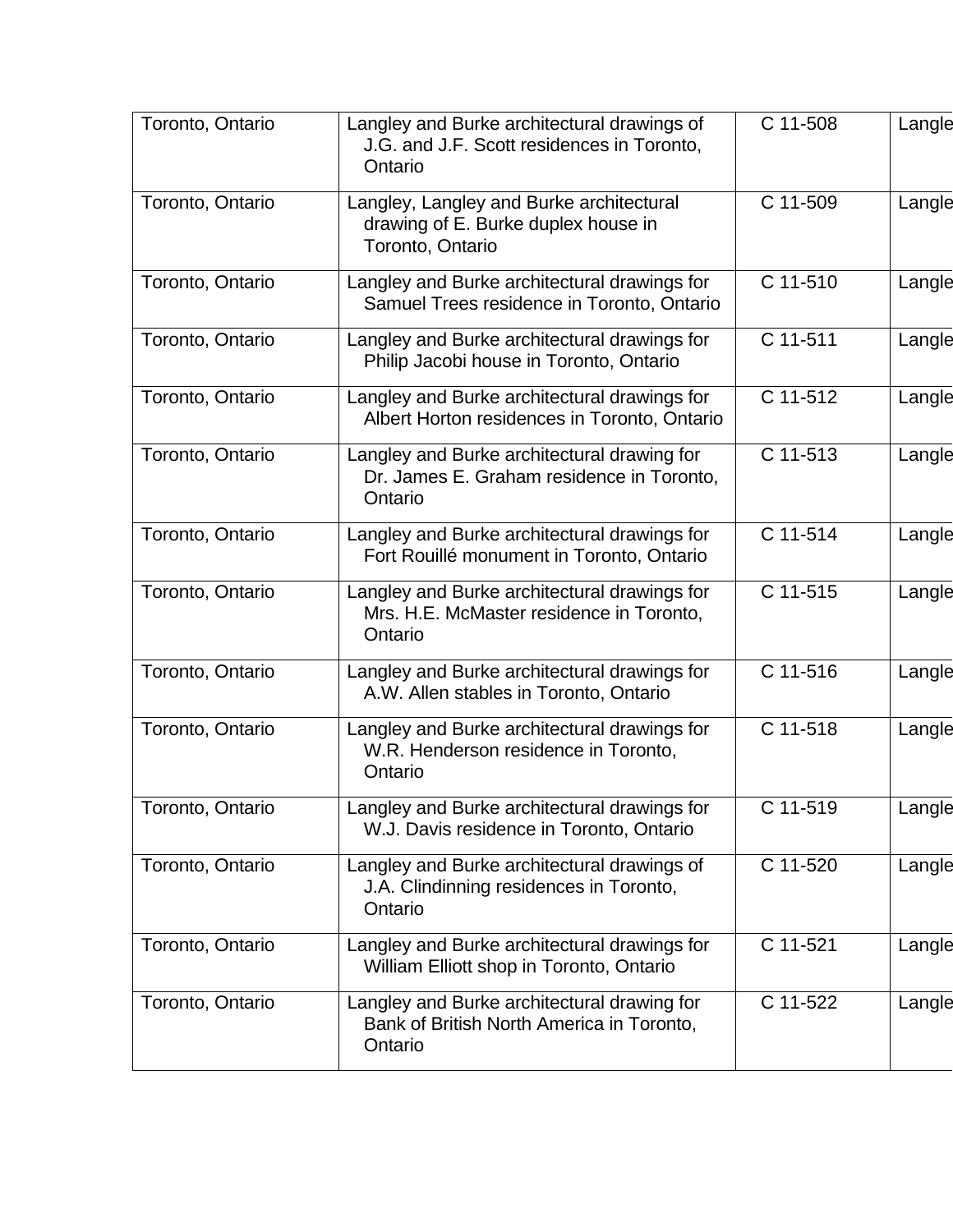| Toronto, Ontario | Langley and Burke architectural drawing of<br>Baptist church in Toronto, Ontario                                | C 11-523 | Langle |
|------------------|-----------------------------------------------------------------------------------------------------------------|----------|--------|
| Toronto, Ontario | Langley and Burke architectural drawings of<br>the Henry Bourlier residence in Toronto,<br>Ontario              | C 11-524 | Langle |
| Toronto, Ontario | Langley and Burke architectural drawings of<br>William Elliott residence in Toronto, Ontario                    | C 11-532 | Langle |
| Toronto, Ontario | Langley and Burke architectural drawings for<br>J.E. Thompson residence in Toronto,<br>Ontario                  | C 11-533 | Langle |
| Toronto, Ontario | Langley and Burke architectural drawings for<br>J.R. Bailey house in Toronto, Ontario                           | C 11-534 | Langle |
| Toronto, Ontario | Langley and Burke architectural drawings of<br>Miss Annie Gwynne residence in Toronto,<br>Ontario               | C 11-537 | Langle |
| Toronto, Ontario | Langley and Burke architectural drawings for<br>J.H. McKinnon residence in Toronto, Ontario                     | C 11-538 | Langle |
| Toronto, Ontario | Langley and Burke architectural drawing for<br>John Burke residence in Toronto, Ontario                         | C 11-544 | Langle |
| Toronto, Ontario | Langley and Burke architectural drawings for a<br>Baptist church in Toronto, Ontario                            | C 11-546 | Langle |
| Toronto, Ontario | Langley and Burke architectural drawings for<br>James Carruthers residence in Toronto,<br>Ontario               | C 11-548 | Langle |
| Toronto, Ontario | Langley and Burke architectural drawings for<br>Mammoth House in Toronto, Ontario                               | C 11-549 | Langle |
| Toronto, Ontario | Langley and Burke architectural drawings for<br>Mrs. E.S. West house in Toronto, Ontario                        | C 11-550 | Langle |
| Toronto, Ontario | Langley and Burke architectural drawings for<br>John Earls residence in Toronto, Ontario                        | C 11-555 | Langle |
| Toronto, Ontario | Langley and Burke architectural drawings for<br>Rev. Elmore Harris residence in Toronto,<br>Ontario             | C 11-556 | Langle |
| Toronto, Ontario | Langley and Burke architectural drawing for<br>Davis and Henderson bindery and<br>warehouse in Toronto, Ontario | C 11-557 | Langle |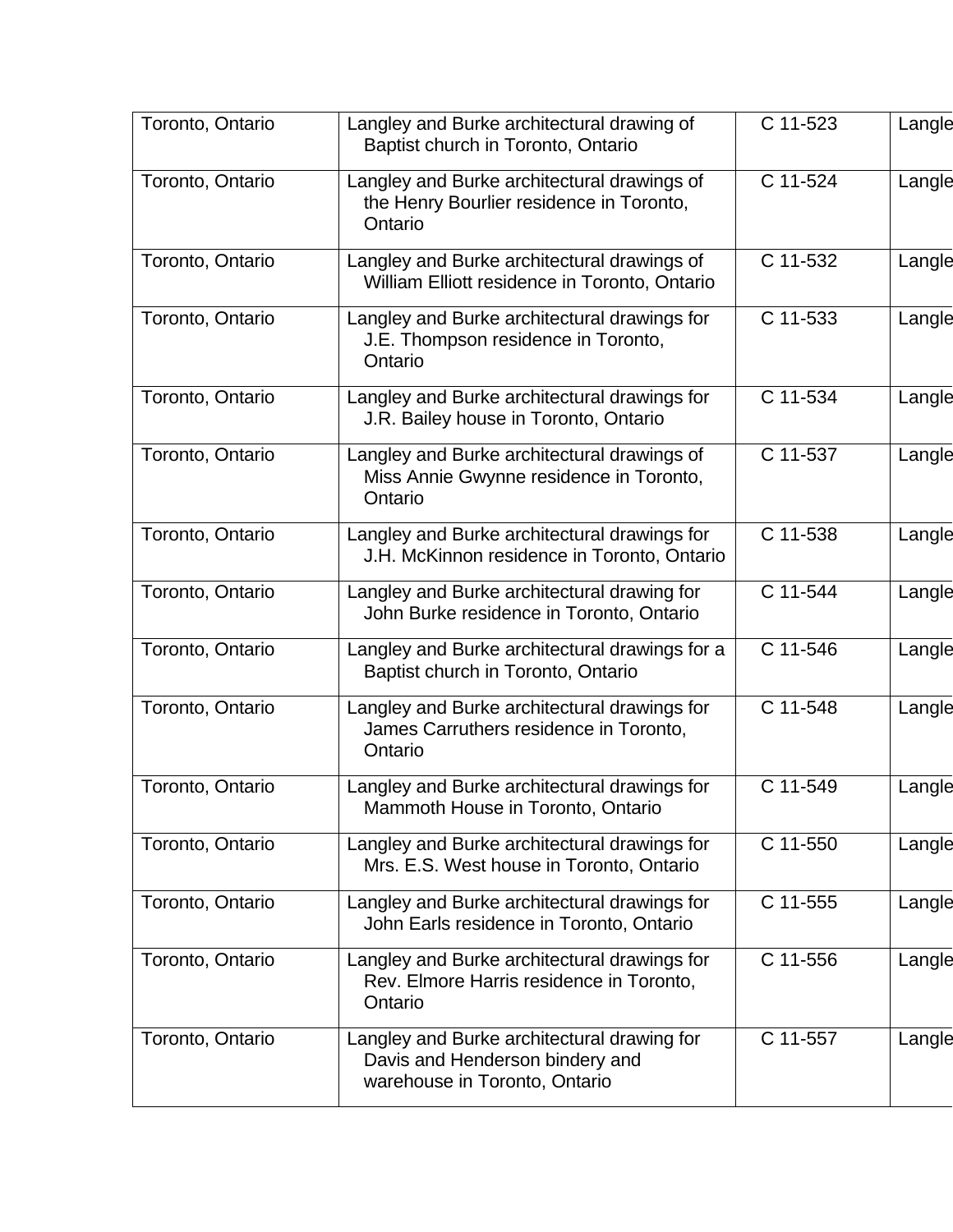| Toronto, Ontario | Langley and Burke architectural drawing for<br>W.S. Thompson residence in Toronto,<br>Ontario              | C 11-560 | Langle |
|------------------|------------------------------------------------------------------------------------------------------------|----------|--------|
| Toronto, Ontario | Langley and Burke architectural drawings of<br>Walmer Road Baptist Church in Toronto,<br>Ontario           | C 11-561 | Langle |
| Toronto, Ontario | Langley and Burke architectural drawings of<br>Parkdale Methodist Church in Toronto,<br>Ontario            | C 11-562 | Langle |
| Toronto, Ontario | Langley and Burke architectural drawings for<br>John Forster stores in Toronto, Ontario                    | C 11-563 | Langle |
| Toronto, Ontario | Langley and Burke architectural drawing for<br>W.J. Hill house in Toronto, Ontario                         | C 11-564 | Langle |
| Toronto, Ontario | Langley and Burke architectural drawings for<br>Gale Manufacturing Company factory in<br>Toronto, Ontario  | C 11-565 | Langle |
| Toronto, Ontario | Langley and Burke architectural drawing for<br>T.H. Bull stable in Toronto, Ontario                        | C 11-567 | Langle |
| Toronto, Ontario | Langley and Burke architectural drawings for<br>Central Methodist Church in Toronto,<br>Ontario            | C 11-568 | Langle |
| Toronto, Ontario | Langley and Burke architectural drawing for<br>Rev. S.A. Dyke stores in Toronto, Ontario                   | C 11-574 | Langle |
| Toronto, Ontario | Langley and Burke architectural drawings for<br>Paul Campbell stores in Toronto, Ontario                   | C 11-575 | Langle |
| Toronto, Ontario | Langley and Burke architectural drawings for<br>Kemp Manufacturing Company building in<br>Toronto, Ontario | C 11-576 | Langle |
| Toronto, Ontario | Langley and Burke architectural drawings for<br>Trinity Methodist Church in Toronto, Ontario               | C 11-577 | Langle |
| Toronto, Ontario | Langley and Burke architectural drawings for a<br>Baptist church in Toronto, Ontario                       | C 11-578 | Langle |
| Toronto, Ontario | Langley and Burke architectural drawings for<br>George Pears stores in Toronto, Ontario                    | C 11-579 | Langle |
| Toronto, Ontario | Langley and Burke architectural drawings for<br>R.A. Graydon residence in Toronto, Ontario                 | C 11-581 | Langle |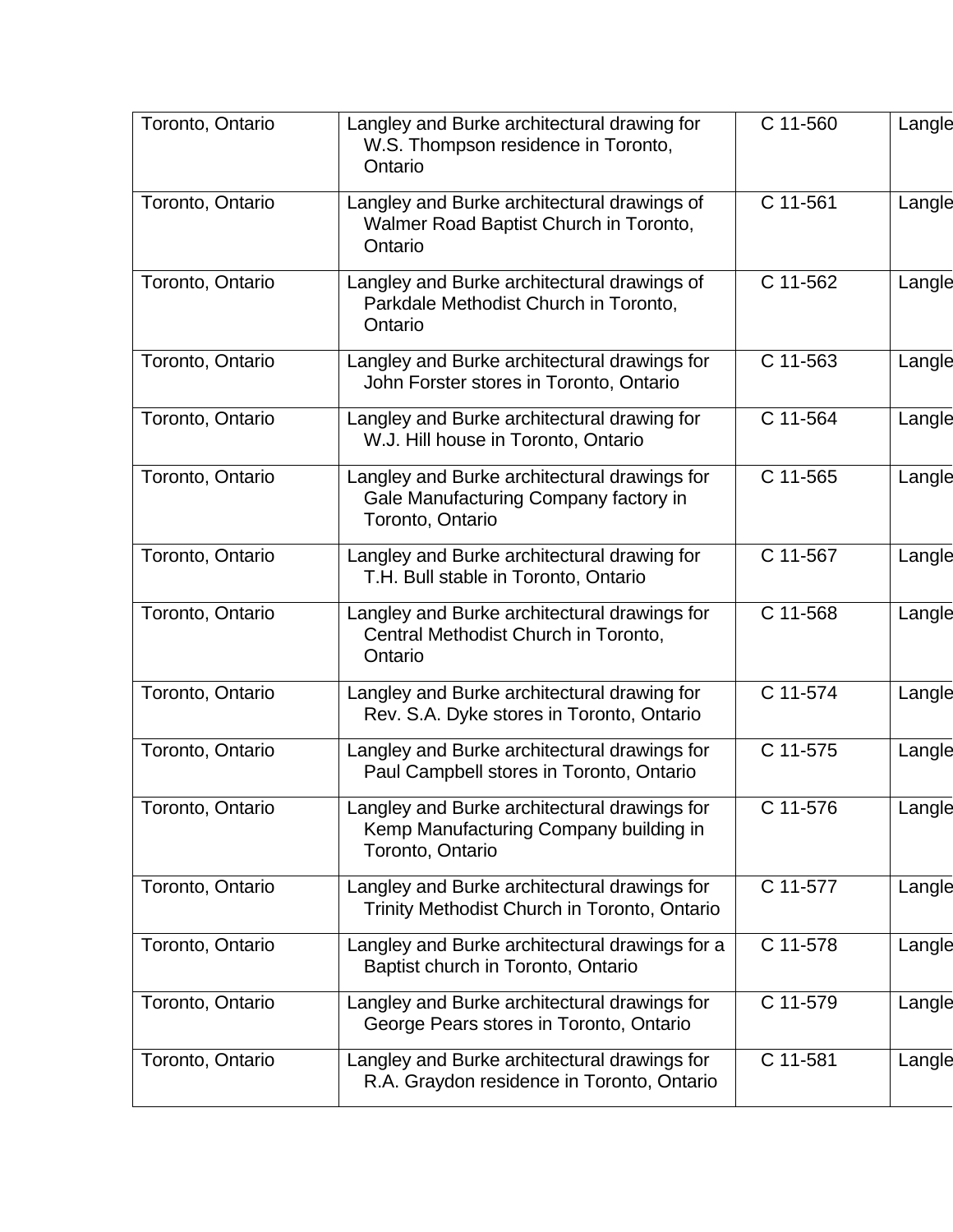| Toronto, Ontario | Langley and Burke architectural drawing for<br>Mrs. G.S. Warren residence in Toronto,<br>Ontario                                   | C 11-582 | Langle |
|------------------|------------------------------------------------------------------------------------------------------------------------------------|----------|--------|
| Toronto, Ontario | Langley and Burke architectural drawing for<br>Rev. S.A. Dyke store in Toronto, Ontario                                            | C 11-583 | Langle |
| Toronto, Ontario | Langley and Burke architectural drawings for<br>McMaster Hall in Toronto, Ontario                                                  | C 11-587 | Langle |
| Toronto, Ontario | Langley and Burke architectural drawings for<br>the Union Loan and Savings Company office<br>on Toronto Street in Toronto, Ontario | C 11-608 | Langle |
| Toronto, Ontario | Langley and Burke architectural drawing for<br>Western Methodist Church in Toronto,<br>Ontario                                     | C 11-611 | Langle |
| Toronto, Ontario | Langley and Burke architectural drawings for<br>Confederation Life Association building in<br>Toronto, Ontario                     | C 11-613 | Langle |
| Toronto, Ontario | Langley, Langley and Burke architectural<br>drawings for York Chambers in Toronto,<br>Ontario                                      | C 11-635 | Langle |
| Toronto, Ontario | Langley and Burke architectural drawing for<br>Alex H. Reed residence in Toronto, Ontario                                          | C 11-689 | Langle |
| Toronto, Ontario | Langley and Burke architectural drawing for<br>Mount Pleasant Cemetery vault in Toronto,<br>Ontario                                | C 11-691 | Langle |
| Toronto, Ontario | Langley and Langley architectural drawing for<br>the R. Elmsley residence in Toronto, Ontario                                      | C 11-615 | Langle |
| Toronto, Ontario | Langley and Langley architectural drawings for<br>the N. Rooney warehouse in Toronto,<br>Ontario                                   | C 11-616 | Langle |
| Toronto, Ontario | Langley and Langley architectural drawings for<br>the Senator John Ferguson residence in<br>Toronto, Ontario                       | C 11-617 | Langle |
| Toronto, Ontario | Langley, Langley and Burke architectural<br>drawings for St. James Cathedral in<br>Toronto, Ontario                                | C 11-40  | Langle |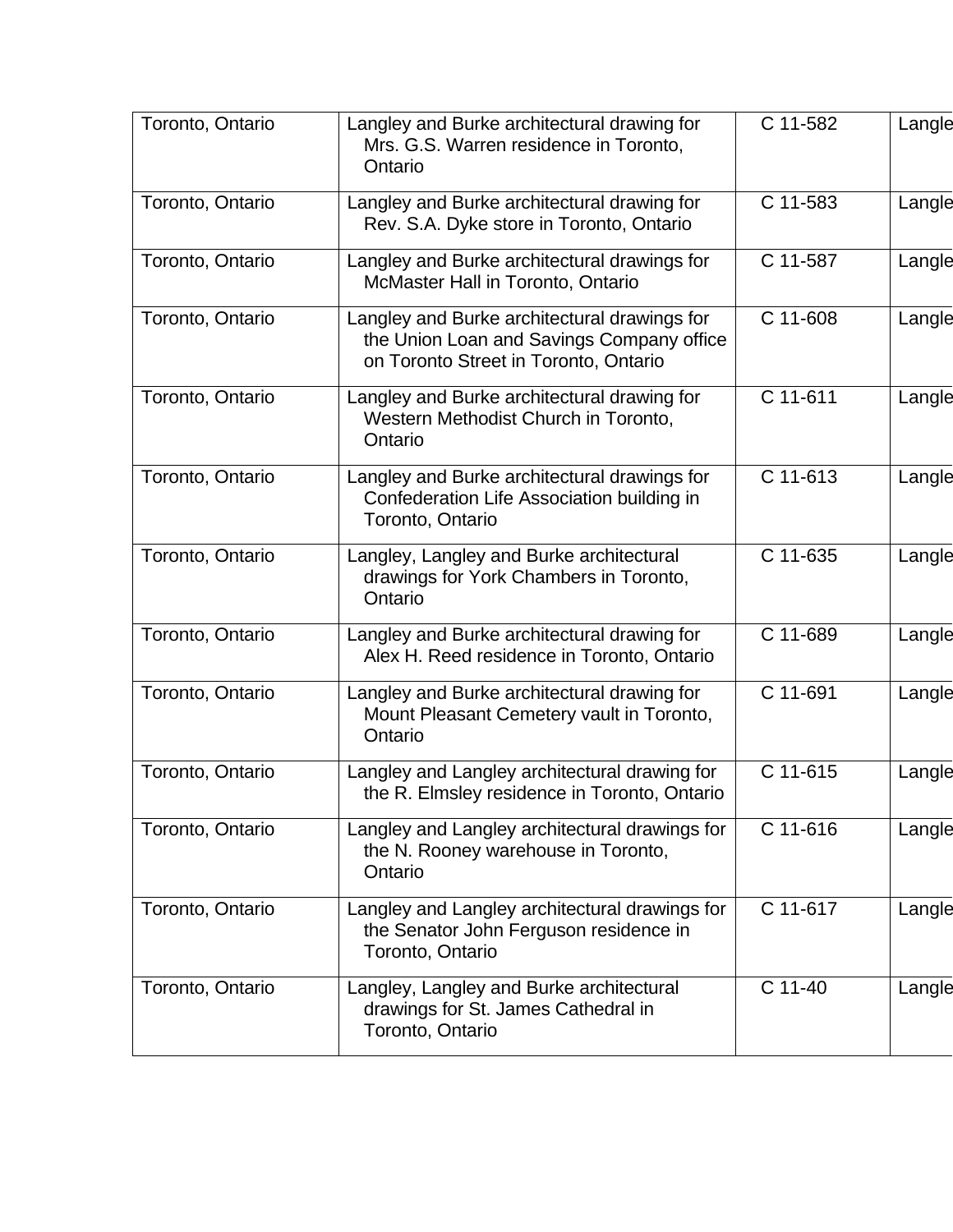| Toronto, Ontario | Langley, Langley and Burke architectural<br>drawings for the Toronto Necropolis<br>superintendent's lodge and chapel in<br>Toronto, Ontario    | $\overline{C}$ 11-506 | Langle |
|------------------|------------------------------------------------------------------------------------------------------------------------------------------------|-----------------------|--------|
| Toronto, Ontario | Langley, Langley and Burke architectural<br>drawings for the Jarvis Street Baptist Church<br>in Toronto, Ontario                               | C 11-618              | Langle |
| Toronto, Ontario | Langley, Langley and Burke architectural<br>drawings for the J. Dixon Carriage Factory in<br>Toronto, Ontario                                  | C 11-619              | Langle |
| Toronto, Ontario | Langley, Langley and Burke architectural<br>drawings for the Livingston and Johnston<br>residence in Toronto, Ontario                          | C 11-620              | Langle |
| Toronto, Ontario | Langley, Langley and Burke architectural<br>drawings for the Samuel R. Briggs residence<br>in Toronto, Ontario                                 | C 11-621              | Langle |
| Toronto, Ontario | Langley, Langley and Burke architectural<br>drawing for the Bloor Street Methodist<br>Church in Toronto, Ontario                               | C 11-622              | Langle |
| Toronto, Ontario | Langley, Langley and Burke architectural<br>drawings for the Hon. William McMaster<br>residence and stables in Toronto, Ontario                | C 11-623              | Langle |
| Toronto, Ontario | Langley, Langley and Burke architectural<br>drawings for the Rev. Dr. Castle residence<br>in Toronto, Ontario                                  | C 11-625              | Langle |
| Toronto, Ontario | Langley, Langley and Burke architectural<br>drawings for the Union Loan and Savings<br>Company office on Toronto Street in<br>Toronto, Ontario | C 11-626              | Langle |
| Toronto, Ontario | Langley, Langley and Burke architectural<br>drawing for Mrs. Crook's warehouse in<br>Toronto, Ontario                                          | C 11-627              | Langle |
| Toronto, Ontario | Langley, Langley and Burke architectural<br>drawing for the Dr. Oliphant residence in<br>Toronto, Ontario                                      | C 11-628              | Langle |
| Toronto, Ontario | Langley, Langley and Burke architectural<br>drawing for the E.J. Jarvis residence in<br>Toronto, Ontario                                       | C 11-629              | Langle |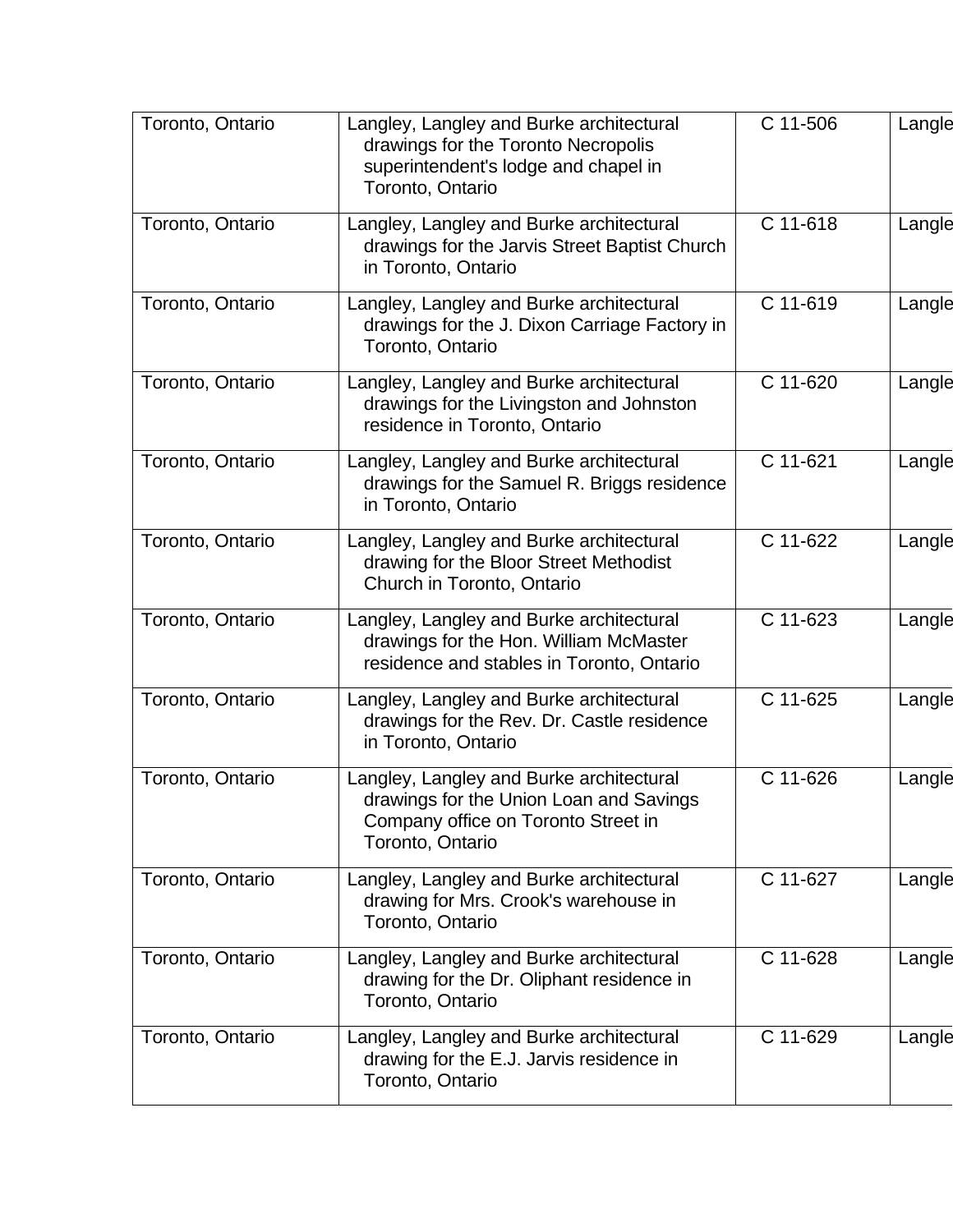| Toronto, Ontario | Langley, Langley and Burke architectural<br>drawings for a Baptist church in Toronto,<br>Ontario                                                | C 11-630 | Langle |
|------------------|-------------------------------------------------------------------------------------------------------------------------------------------------|----------|--------|
| Toronto, Ontario | Langley, Langley and Burke architectural<br>drawings for the Baptist Theological College<br>in Toronto, Ontario                                 | C 11-632 | Langle |
| Toronto, Ontario | Langley, Langley and Burke architectural<br>drawing for the Rev. S.A. Dyke residence in<br>Toronto, Ontario                                     | C 11-633 | Langle |
| Toronto, Ontario | Langley, Langley and Burke architectural<br>drawings for the George R. Hamilton<br>residence in Toronto, Ontario                                | C 11-634 | Langle |
| Toronto, Ontario | Langley, Langley and Burke architectural<br>drawings for the J. Lunnes house in Toronto,<br>Ontario                                             | C 11-636 | Langle |
| Toronto, Ontario | Langley, Langley and Burke architectural<br>drawings for the Robert Simpson residence<br>in Toronto, Ontario                                    | C 11-637 | Langle |
| Toronto, Ontario | Langley, Langley and Burke architectural<br>drawing for stores in Toronto, Ontario                                                              | C 11-638 | Langle |
| Toronto, Ontario | Langley, Langley and Burke architectural<br>drawing for the Scottish Ontario and<br>Manitoba Land Company in Toronto, Ontario                   | C 11-639 | Langle |
| Toronto, Ontario | Langley, Langley and Burke architectural<br>drawings for Sir William McMaster's vault in<br>Toronto, Ontario                                    | C 11-642 | Langle |
| Toronto, Ontario | Langley, Langley and Burke architectural<br>drawing for the Union Loan and Savings<br>Company office on King Street West in<br>Toronto, Ontario | C 11-643 | Langle |
| Toronto, Ontario | Langley, Langley and Burke architectural<br>drawing for a cemetery vault in Mount<br>Pleasant Cemetery in Toronto, Ontario                      | C 11-687 | Langle |
| Toronto, Ontario | Langley, Langley and Burke architectural<br>drawing for the J.G. Scott residence in<br>Toronto, Ontario                                         | C 11-688 | Langle |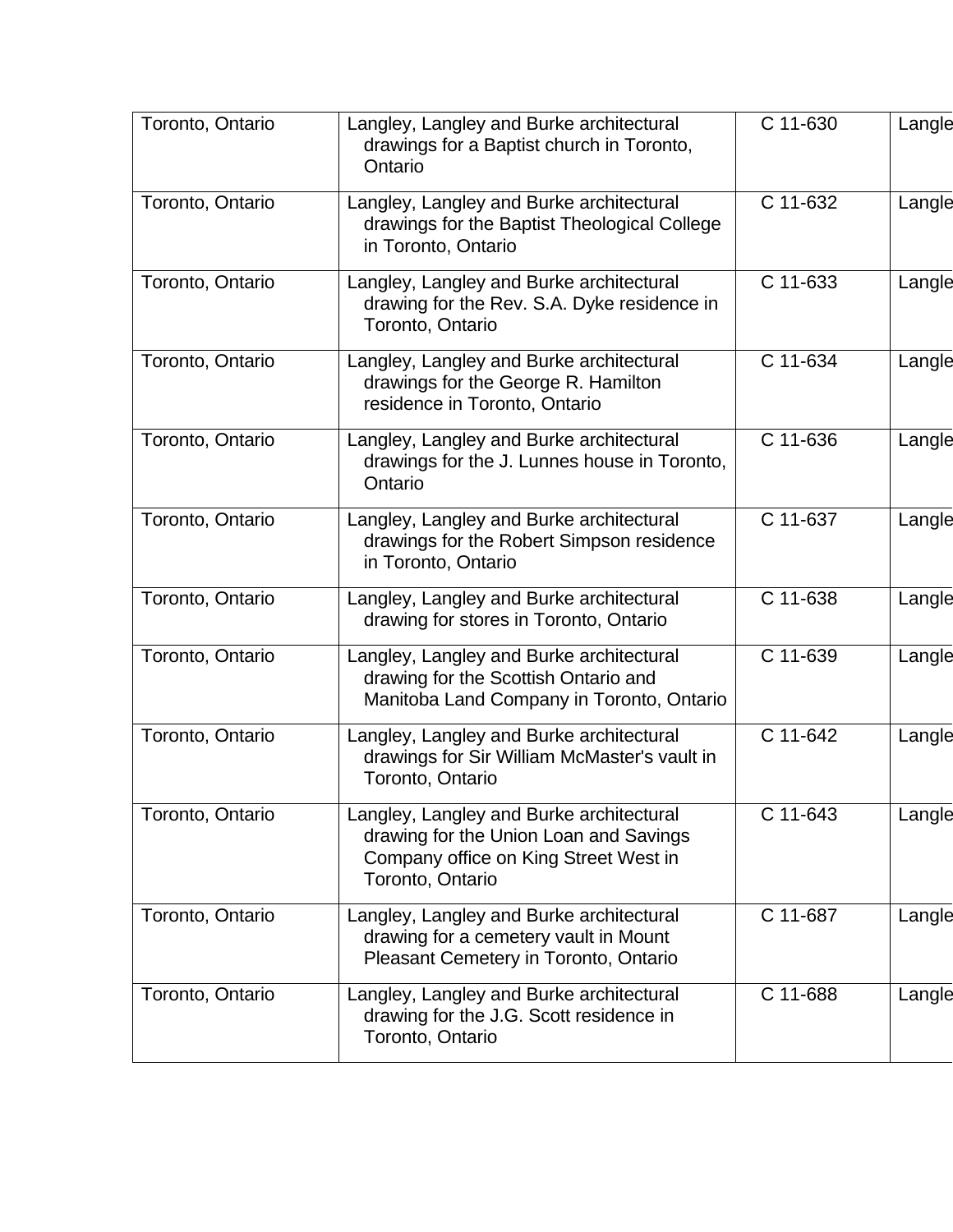| Toronto, Ontario | Langley, Langley and Burke specifications for<br>the J.L. Blakie Residence in Toronto,<br>Ontario                       | C 11-885   | Langle                  |
|------------------|-------------------------------------------------------------------------------------------------------------------------|------------|-------------------------|
| Toronto, Ontario | Lloyd and Pearce architectural drawings for<br>Upper Canada College in Toronto, Ontario                                 | C 11-645   | Lloyd a                 |
| Toronto, Ontario | Luke, Little and Mace architectural drawings<br>for D'Allaird's Ltd. building in Toronto,<br>Ontario                    | C 11-646   | Luke,                   |
| Toronto, Ontario | MacDougall and Skae architectural drawing for<br>the Ridgeway Memorial in Toronto, Ontario                              | $C$ 11-706 | MacDo                   |
| Toronto, Ontario | Matthew Sheard architectural drawings of<br>dwelling houses in Toronto, Ontario                                         | C 11-658   | Matthe                  |
| Toronto, Ontario | Molesworth, West and Secord architectural<br>drawing for Victoria University Men's<br>Students' Club in Toronto Ontario | C 11-648   | <b>Molesy</b><br>Secord |
| Toronto, Ontario | Richard Alfred Waite architectural drawings of<br>'The Mail' Printing Office in Toronto, Ontario                        | C 11-673   | Richar                  |
| Toronto, Ontario | Sir Sandford Fleming map of Toronto, Canada<br>West                                                                     | C 11-679   | Sir Sar                 |
| Toronto, Ontario | Smith and Gemmell architectural drawings of<br>Knox College in Toronto, Ontario                                         | C 11-1423  | Smith                   |
| Toronto, Ontario | Smith and Gemmell architectural drawings of<br>the Warring Kennedy residence in Toronto,<br>Ontario                     | C 11-659   | Smith                   |
| Toronto, Ontario | Smith and Gemmell specifications for J. B.<br>Smith Warehouses in Toronto, Ontario                                      | C 11-882   | Smith                   |
| Toronto, Ontario | Speight and Van Nostrand town and villa lots<br>in Toronto, Ontario                                                     | C 11-1424  | Speigh                  |
| Toronto, Ontario | Sproatt and Rolph building specifications for T.<br>Eaton Company mail order building in<br>Toronto, Ontario            | C 11-1427  | Sproat                  |
| Toronto, Ontario | Strickland and Symons architectural drawings<br>of Shaftesbury Hall in Toronto, Ontario                                 | C 11-668   | <b>Strickla</b>         |
| Toronto, Ontario | Thomas E. Muirhead architectural drawing of a<br>residence in Toronto, Ontario                                          | C 11-652   | Thoma                   |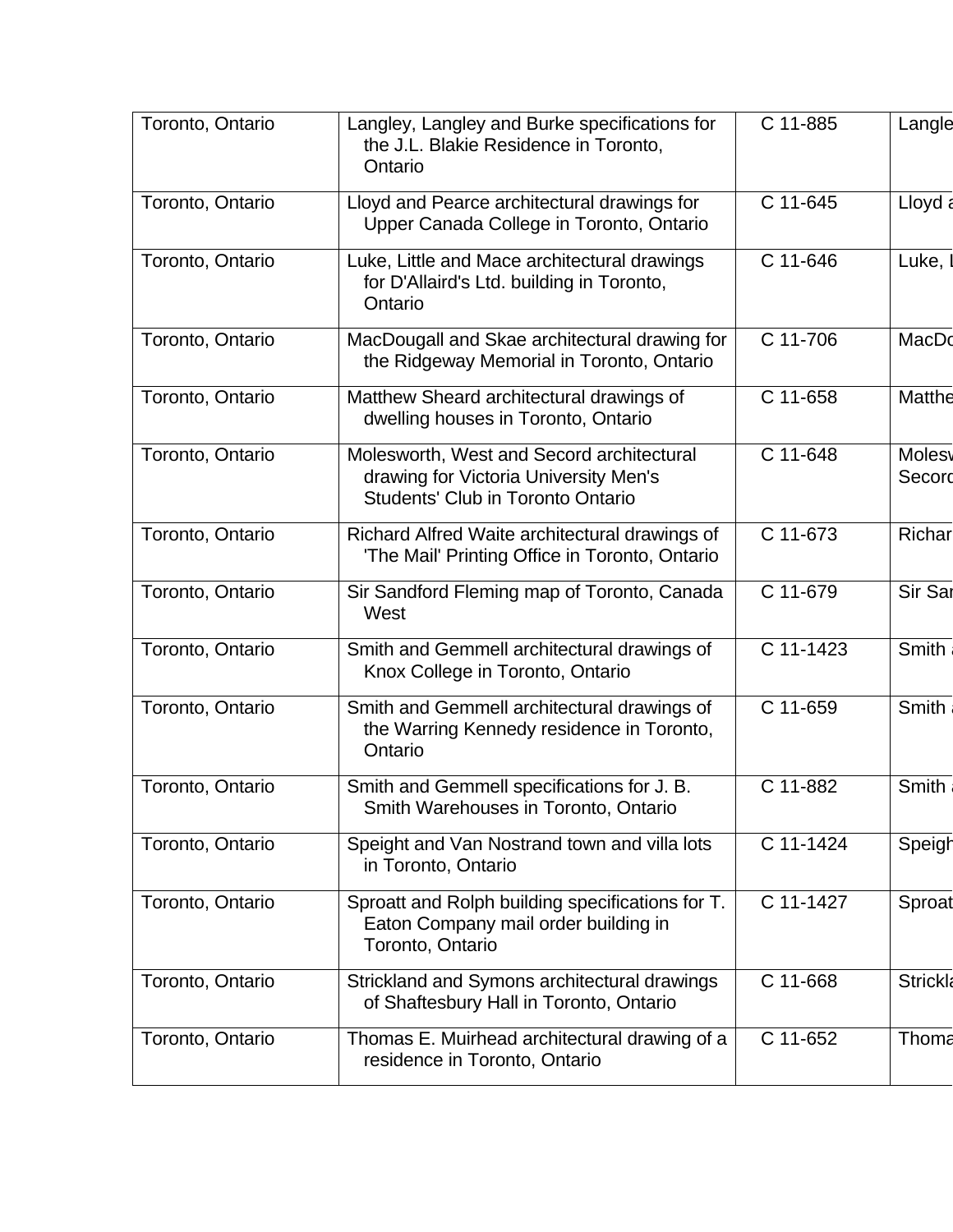| Toronto, Ontario | Thomas Young architectural drawings of Old<br>St. James Church in Toronto, Ontario                                                          | C 11-682  | Thoma            |
|------------------|---------------------------------------------------------------------------------------------------------------------------------------------|-----------|------------------|
| Toronto, Ontario | Thomas Young architectural drawings of<br>University of Toronto in Toronto, Ontario                                                         | C 11-683  | Thoma            |
| Toronto, Ontario | Toronto Chapter of Ontario Association of<br>Architects' architectural drawings of Toronto<br><b>Exhibition Grounds in Toronto, Ontario</b> | C 11-1428 | Toront<br>Associ |
| Toronto, Ontario | Architectural drawings and plans of University<br>Park from the J.C.B. and E.C. Horwood<br>Collection in Toronto, Ontario                   | C 11-675  | Unider           |
| Toronto, Ontario | Plan of John Hallam's property by an<br>unidentified architect in Toronto, Ontario                                                          | C 11-676  | Unider           |
| Toronto, Ontario | Sketch plan of unidentified property outline<br>from the J.C.B. and E.C. Horwood Collection                                                 | C 11-681  | Unider           |
| Toronto, Ontario | Architectural records of Parliament Buildings<br>by unknown architect in Toronto, Ontario                                                   | C 11-1420 | Unider           |
| Toronto, Ontario | Architectural drawing of Toronto City Hall,<br>main entrance, by an unknown<br>architect                                                    | C 11-1421 | Unider           |
| Toronto, Ontario | Architectural drawings of Eastern Park by an<br>unknown architect in Toronto, Ontario                                                       | C 11-1430 | Unider           |
| Toronto, Ontario | Architectural drawing for Toronto Street<br>Railway Company by unknown architect in<br>Toronto, Ontario                                     | C 11-1433 | Unider           |
| Toronto, Ontario | Architectural drawing for Alex M. Smith and<br>Keighley store by unknown architect in<br>Toronto, Ontario                                   | C 11-1434 | Unider           |
| Toronto, Ontario | Technical drawings for piano case by<br>unknown designers for Messrs. Mason and<br>Risch in Toronto, Ontario                                | C 11-1435 | Unider           |
| Toronto, Ontario | Architectural drawing by unknown architects<br>for A. Fasken residence in Toronto, Ontario                                                  | C 11-1439 | Unider           |
| Toronto, Ontario | Architectural drawing by unknown architects<br>for Albert Monkman residences in Toronto,<br>Ontario                                         | C 11-1441 | Unider           |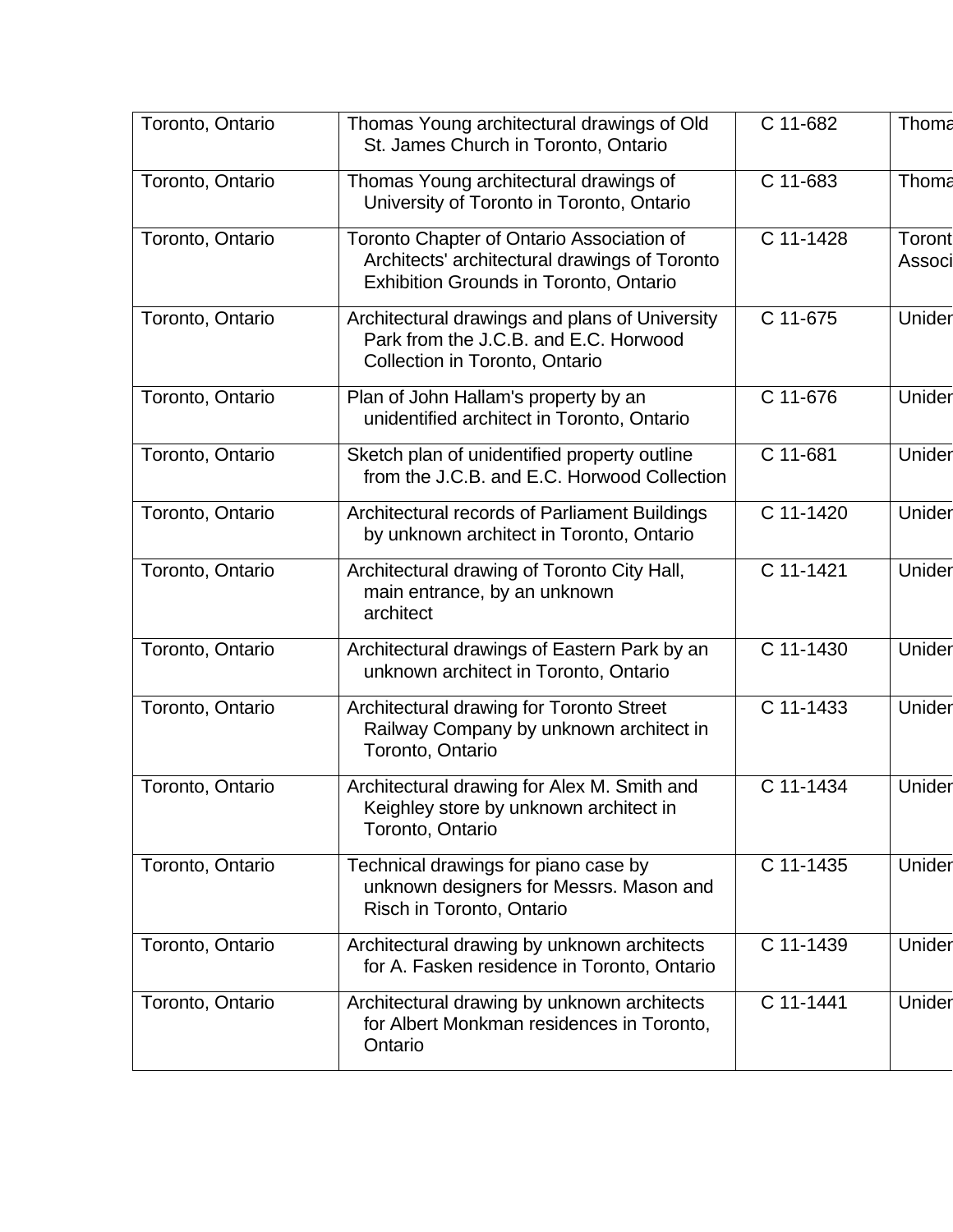| Toronto, Ontario | Architectural drawing by unknown architects<br>for Eby garage in Toronto, Ontario                                       | C 11-1447 | Unider  |
|------------------|-------------------------------------------------------------------------------------------------------------------------|-----------|---------|
| Toronto, Ontario | Architectural drawing of Lieutenant Governor's<br>residence by an unidentified architect in<br>Toronto, Ontario         | C 11-1461 | Unider  |
| Toronto, Ontario | Walter Reginald Strickland architectural<br>drawings of Upper Canada College in<br>Toronto, Ontario                     | C 11-666  | Walter  |
| Toronto, Ontario | Walter Reginald Strickland architectural<br>drawing of the Frederic W. Cumberland<br>House in Toronto, Ontario          | C 11-667  | Walter  |
| Toronto, Ontario | William G. Storm architectural drawings for a<br>school house in Toronto, Ontario                                       | C 11-449  | Willian |
| Toronto, Ontario | William G. Storm architectural drawings of<br>triumphal arches in Toronto, Ontario                                      | C 11-693  | William |
| Toronto, Ontario | William G. Storm architectural project for St.<br>James-The-Less Cemetery in Toronto,<br>Ontario                        | C 11-696  | Willian |
| Toronto, Ontario | William G. Storm architectural project for<br>Northern Railway Offices in Toronto, Ontario                              | C 11-697  | Willian |
| Toronto, Ontario | William G. Storm architectural records relating<br>to the Great Western Railway Station in<br>Toronto, Ontario          | C 11-698  | Willian |
| Toronto, Ontario | William G. Storm architectural drawings of the<br>S.S. Martin residence, 157 Sherbourne<br>Street in Toronto, Ontario   | C 11-701  | Willian |
| Toronto, Ontario | William G. Storm architectural drawings of the<br>Toronto Registry Office in Toronto, Ontario                           | C 11-705  | Willian |
| Toronto, Ontario | William G. Storm architectural drawings for the<br>caretaker's lodge at the Volunteers'<br>Monument in Toronto, Ontario | C 11-707  | Willian |
| Toronto, Ontario | William G. Storm architectural drawings of a<br>school house for St. John's Ward in Toronto,<br>Ontario                 | C 11-709  | Willian |
| Toronto, Ontario | William G. Storm architectural drawing of the<br>Emerson Coatesworth residence in Toronto,<br>Ontario                   | C 11-710  | Willian |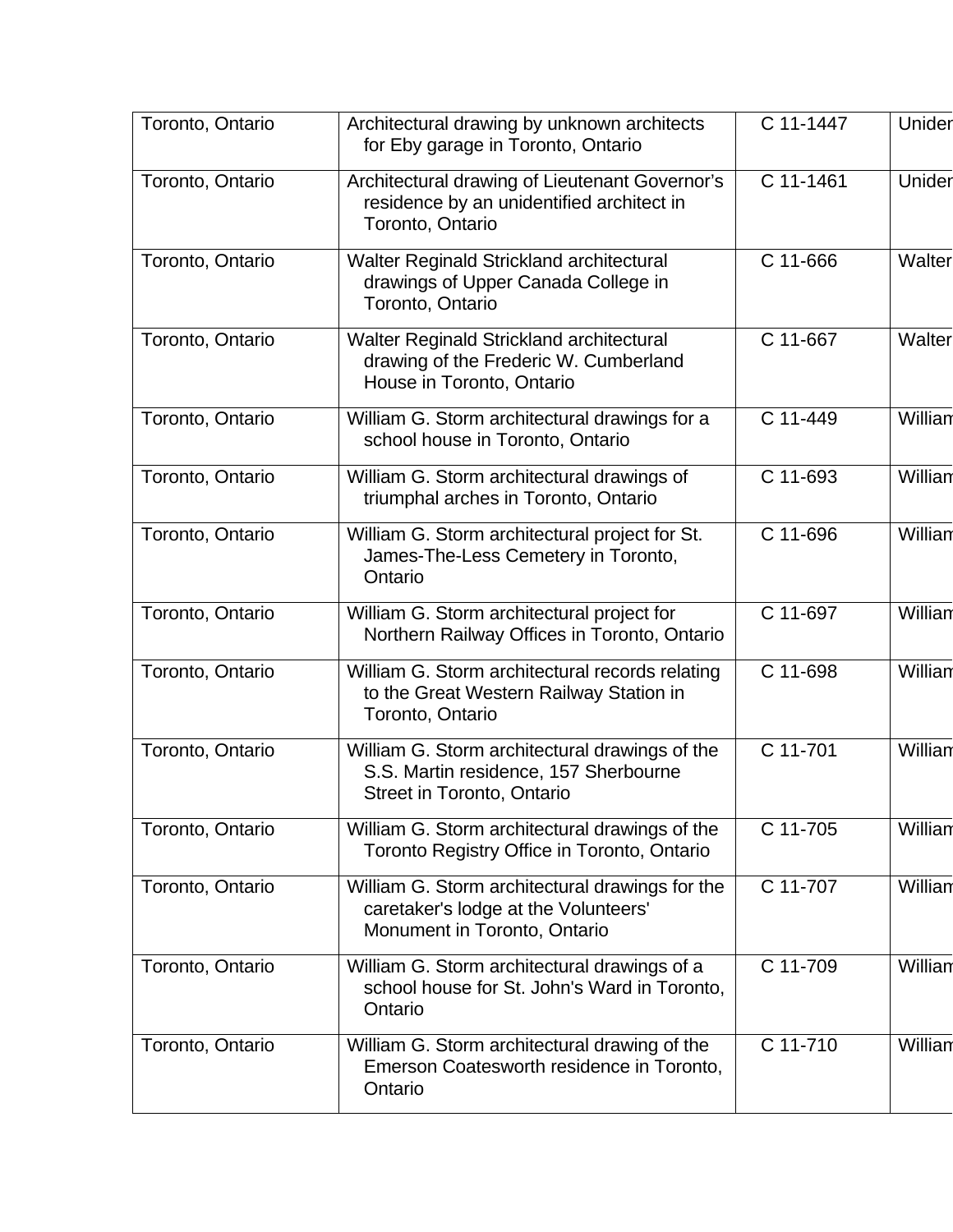| Toronto, Ontario | William G. Storm architectural drawings for the                                                                             | C 11-711 | William |
|------------------|-----------------------------------------------------------------------------------------------------------------------------|----------|---------|
|                  | W. W. Farley residence in Toronto, Ontario                                                                                  |          |         |
| Toronto, Ontario | William G. Storm architectural drawings of the<br>Worthington family vault and block in<br>Toronto, Ontario                 | C 11-712 | William |
| Toronto, Ontario | William G. Storm architectural drawings for<br>William Taylor store in Toronto, Ontario                                     | C 11-714 | Willian |
| Toronto, Ontario | William G. Storm architectural drawings of St.<br>Andrew's Presbyterian Church in Toronto,<br>Ontario                       | C 11-715 | William |
| Toronto, Ontario | William G. Storm architectural drawings of the<br>Primitive Methodist Church in Toronto,<br>Ontario                         | C 11-716 | William |
| Toronto, Ontario | William G. Storm architectural drawings of a<br>primary school at St. Patrick's Ward in<br>Toronto, Ontario                 | C 11-717 | William |
| Toronto, Ontario | William G. Storm architectural drawings for<br>primary schools at St. Andrew's and St.<br>David's Wards in Toronto, Ontario | C 11-718 | Willian |
| Toronto, Ontario | William G. Storm architectural drawings of the<br>John S. Grassick store in Toronto, Ontario                                | C 11-721 | Willian |
| Toronto, Ontario | William G. Storm architectural drawings of the<br>A. B. Lee residence in Toronto, Ontario                                   | C 11-722 | William |
| Toronto, Ontario | William G. Storm architectural drawings of the<br>Toronto General Hospital in Toronto, Ontario                              | C 11-723 | Willian |
| Toronto, Ontario | William G. Storm architectural drawings of<br>Protestant Episcopal Divinity School in<br>Toronto, Ontario                   | C 11-724 | Willian |
| Toronto, Ontario | William G. Storm architectural drawings of the<br>Edward Blake residence in Toronto, Ontario                                | C 11-725 | Willian |
| Toronto, Ontario | William G. Storm architectural drawings of the<br>Grace Church in Toronto, Ontario                                          | C 11-726 | Willian |
| Toronto, Ontario | William G. Storm architectural drawings of<br>Upper Canada College in Toronto, Ontario                                      | C 11-727 | William |
| Toronto, Ontario | William G. Storm architectural drawings for<br>The Boys' Home in Toronto, Ontario                                           | C 11-729 | William |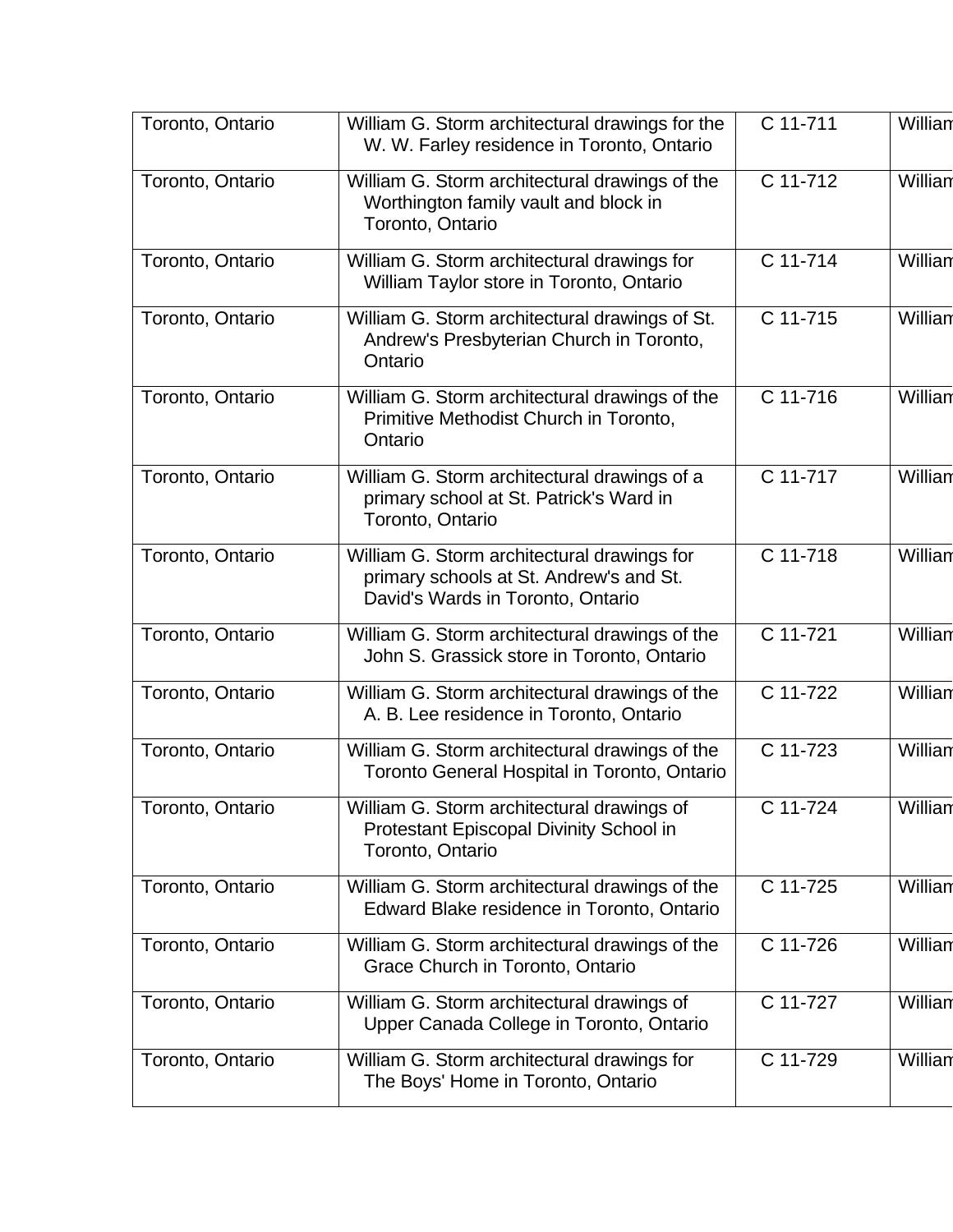| Toronto, Ontario | William G. Storm architectural drawings of the<br>John Boulton residence in Toronto, Ontario                  | C 11-730 | Willian |
|------------------|---------------------------------------------------------------------------------------------------------------|----------|---------|
| Toronto, Ontario | William G. Storm architectural drawings of<br>G.R.R. Cockburn Stores in Toronto, Ontario                      | C 11-731 | William |
| Toronto, Ontario | William G. Storm architectural drawing for a<br>Toronto General Hospital ambulance in<br>Toronto, Ontario     | C 11-732 | William |
| Toronto, Ontario | William G. Storm architectural drawings of the<br>Howland residence in Toronto, Ontario                       | C 11-733 | William |
| Toronto, Ontario | William G. Storm architectural drawing of the<br>Kent Brothers Store in Toronto, Ontario                      | C 11-736 | Willian |
| Toronto, Ontario | William G. Storm architectural drawing for D.<br>H. Doust business premises in Toronto,<br>Ontario            | C 11-737 | William |
| Toronto, Ontario | William G. Storm architectural drawings of<br>Mrs. William Cawthra's residence in Toronto,<br>Ontario         | C 11-738 | William |
| Toronto, Ontario | William G. Storm architectural drawings of<br>Wycliffe College in Toronto, Ontario                            | C 11-739 | Willian |
| Toronto, Ontario | William G. Storm architectural drawings of<br>Toronto City Hall in Toronto, Ontario                           | C 11-740 | Willian |
| Toronto, Ontario | William G. Storm architectural drawings of the<br>A. Morgan Cosby residence in Toronto,<br>Ontario            | C 11-741 | Willian |
| Toronto, Ontario | William G. Storm architectural drawings of<br>Police Court and Fire Hall in Toronto,<br>Ontario               | C 11-742 | Willian |
| Toronto, Ontario | William G. Storm architectural drawings for a<br>convalescent home in Toronto, Ontario                        | C 11-746 | Willian |
| Toronto, Ontario | William G. Storm architectural drawings of<br>Danford, Roche and Company store in<br>Toronto, Ontario         | C 11-748 | Willian |
| Toronto, Ontario | William G. Storm architectural drawings of the<br>old St. Andrew's Presbyterian Church in<br>Toronto, Ontario | C 11-749 | Willian |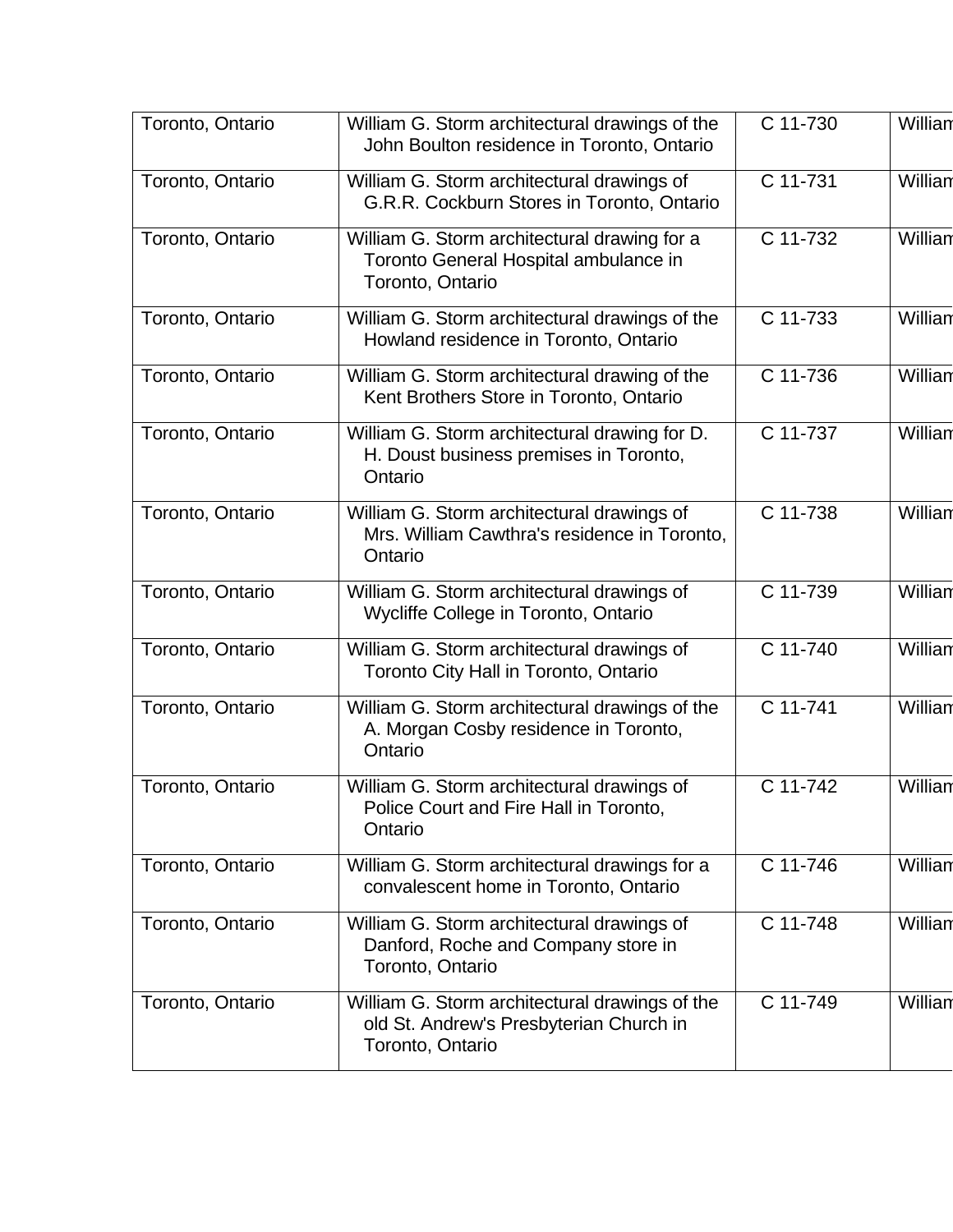| Toronto, Ontario | William G. Storm architectural drawings for<br>Mission Hall in Toronto, Ontario                                    | C 11-750 | William |
|------------------|--------------------------------------------------------------------------------------------------------------------|----------|---------|
| Toronto, Ontario | William G. Storm architectural drawings of the<br>Andrew Jeffrey store in Toronto, Ontario                         | C 11-751 | William |
| Toronto, Ontario | William G. Storm architectural drawings for<br>Richmond Street Wesleyan Methodist<br>Church in Toronto, Ontario    | C 11-752 | William |
| Toronto, Ontario | William G. Storm architectural drawings of a<br>St. Lawrence Ward primary school in<br>Toronto, Ontario            | C 11-753 | Willian |
| Toronto, Ontario | William G. Storm architectural drawings for a<br>public school house in Toronto, Ontario                           | C 11-755 | William |
| Toronto, Ontario | William G. Storm architectural records for the<br>Rice Lewis warehouse in Toronto, Ontario                         | C 11-757 | William |
| Toronto, Ontario | William G. Storm architectural drawings for<br>Queen City Insurance Company office<br>building in Toronto, Ontario | C 11-758 | William |
| Toronto, Ontario | William G. Storm architectural drawings for the<br>John Hallam residence in Toronto, Ontario                       | C 11-759 | Willian |
| Toronto, Ontario | William G. Storm architectural drawings of the<br>William Mulock residence in Toronto,<br>Ontario                  | C 11-760 | Willian |
| Toronto, Ontario | William G. Storm architectural drawings of<br>'The Haven' in Toronto, Ontario                                      | C 11-761 | Willian |
| Toronto, Ontario | William G. Storm architectural drawings for the<br>J. C. Fitch residence in Toronto, Ontario                       | C 11-762 | Willian |
| Toronto, Ontario | William G. Storm architectural drawing for the<br>Dufferin School in Toronto, Ontario                              | C 11-763 | Willian |
| Toronto, Ontario | William G. Storm architectural drawings of the<br>Prospect Cemetery mortuary building in<br>Toronto, Ontario       | C 11-764 | William |
| Toronto, Ontario | William G. Storm architectural drawings for the<br>Boy's Home Infirmary in Toronto, Ontario                        | C 11-765 | William |
| Toronto, Ontario | William G. Storm architectural records<br>pertaining to Victoria College in Toronto,<br>Ontario                    | C 11-766 | Willian |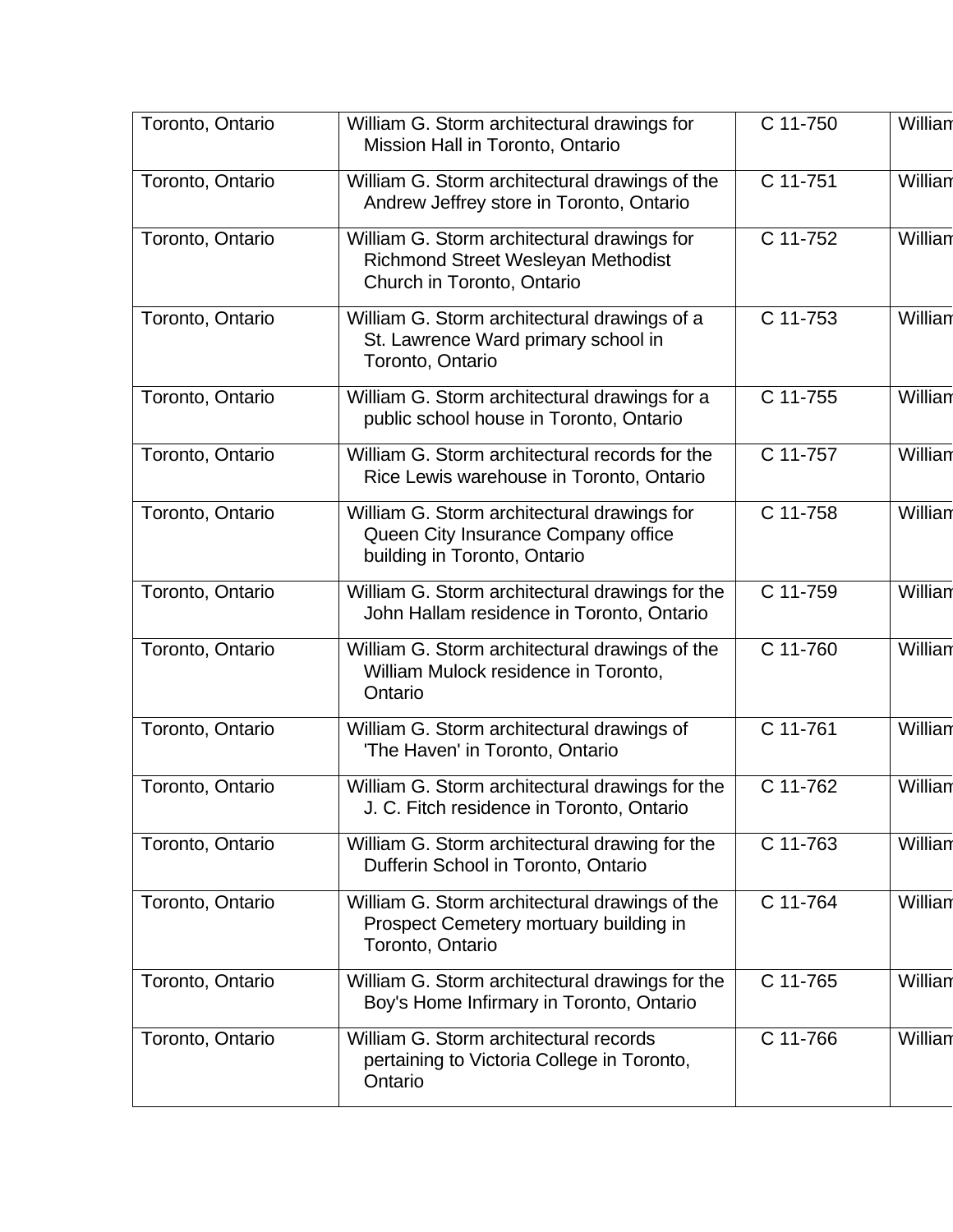| Toronto, Ontario | William G. Storm architectural drawings of the<br>Church of the Redeemer rectory in Toronto,<br>Ontario          | C 11-768 | William |
|------------------|------------------------------------------------------------------------------------------------------------------|----------|---------|
| Toronto, Ontario | William G. Storm architectural drawings of W.<br>E. Dunn stores in Toronto, Ontario                              | C 11-770 | Willian |
| Toronto, Ontario | William G. Storm architectural drawings of<br>Deer Park Sanatorium in Toronto, Ontario                           | C 11-772 | Willian |
| Toronto, Ontario | William G. Storm architectural drawings for the<br>Alfred Willson residence in Toronto, Ontario                  | C 11-773 | William |
| Toronto, Ontario | William G. Storm architectural drawing of the<br>J. B. Boustead residence in Toronto, Ontario                    | C 11-776 | William |
| Toronto, Ontario | William G. Storm architectural drawings of the<br>Metropolitan Wesleyan Methodist Church in<br>Toronto, Ontario  | C 11-777 | William |
| Toronto, Ontario | William G. Storm architectural drawings of the<br>Casimir Gzowski Mausoleum in Toronto,<br>Ontario               | C 11-779 | William |
| Toronto, Ontario | William G. Storm architectural drawings of the<br>Casimir Gzowski Warehouse in Toronto,<br>Ontario               | C 11-780 | Willian |
| Toronto, Ontario | William G. Storm architectural drawings of<br>William Arthurs' store in Toronto, Ontario                         | C 11-781 | Willian |
| Toronto, Ontario | William G. Storm architectural drawings of the<br>Stephen Heward residence in Toronto,<br>Ontario                | C 11-783 | William |
| Toronto, Ontario | William G. Storm architectural drawings of the<br>W. J. Shaw villa residence in Toronto,<br>Ontario              | C 11-784 | Willian |
| Toronto, Ontario | William G. Storm architectural drawings of the<br>David L. MacPherson office and chambers<br>in Toronto, Ontario | C 11-785 | William |
| Toronto, Ontario | William G. Storm architectural drawings of<br>Major Frank C. Draper's residence in<br>Toronto, Ontario           | C 11-787 | Willian |
| Toronto, Ontario | William G. Storm architectural drawings of<br>G.R.R. Cockburn Stores in Toronto, Ontario                         | C 11-788 | Willian |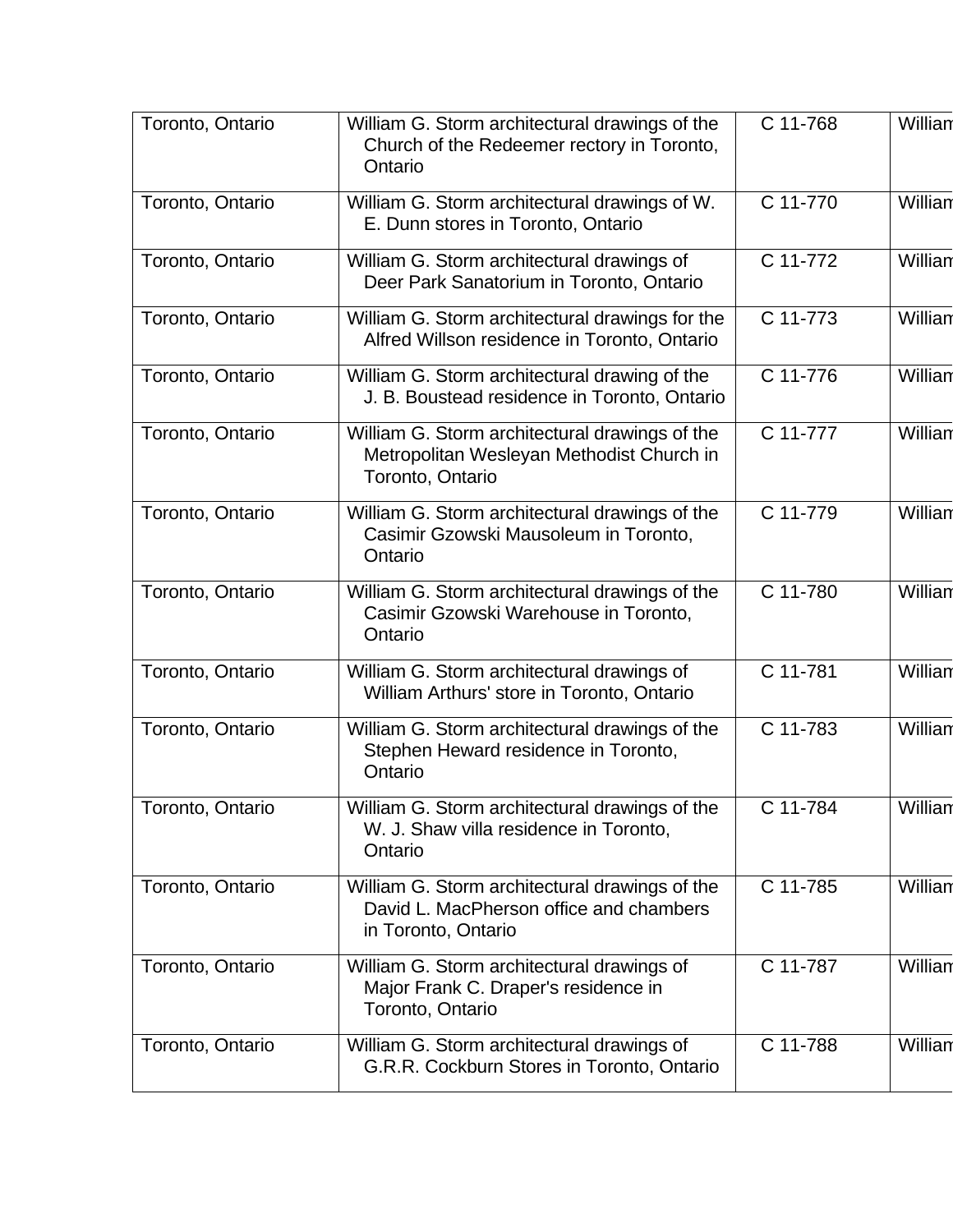| Toronto, Ontario | William G. Storm architectural drawings for the<br>D. McDiarmid residence in Toronto, Ontario          | C 11-789 | William |
|------------------|--------------------------------------------------------------------------------------------------------|----------|---------|
| Toronto, Ontario | William G. Storm architectural drawings of<br>Jarvis Collegiate Institute in Toronto, Ontario          | C 11-791 | William |
| Toronto, Ontario | William G. Storm architectural drawings of<br>Mission Chapel in Toronto, Ontario                       | C 11-792 | Willian |
| Toronto, Ontario | William G. Storm architectural drawings for the<br>William G. Storm house in Toronto, Ontario          | C 11-793 | William |
| Toronto, Ontario | William G. Storm architectural drawings of the<br>Shepley residence in Toronto, Ontario                | C 11-794 | William |
| Toronto, Ontario | William G. Storm architectural drawing of the<br>William G. Storm offices in Toronto, Ontario          | C 11-795 | William |
| Toronto, Ontario | William G. Storm architectural drawings for the<br>Henry Northrup residence in Toronto,<br>Ontario     | C 11-797 | Willian |
| Toronto, Ontario | William G. Storm architectural drawing for<br>Bolton Avenue School in Toronto, Ontario                 | C 11-798 | Willian |
| Toronto, Ontario | William G. Storm architectural drawings of the<br>William C. Crowther residence in Toronto,<br>Ontario | C 11-804 | William |
| Toronto, Ontario | William G. Storm architectural drawing for the<br>John Young residence in Toronto, Ontario             | C 11-806 | Willian |
| Toronto, Ontario | William G. Storm architectural drawings for the<br>W. H. Williams residence in Toronto, Ontario        | C 11-807 | Willian |
| Toronto, Ontario | William G. Storm architectural drawing for the<br>Thomas Storm residence in Toronto, Ontario           | C 11-808 | William |
| Toronto, Ontario | William G. Storm architectural drawings of a<br>Primary School House in Toronto, Ontario               | C 11-870 | Willian |
| Toronto, Ontario | William G. Storm specifications for the Grand<br>Trunk Railway freight shed in Toronto,<br>Ontario     | C 11-886 | William |
| Toronto, Ontario | William John Stibbs architectural drawings of<br>Upper Canada College in Toronto, Ontario              | C 11-662 | Willian |
| Toronto, Ontario | William Kauffmann architectural drawings of<br>Rossin House in Toronto, Ontario                        | C 11-490 | Willian |